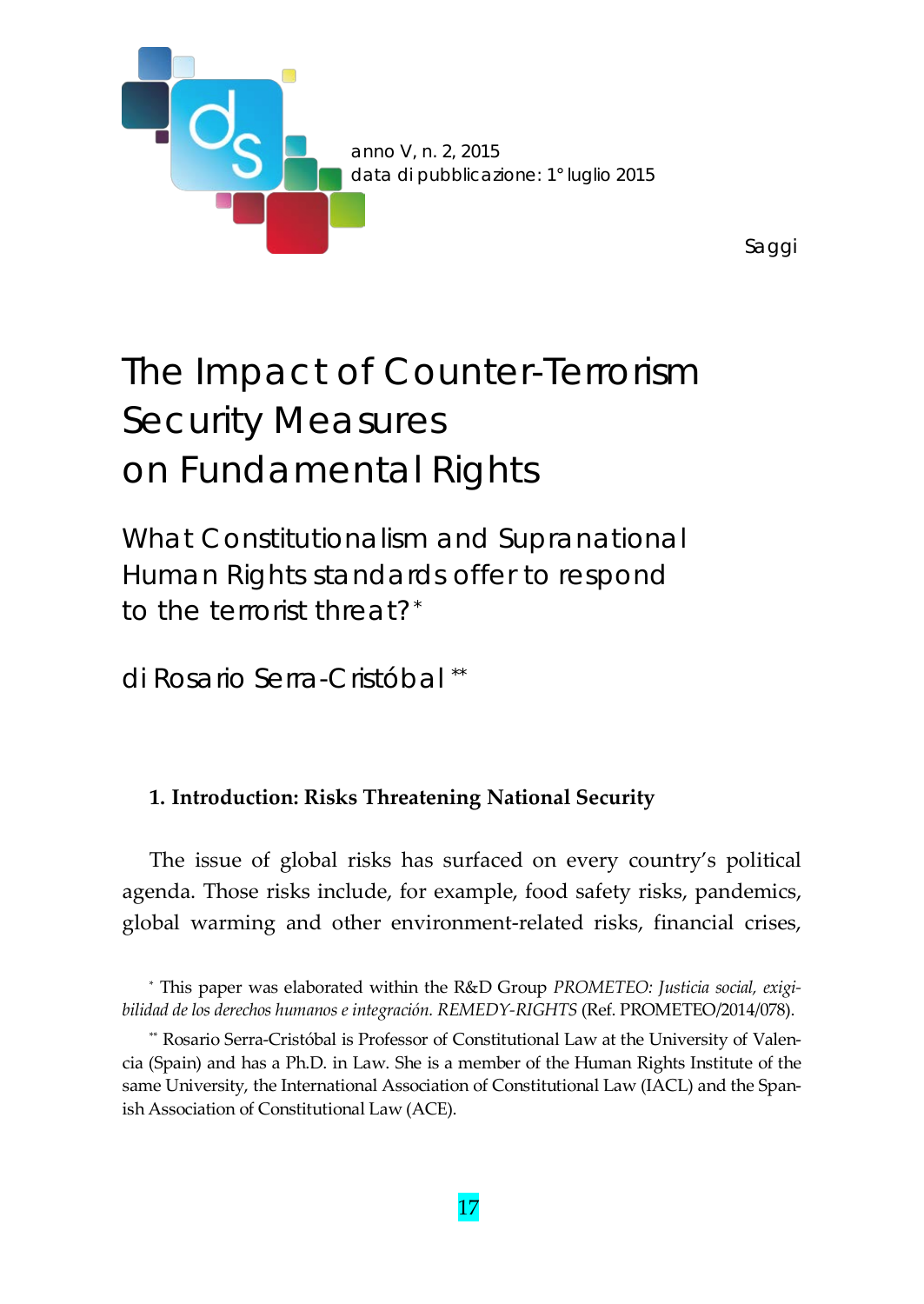

and terrorism. Concerns surrounding these issues generate a sense of insecurity that has to be addressed. The necessary steps may vary, but most of them are subject to the priority governments assign to securing both homeland security and the defense of the sovereign State. This is a challenge that no State can afford to face alone. As risks become increasingly global in nature, the strategic response to these must therefore be shaped at a supranational rather than national level. With this in mind, an effective international cooperation is required.

The problem is that, for reasons of domestic security, many governments adopted measures that, although designed to safeguard such interest, were not innocuous. Such measures simply resulted in the erosion and in some cases the infringement of fundamental rights. Ulrich Beck (2011, 5) states that governments sometimes react to global risks in a disproportional manner due to the fact that the political costs of failure are much higher than the political costs of overreaction.

To begin with striking a balance between human rights and security requires the analysis of a number of questions: Are those risks always clear? Are possible future risks overestimated? Are the actions that governments carry out to prevent those risks justified in every case?

We must analyze when State involvement is necessary in order to prevent further damage to other interests or rights. This intervention must be carried out without unduly prejudicing the rights and freedoms of citizens and, must always observe the rule of law. This has a major impact on everyday life. We must propose ways of striking such balance between ensuring security and safeguarding basic standards if we are to preserve our rights.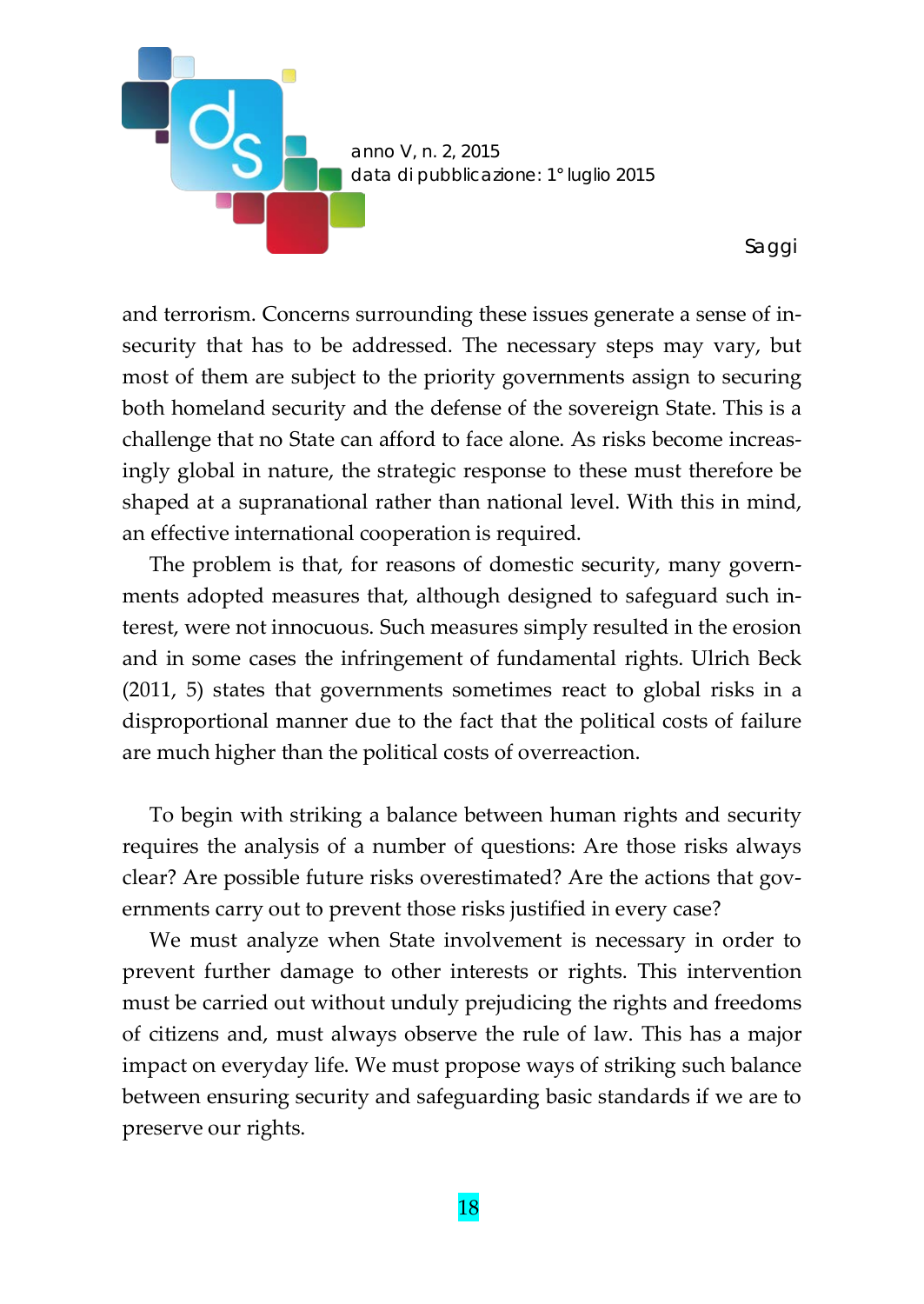

Therefore, the struggle against terrorism, which precisely aims is specifically intended "to protect civil rights", may require the adoption of extraordinary measures that do not meet the minimum international standards for the protection of human rights<sup>[1](#page-2-0)</sup>.

Examples of this conflict between national security and limits to citizens' rights would be find in the way in which countries reacted to the terrorist attacks of September 11, 2001 (9/11), the bombings in Spain on March 11, 2004 and in Britain on July 7, 2005, or more recently in the announced measures of European governments after the terrorist attack to *Charlie Hebdo* Magazine in Paris, on January 201[52.](#page-2-1)

From 2001, the terrorist attacks have created in the Western World a new perception of vulnerability that crystallized, especially in the United States, into a genuine necessity to increase homeland security through the fight against international terrorism which led to the adoption of measures which have generated considerable limitations to many rights and freedoms.

In Resolution No. 1368 (2001), the Security Council of the United Nations (UN) recognized that these attacks constituted a threat to international peace and security. Acting under the aegis of Chapter VII of the UN Charter, the Council adopted Resolution No. 1373 (2001), which

<span id="page-2-0"></span><sup>1</sup> On the different responses made in the fight against international terrorism after 9/11 see, among others, Roach (2014, 21-60).

<span id="page-2-1"></span><sup>2</sup> European leaders have begun looking for exceptional ways, including enhanced surveillance powers, to prevent international terrorism.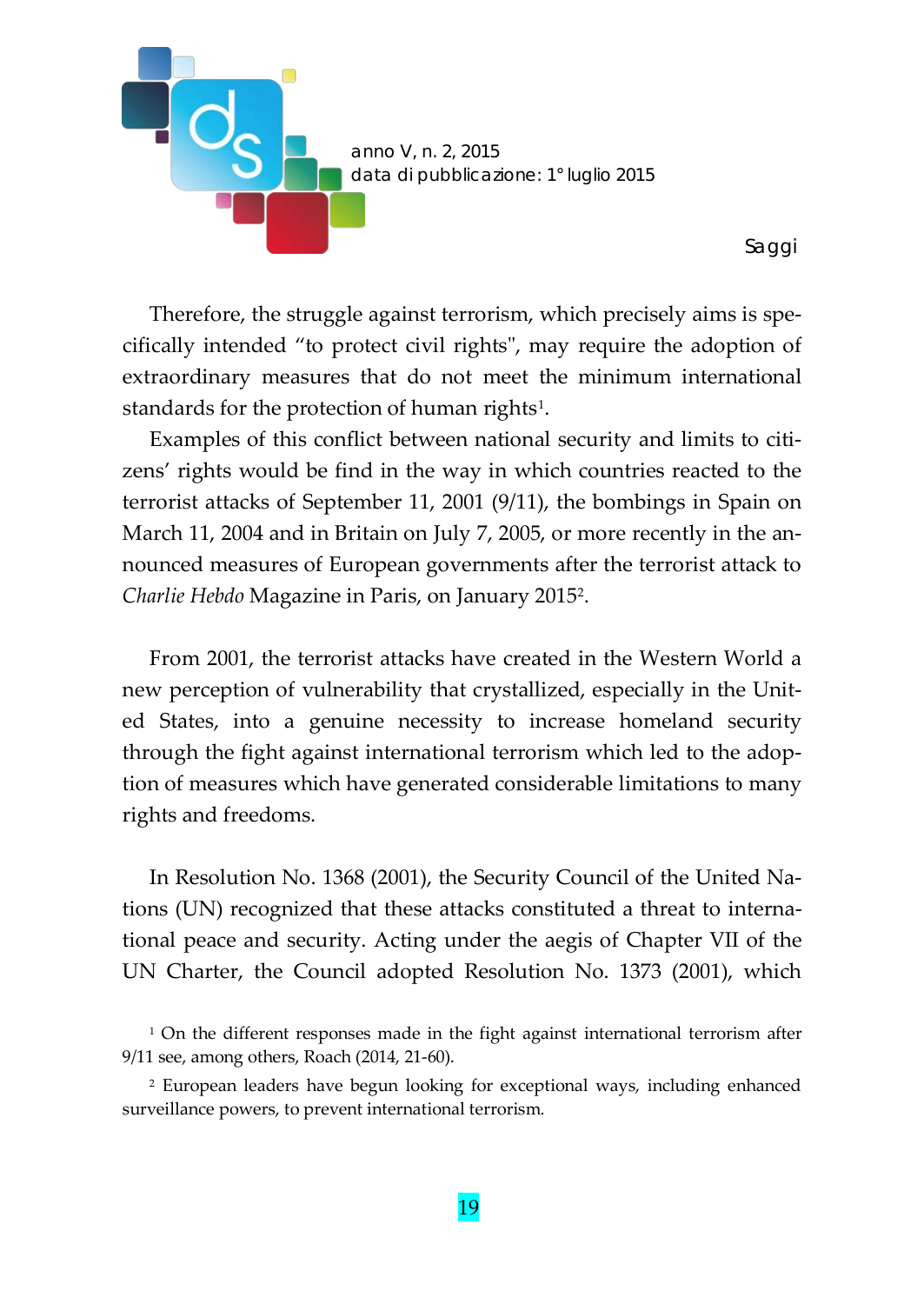

urged all States to take measures to prevent the commission of terrorist acts, allowing a series of interventions that, over time, have hampered the establishment of a correct balance between the guarantees given by constitutional rights and national security. Indeed, many States prioritized security over civil rights, thus setting blatant limitations to the fundamental rights of citizens (e.g. extraordinary renditions, arbitrary deprivations of liberty and detentions, tortures, lack of public information, unfair trials, restrictions on freedom of expression, violation of privacy, targeted killings, etc.)

In the USA, Congress passed the *Patriot Act* and other bills such as the *Detainee Treatment Act* that included new counter-terrorism measures with unwelcome results vis-a-vis the traditional respect normally paid to constitutional rights. Since then, many detainees, when presumed to be terrorists, have been subjected to treatment that can be qualified as tor-ture<sup>[3](#page-3-0)</sup>, while others continue to be deprived of liberty even after many

<span id="page-3-0"></span><sup>3</sup> Several sources reported that numerous abuses of suspected terrorist prisoners occurred at Abu Ghraib, Guantanamo Bay, Bagram and at other such camps. Many of the details of this torture were not known until after the declassification of secret documents ordered by the Obama Administration in April 2009. Those documents contain recollections of terrible arrests and interrogations of those prisoners by the USA during the period between 2002 and 2005. A similar flood of accusations was made against the British secret service (MI6), for showing complicity with the CIA in the torture of suspected terrorists abroad. In late 2005, the CIA director reported to the White House the suspension of the interrogation program, although there is no confirmation that those practices have been completely abandoned. Since then, a new approach has been implemented, with a shift from detention and interrogation techniques towards an increase in the number of targeted killings (Goldsmith 2012, 21).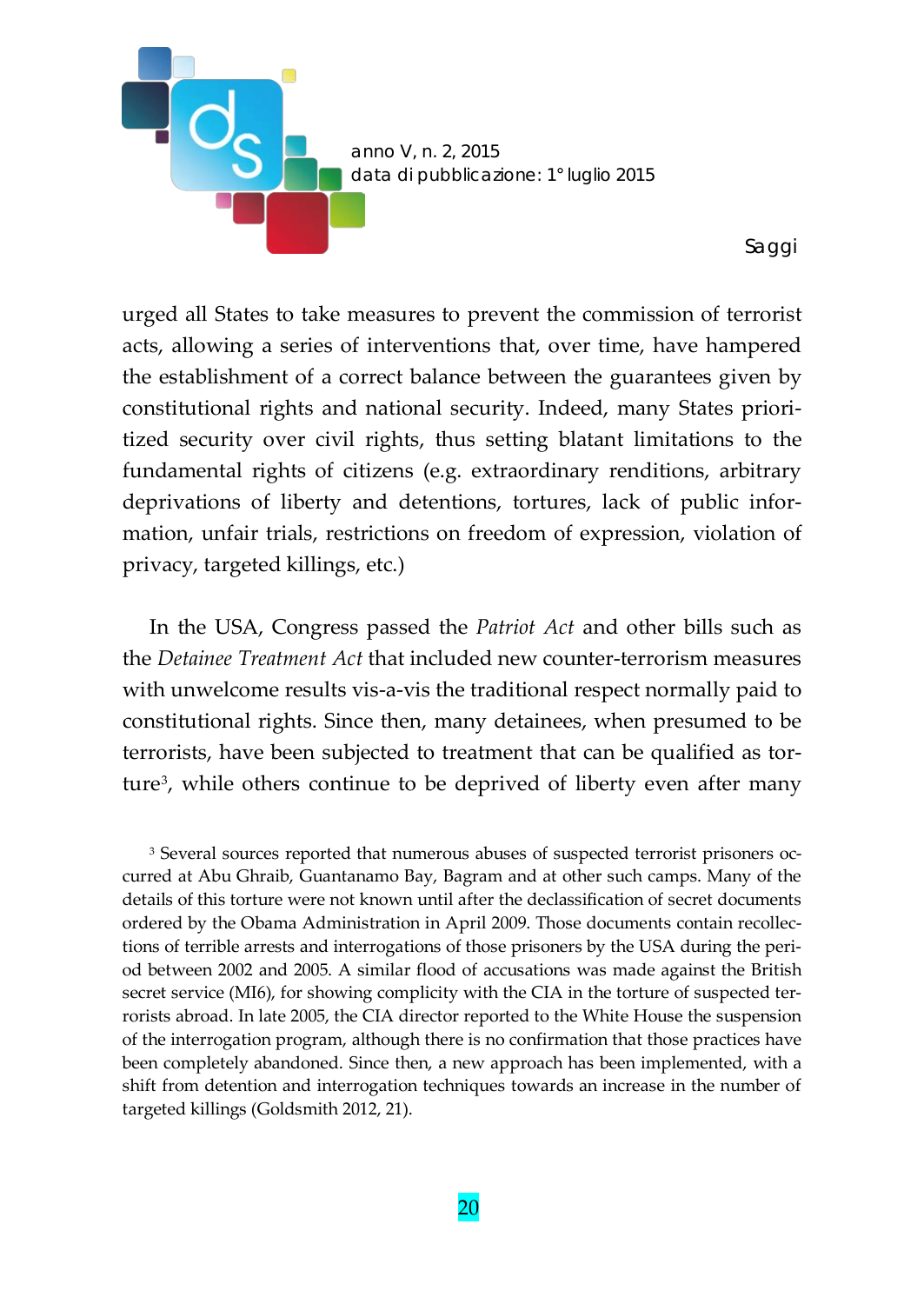

years, some have been tried by military courts, and targeted killings have been ordered<sup>[4](#page-4-0)</sup>. Despite the support that the counter-terrorism policy received from Congress, some of these practices have been brought before the U.S. Supreme Court. In a series of split-vote decisions, the Court ruled that those measures surpassed both the limits and the guarantees of rights enshrined in the Constitution. Some of the interventions authorized by the *Patriot Act* as part of the fight against Islamic terrorism were found to be excessive by the judges. (See, inter alia, *Boumediene et al. v Bush,* ruled on June 12, 2008, Revenga Sánchez 2008, 175-188. See also cases *Hamdi et al. v. Rumsfeld, Rumsfeld et al. v. Padilla*, and *Rasul v. Rumsfeld*).

Likewise, in 2001, the British Parliament enacted the *Counter-Terrorism, Crime and Security Act*[5](#page-4-1)*,* which raised serious doubts with regard to its compatibility with the European Convention on Human  $Right<sup>6</sup>$  $Right<sup>6</sup>$  $Right<sup>6</sup>$ .

<span id="page-4-0"></span><sup>4</sup> In the last years of the Bush Presidency and with the new Obama Administration, security policies were reviewed. Every area of counterterrorism policy, including military commissions, military detentions, surveillance, black sites, interrogation, habeas corpus, and the like, were revisited. Obama kept those policies unable to change the functioning of the security structures overnight (it is not easy to implement major changes in National Security) until he had access to reserved intelligence information on such policies (Goldsmith 2012, 11-22).

<sup>5</sup> About this Act *vid.* Feldman (2005, 531-552).

<span id="page-4-2"></span><span id="page-4-1"></span><sup>6</sup> For instance, in *Gillan and Quinton v United Kingdom (January 12, 2010)* the European Court of Human Rights ruled that the stop and search power, permitted by Sections 44 & 47 of the Terrorism Act 2000 (UK), violated Article 8 of the European Convention. Those Sections authorised policemen to stop and search vehicles and pedestrians without reasonable suspicion within a broad geographical area for up to 28 days. (Ip 2013, 729)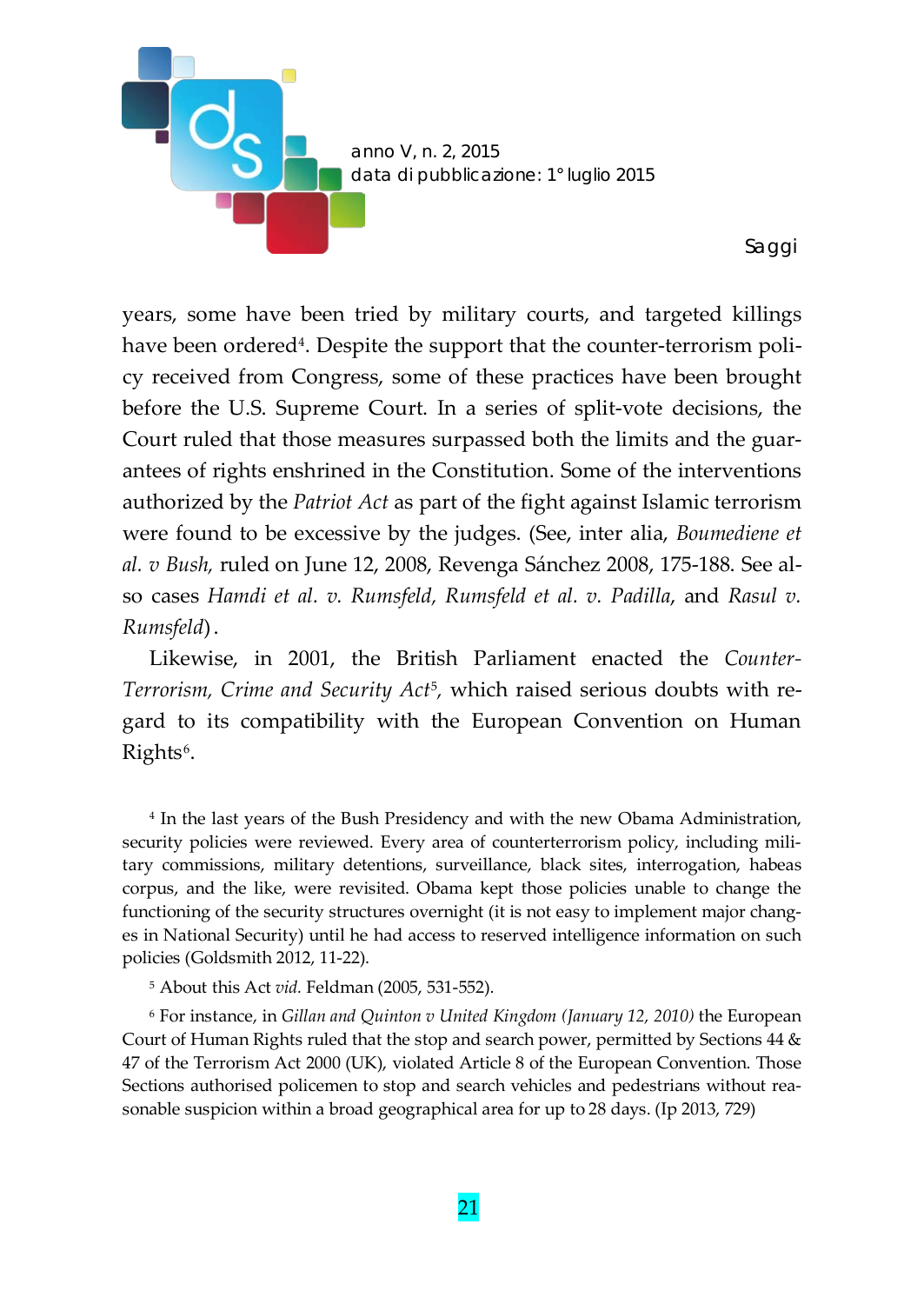

Other countries also implemented aggressive counter-terrorism pro-grams<sup>[7](#page-5-0)</sup> or permitted the use of their airspace and airports for extraordinary rendition operations, authorizing the transfer—without due legal process—of detainees into the custody of a foreign government for pur-poses of detention and interrogation<sup>[8](#page-5-1)</sup>.

Many of these measures were executed not only to prosecute criminals, but also to prevent futures attacks and combat the risk of terrorism. Among these (at times) preventive counter-terrorism actions, another great scandal made the headlines in 2013, due to the leaks of Edward Snowden, a former US National Security Agency contractor<sup>[9](#page-5-2)</sup>. The NSA

<span id="page-5-0"></span><sup>7</sup> For instance, the Report of the Open Society Foundations "Counterterrorism and Human Rights in Kenya and Uganda: The World Cup Bombing and Beyond", published in 2013, looks at how the governments of Kenya, Uganda, the United States, and the United Kingdom responded to the 2010 World Cup bombing in Kampala, Uganda. The counterterrorism actions that were activated after the bombing were characterized by human rights violations, including allegations of arbitrary detention, unlawful renditions, physical abuse, and the denial of due process rights.

<span id="page-5-1"></span><sup>8</sup> Regarding the cooperation of different States on extraordinary renditions, see Open Society Justice Initiative (2013).

<span id="page-5-2"></span><sup>9</sup> Edward Snowden revealed to a British newspaper *The Guardian*, together with other information, the existence of a secret program that allowed the NSA to enter directly into the servers of Google, Facebook, Skype, Microsoft and Apple, as well as to the Swift's transfer service of bank data.

On September 28, 2013, *The New York Times* reported that since 2010, the NSA was using this information to develop individual profiles and draw interrelations among different social network users (*N.S.A. Examines Social Networks of U.S. Citizens*, in *The New York Times*, September 28, 2013). On July 31, 2013, *The Guardian* disclosed the existence of a system used by the NSA called XKeyscore, which allows, through the use of metadata, (who, when and where someone accesses an account or sends a message) the extraction and sorting out of information contained in emails and digital conversations, in addition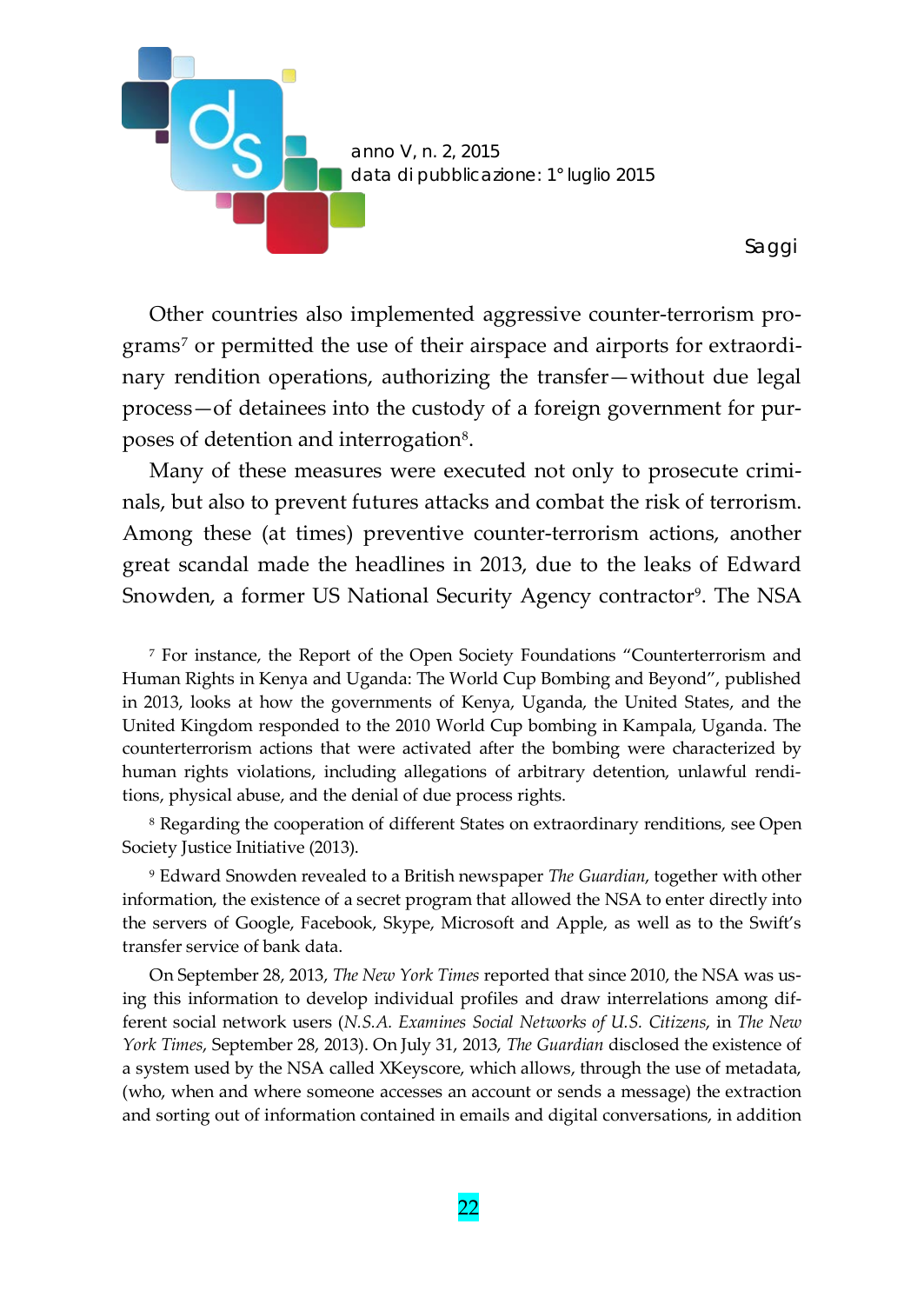

was authorized by President Bush (and later by Obama) and by Congress to put into place a program of widespread surveillance of the phone calls made by ordinary citizens as well as those made to suspected terrorists throughout the world. The leaks revealed that the NSA had been engaged in the mass surveillance of data of millions of citizens, and not only American citizens, but also foreigners, including senior officials from many States. This was justified on the grounds of national security. The NSA admitted this in front of a Senate Committee hearing, alleging that the information obtained was used for no other purpose than to safeguard homeland security.

Nevertheless, in January 2014, when faced with an international outcry in response to NSA's spying practices, President Obama stated that he would restrict the ability of intelligence agencies to gain access to phone records, and would ultimately remove data from governmental control. However, he went on to defend the need for data surveillance in order to guarantee State security. Except in emergencies, he would seek prior court approval each time an agency analyst needed to access telephone records. Obama added that he had explicitly forbidden the surveillance of the leaders of allied countries<sup>[10](#page-6-0)</sup>. In March 2014 Obama's Administration was preparing a new legislative proposal with that objective[11.](#page-6-1) Nevertheless, at

to that from internet browsers (Glenn Greenwald, *XKeyscore: NSA tool collects 'nearly everything a user does on the internet'*, in *The Guardian*, July 31, 2013)

<span id="page-6-0"></span><sup>10</sup> M. Lander and Ch. Savage, *Obama Outlines Calibrated Curbs on Phone Spying*, in *The New York Times*, Jan. 17, 2014.

<span id="page-6-1"></span><sup>11</sup> Charlie Savage, *Obama to Call for End to N.S.A.'s Bulk Data Collection*, in *The New York Times*, March 24, 2014.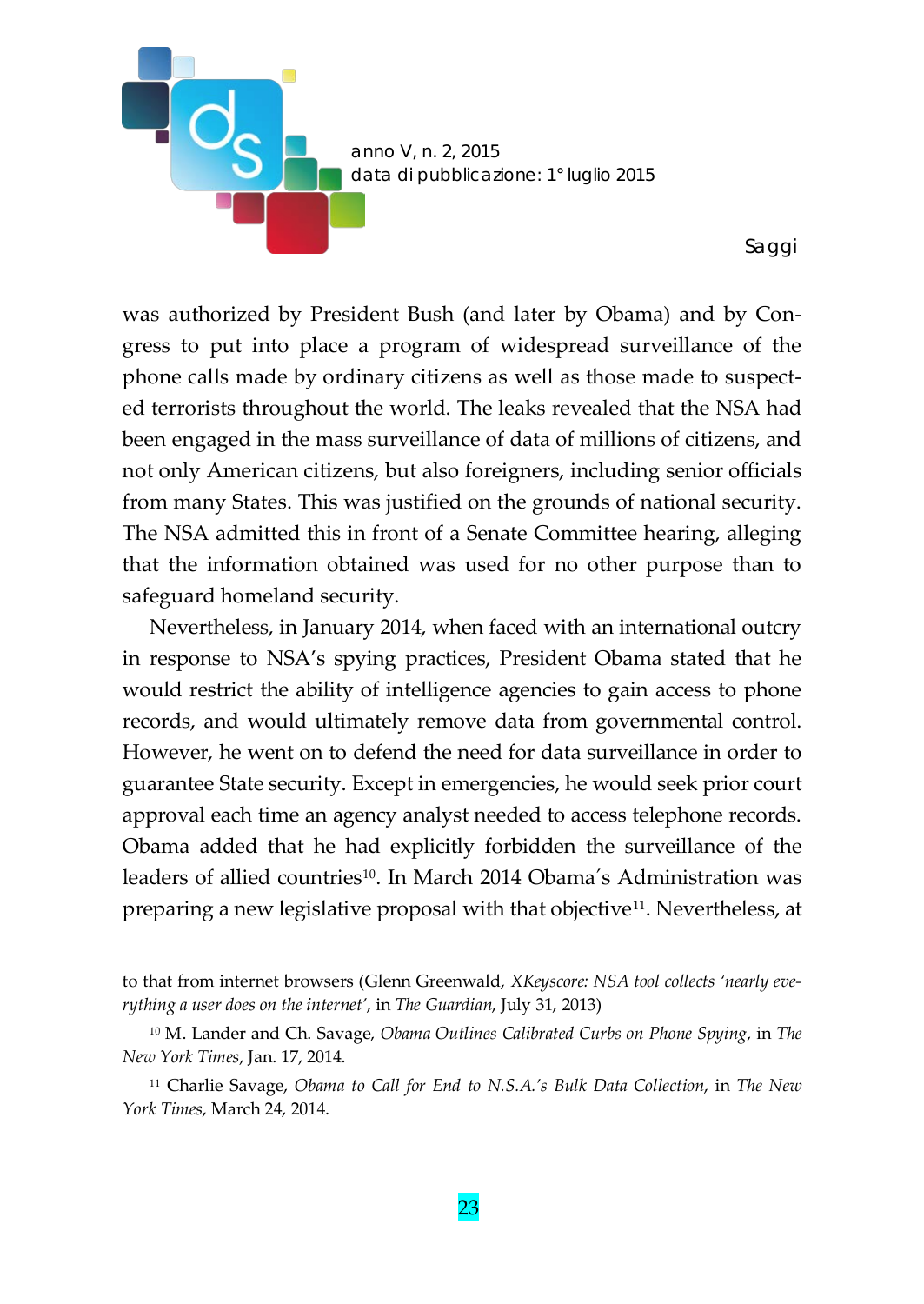

the beginning of 2015 President Obama presented a package of proposals that could result in less protection for citizens' data[12](#page-7-0). The issue is still open.

Regardless of the promised limitations to espionage and the announced guarantees, public concern is still entrenched, not simply because one foreign country is spying on another, but because several States are involved in the same activity. In fact, the press quickly revealed that the practice of mass data collection has, over the years, become common practice in intelligence-gathering communities worldwide[13.](#page-7-1)

Furthermore, in Europe, after the series of terrorist attacks by individuals or small groups across different countries, governments are pressing for more powers to gather intelligence from modern means of communication like Internet sites, including social medi[a14](#page-7-2). They are calling for more authority to intelligence agencies to monitor communi-

<span id="page-7-0"></span><sup>12</sup> See The editorial board, *Still Waiting for Strong Privacy Laws*, in *The New York Times*, Jan. 14, 2015.

<span id="page-7-1"></span><sup>13</sup> See J. Follorou and F. Johannès, *Révélations sur le Big Brother français*, in *Le Monde*, July 4, 2013. S. Ackerman and James Ball, *Optic Nerve: millions of Yahoo webcam images intercepted by GCHQ*, in *The Guardian*, February 28, 2014. Europa Press, *CNI cooperated with the United Kingdom in the mass internet surveillance*, in *Público.es*, February 17, 2014. Gemma Galdón, *Espionage and human rights: the limits to intrusion of privacy*, in *eldiario.es*, August 4, 2013. Web version: [http://www.eldiario.es/turing/Espionaje-derechos](http://www.eldiario.es/turing/Espionaje-derechos-humanos_0_159934512.html)humanos 0 159934512.html.

<span id="page-7-2"></span><sup>14</sup> Germany wants to revoke the ID cards of those suspected of traveling to join jihadist groups. In France, there is now a debate about increased surveillance powers, through something of a French "Patriot Act". In Great Britain are debating on the same issues. And Spain is also amending its Criminal Code on International terrorism.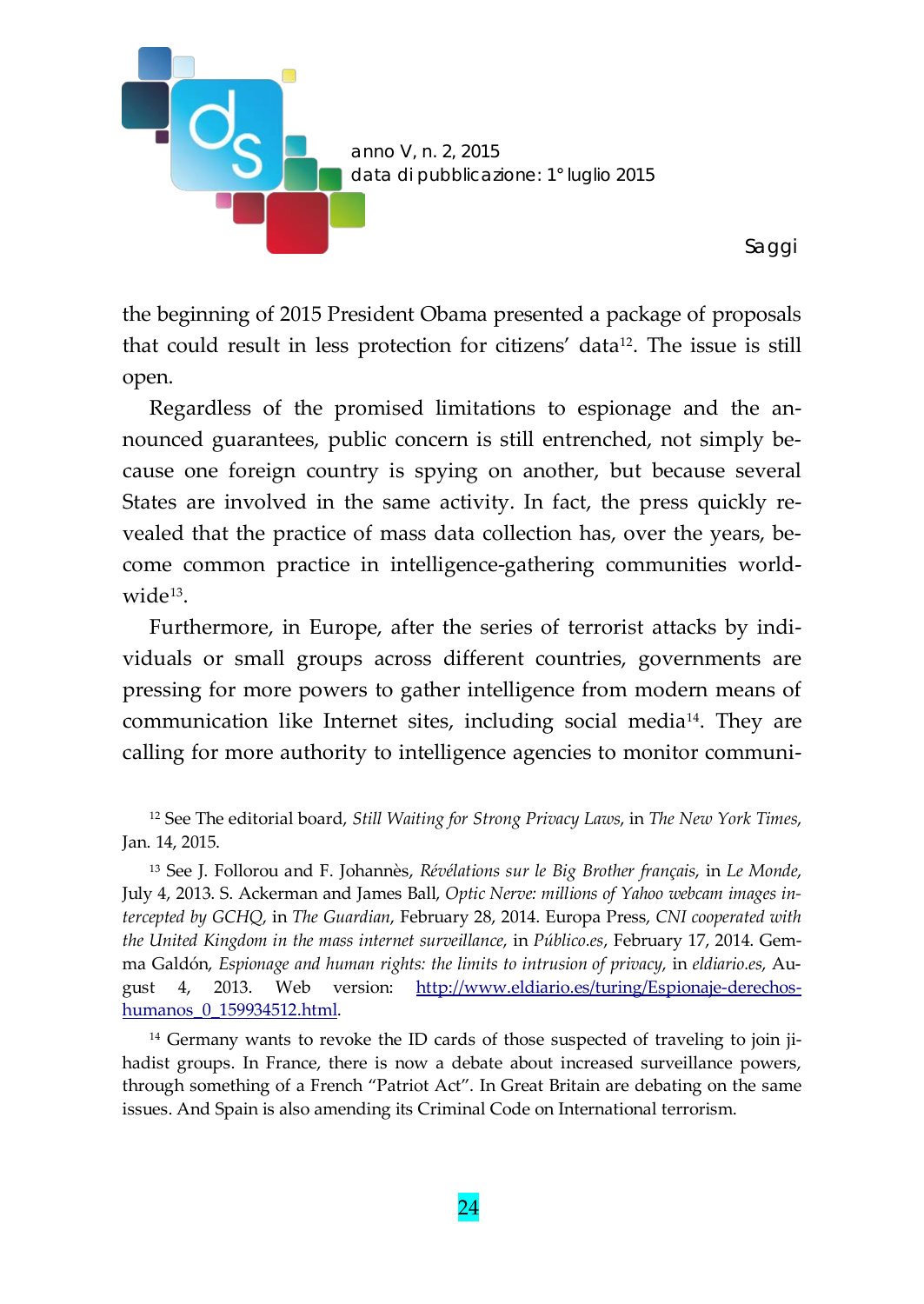

cations. And the same is happening in Canada, where the Prime Minister introduced legislation that would greatly expand the role of the spy service, allowing courts to remove online postings and increasing police detention powers.

Against this background, many citizens ask themselves: To what extent am I being controlled? Can the State do this? If they collect my data and control my communications to prevent future risks, are these measures always justified in all cases? Are these risks clear or are they overrated? When are governments entitled to take such measures involving the limitations of my rights?

This will form the focus of this essay. Because, «history teaches that after the security crisis has passed, it generally becomes evident that there was not rational factual basis for sacrificing rights in favour of security needs» (Gross 2013).

#### **2. How to Assess the Threat of Terrorism?**

One of the leading points is to analyze the capacity of the State to provide a timely and appropriate response to terrorism and other global risks. To maintain high security levels, it is necessary to adopt certain measures with the remit to restrict individual rights. However, a proportional balancing between those key interests (security and human rights) must be pursued. Security means protecting people's freedom in such a way that everyone can enjoy life without being threatened, but also without the fear of being continuously under surveillance or constrained. Are measures such as the maintenance of permanent terrorist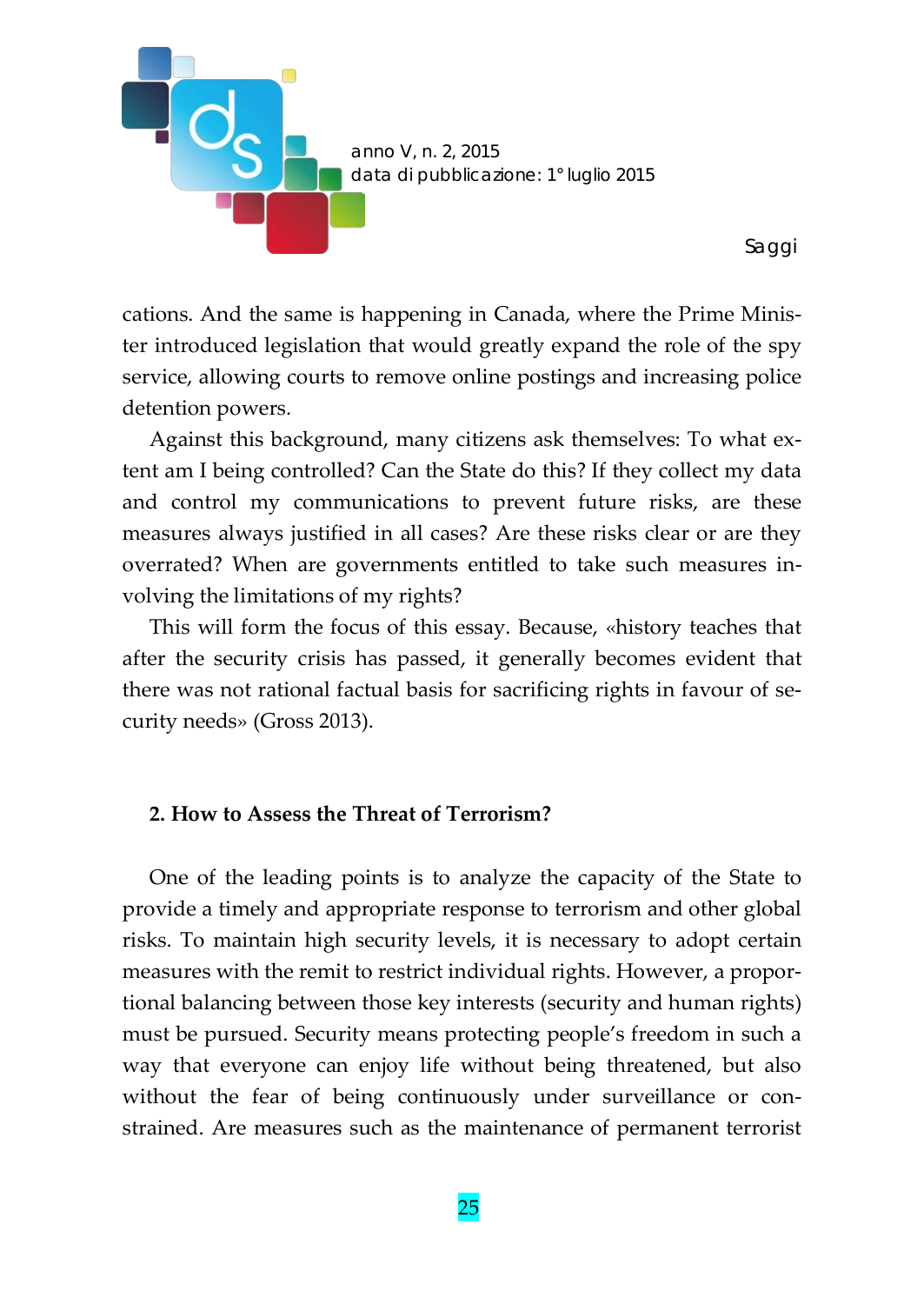

blacklists or the mass data surveillance proportional to the perceived level of danger from terrorist attacks?

Here, Rawls' reflections on the "rule of clear and present danger" theory may prove useful with regard to this question. This theory was used in relation to the possible limitations to freedom of expression, but also, may similarly be applied with regard to the need to limit other rights when faced with a "clear and present threat" (Rawls 1981, chapter XI). The U.S. Supreme Court used this when asserting, «in each case [Courts] must ask whether the gravity of the damage, reduced by its improbability, justifies such invasion of [free speech] and is necessary to prevent the danger»[15.](#page-9-0) Therefore, the rule does not require that the damage is imminent, but that it is at least sufficiently widespread and probable. For Rawls (1981), what is indispensable is the need to specify more precisely the type of situation that can justify the restriction of freedoms. In addition, it is essential that it is an emergency situation in which a present or foreseeable threat of serious prejudice arises. Restrictions on the content of rights can only be imposed if this is necessary to prevent further and more significant, either direct or indirect, damage to these freedoms.

Thus, we must consider whether a greater interest exists (a clear risk) that justifies the limitation of certain individual rights. The intensity of the risk, the consequences in the event that the perceived danger occurs,

<span id="page-9-0"></span><sup>15</sup> Case *Dennis v. United States*, 341 U.S. 494 in 510, cit. 183 F. 2, in 212.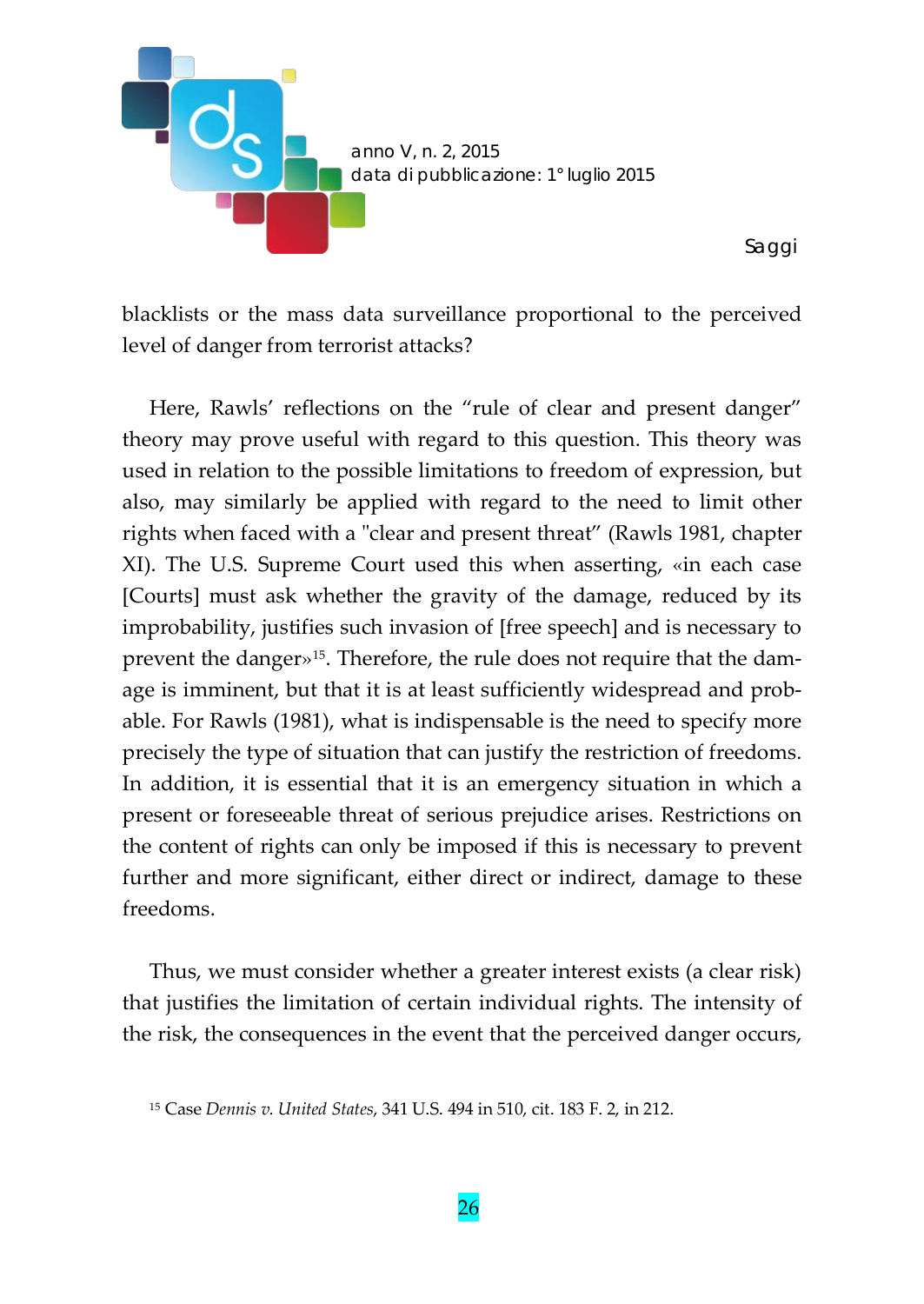

and the probability of this happening, need to be evaluated. Low risk is not the same as "catastrophic" risk, with its serious and perdurable consequences. For instance, the probability of losing a large number of lives, as a result of a terrorist attack, can be considered to be a "catastrophic" risk (Weinstock 2011, 72).

It has been suggested that, in order to deal with those risks that threaten the global community, the employment of principles such as prevention, precaution, and anticipation is required, and also those of proportionality, justification, respect for the rule of law and accountability (Van Kempen 2013, 15-16). These features will be discussed at length below.

When combating a risk such as terrorism, it is necessary to assess whether there are specific objectives that justify intervention by the State. It should also gauge whether the means used in that struggle are proportional, and if they are truly required. For instance, time should be taken to consider alternative, less invasive solutions, or to calculate the consequences for particular individuals, groups or the society at large. Also one has to determine if there is a way to minimize the inevitable damage caused by counter-terrorism measures. Finally, an established deadline must be a requirement in addition to the periodic review of the maintenance of measures that restrict rights.

As Innerarity acknowledged (2011, 13), our main future discussions will revolve around the question of how we assess the risks and what behaviors we recommend as a consequence. This author suggests a democratic management of current existing risks. Other players also seek to express their viewpoints: social movements, civil society (Innerarity 2011, 19; Jáuregui 2011, 241). And, as Ulrich Beck states (2011,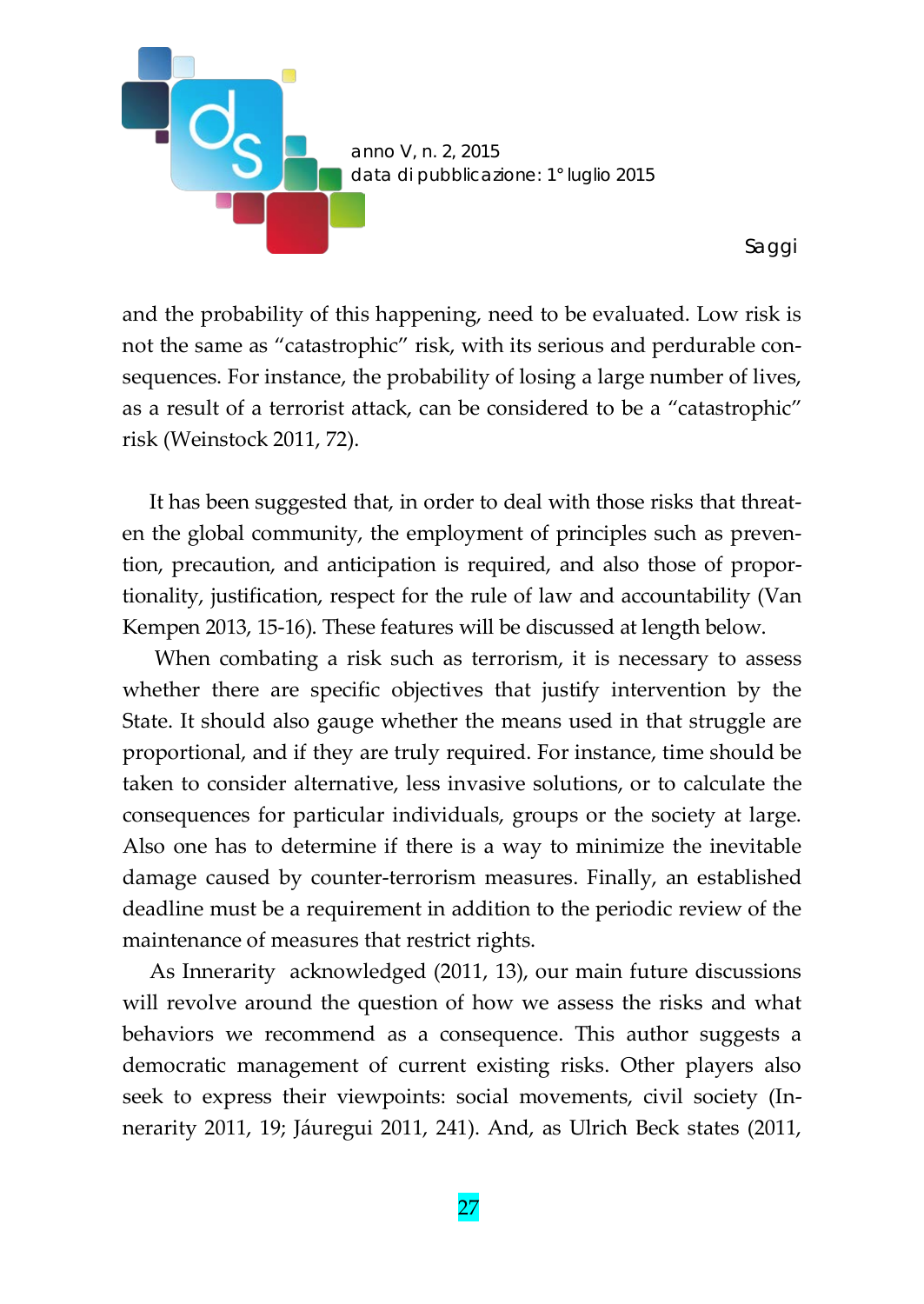

29), «civil society's agenda is surrounded by the halo of human rights and global justice». As a result of global social participation in this realm, some documents have been adopted. The "Tshwane Principles"  $(2013)^{16}$  $(2013)^{16}$  $(2013)^{16}$  set out detailed guidelines for those engaged in drafting, revising or implementing laws or provisions relating to the State's authority to withhold information on the grounds of national security or to punish the disclosure of such information. These persuasive principles are based on both, international and national law, standards and good practice. Or the "Principles on the Application of Human Rights to Communications Surveillance", July 10, 2013, signed by more than 400 organiza-tions and experts around the world<sup>[17](#page-11-1)</sup>.

Conclusively, it is impossible to forget that both participation and fundamental rights are the basis of constitutionalism.

## **3. Human Rights Standards as a Limitation to Governmental Security Actions**

In every culture, fears may differ and governments can react to these in in a variety of ways. The culture of fear, the need to ensure safety,

<span id="page-11-0"></span><sup>16</sup> The Principles have been drafted by 17 organizations and five academic centres throughout Africa, the Americas, Europe and Asia based on conversations and information provided by more than 500 experts from more than 70 countries, including government and former government officials and military officers, at meetings around the world over a two-year period.

<span id="page-11-1"></span><sup>17</sup> [https://en.necessaryandproportionate.org/text.](https://en.necessaryandproportionate.org/text)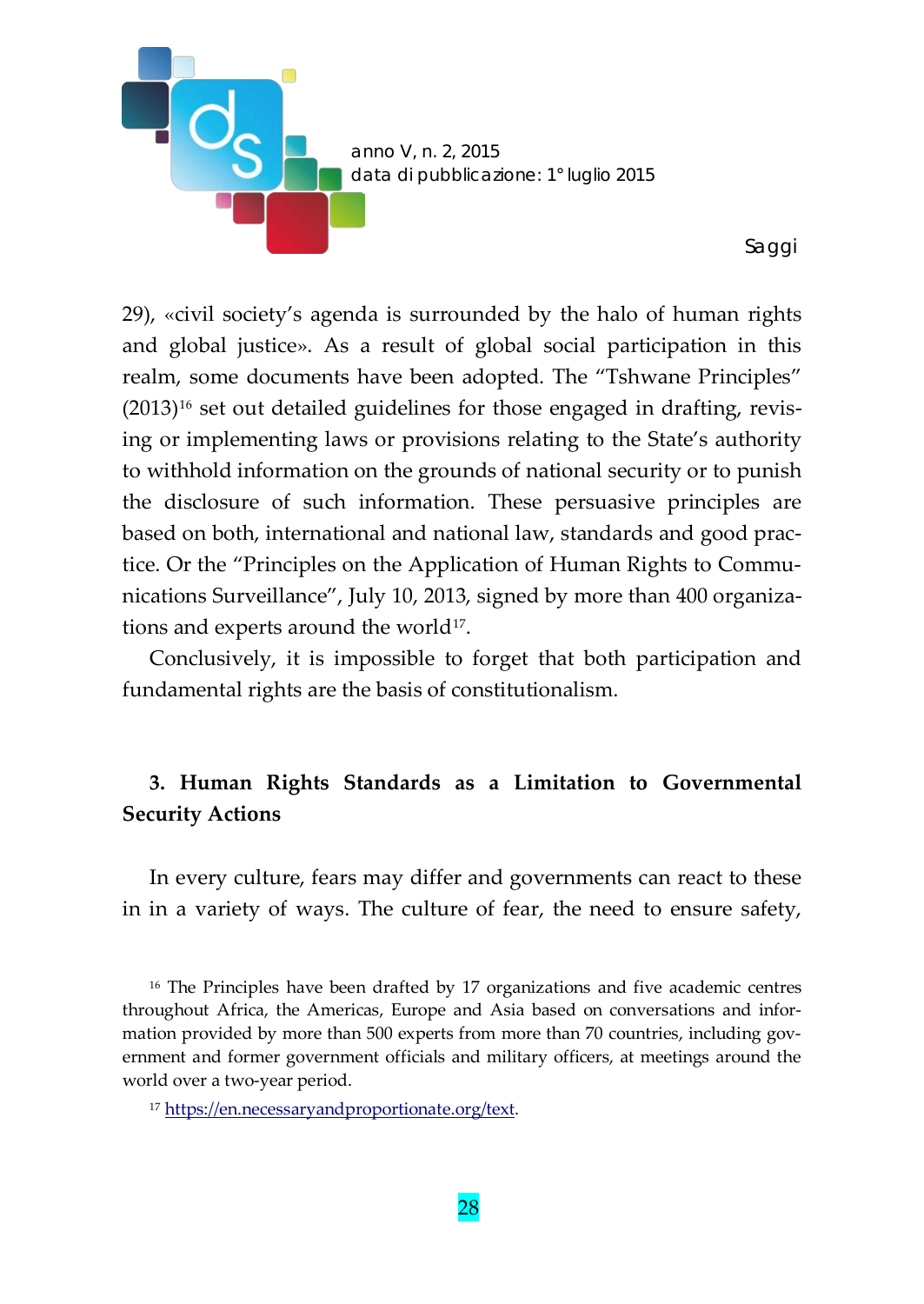

may vary, but in a global world, the trend is towards convergence. Global risk and the fear of such risks (such as terrorism) is an undeniable phenomenon currently occurring on a global scale and, one that involves fundamental rights, which calls for a supranational response. The point is that, as these risks have become globalized, so too has the need to create a "*ius commune*" or "global constitutionalism" to protect fundamental rights against preventive State action. It is crucial to establish international common standards for the protection of such rights.

That coincides with the theory of the existence of a "Global model of Constitutional Rights" (Möller, 2012). This theory argues that there is a coherent conception of constitutional rights in Europe and globally born as a result of a process. As Müller (2014, 74) wrote, «constitutional structures are both a result of (past) and a framework for (future) political struggle at a particular moment of international history and at the same time advance their own historical narrative linking the past, present and future of the respective international society». Global constitutionalism typifies the claim for the promotion of constitutional principles (such as checks and balances, democracy, human rights) in international law.

The concept of supranational rights has been present within the United Nations context and in Europe since the Second World War. As is well documented, following the war, and with the creation of the United Nations, the international community vowed never to allow such atroci-ties against mankind to happen again<sup>[18](#page-12-0)</sup>. Human rights were considered

<span id="page-12-0"></span><sup>&</sup>lt;sup>18</sup> In line with this view, Article 55 of the 1945 United Nations Charter provides that universal respect for and observance of human rights and fundamental freedoms for all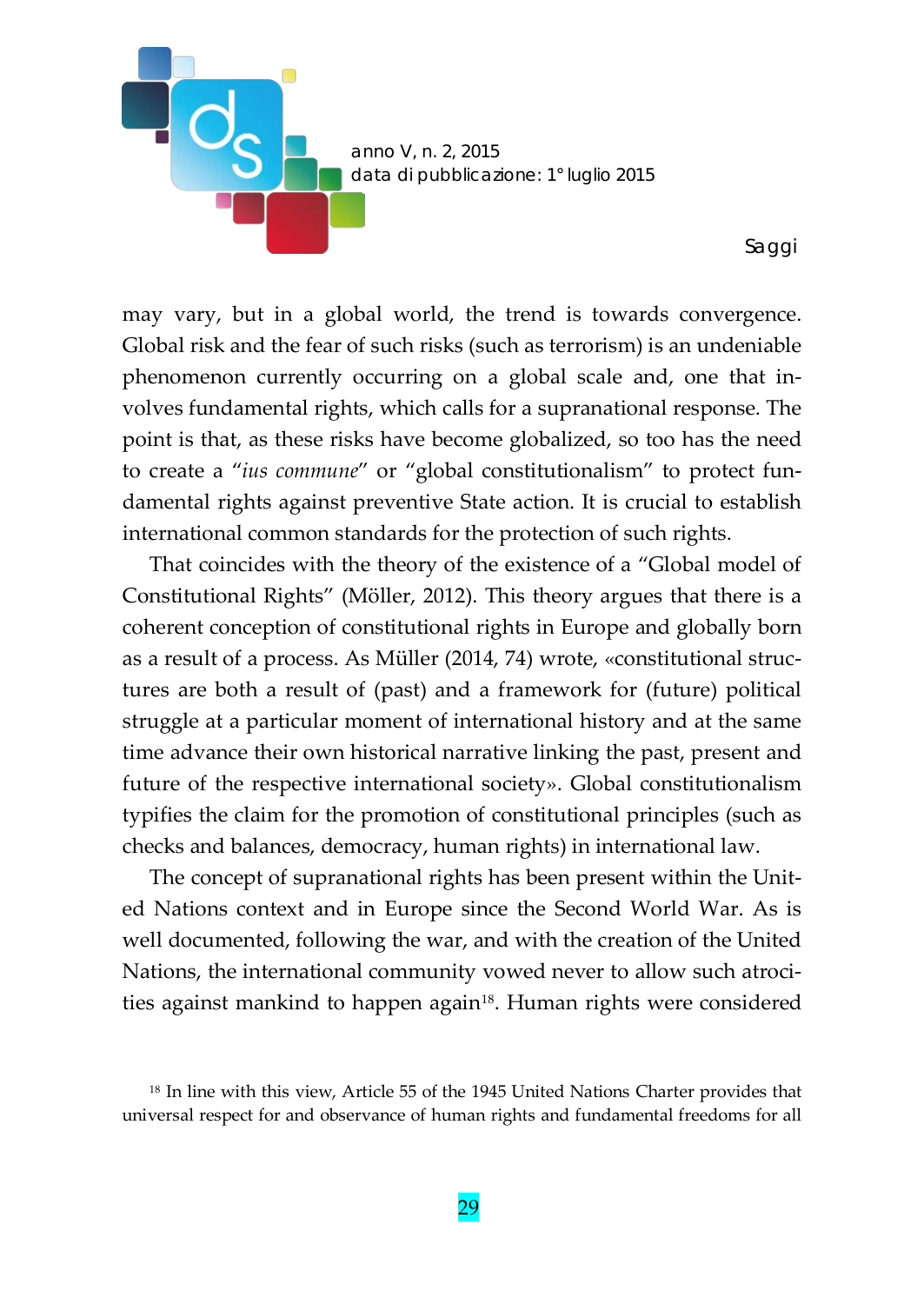

to be central to achieving those aims, which prompted the adoption of an international bill of rights, the Universal Declaration of Human Rights (UDHR, 1948). Despite the many weaknesses inherent in the system and the over-representation of some States within the UN, the fact remains that the UDHR constitutes a global reference document. The continuing posture of the Declaration and its permanent use reinforce its universal acceptance and the common understanding of human rights.

In Europe, -- both within the EU and the Council of Europe-, the defense of rights, based on the common constitutional traditions of Member States, has been crucial to their institutional development<sup>19</sup>. Hence, the Preamble of the EU Charter of Fundamental Rights asserts: «Conscious of its spiritual and moral heritage, the Union is founded on the indivisible, universal values of human dignity, freedom, equality and solidarity; [...] This Charter reaffirms [...] the rights as they result, in particular, from the constitutional traditions and international obligations common to the Member States, the European Convention for the Protection of Human Rights and Fundamental Freedoms, the Social Charters adopted by the Union and by the Council of Europe and the case-law of

with no distinction with regard to race, sex, language or religion are conditions of stability and well-being that are necessary for peaceful and friendly relations among nations.

<span id="page-13-0"></span><sup>19</sup> Explicit references to fundamental rights did not exist in the European Treaties at the outset. The Maastricht Treaty (1992) introduced for the first time mention of such: «The Union shall respect fundamental rights, as guaranteed by the European Convention for the Protection of Human Rights and Fundamental Freedoms signed in Rome on 4 November 1950 and as they result from the constitutional traditions common to the Member States, as general principles of Community law» (art. F)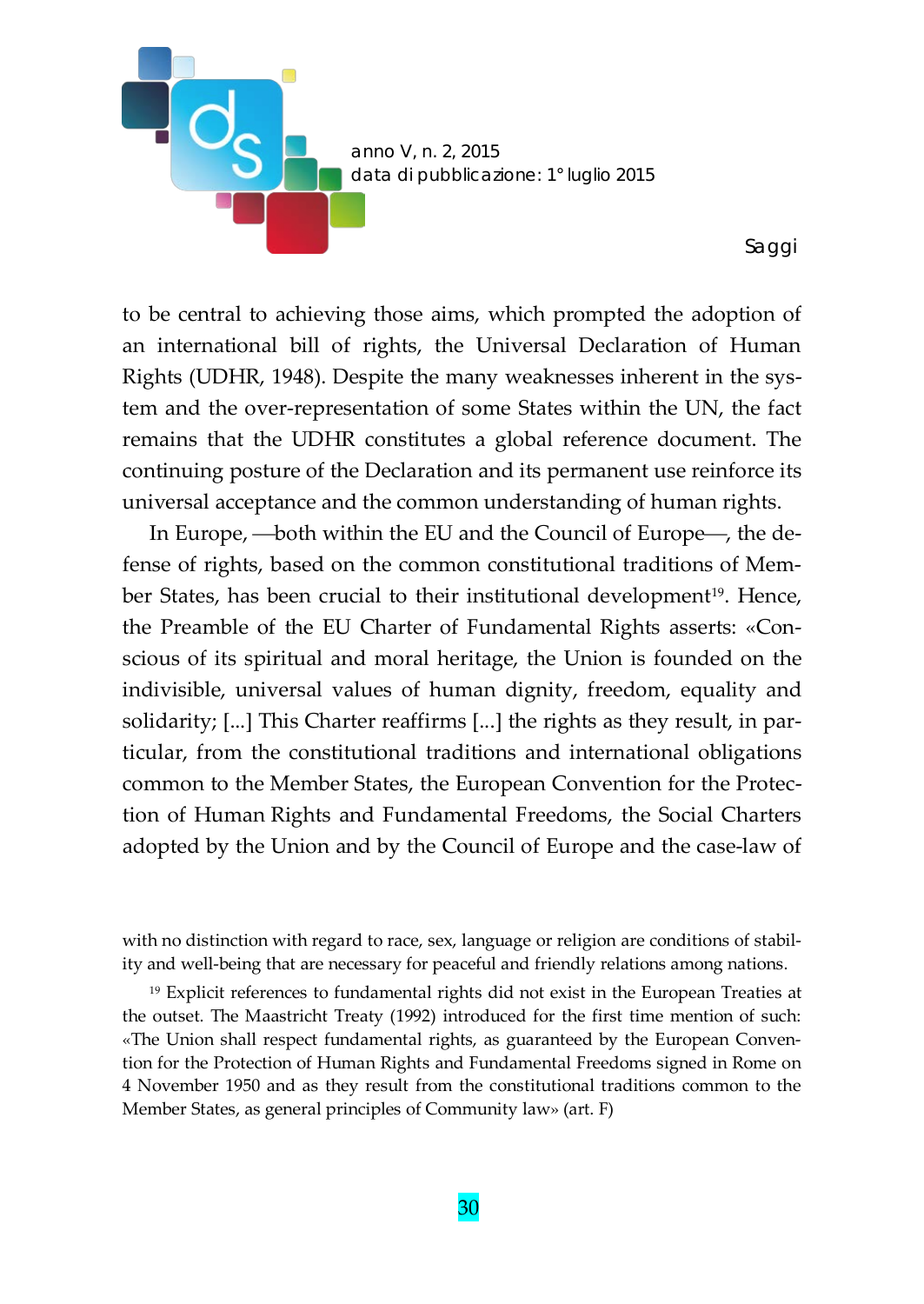

the Court of Justice of the European Union and of the European Court of Human Rights».

This is the perspective that aligns best with this paper. Supranational organizations such as the United Nations (with its Human Rights Committee), the Council of Europe (with the European Court of Human Rights) or the EU (in the remit of its Charter or Fundamental Rights and its Court of Justice) play an important role in the consolidation of a common standard of rights<sup>[20](#page-14-0)</sup>. As stated above, a supranational strategy for human rights promotion is required when adopting measures against global risks and, in particular, in order to challenge existing counter-terrorism policies.

Certainly, another option for protecting rights against disproportionate counter-terrorism measures presents itself via domestic law, and moreover, through the coordination of national legal systems. Over time, domestic legislation and case law may influence the global framework. They can fertilize (*cross-fertilization*) other States whose legislators and courts imitate the policies of other countries. As noted by Hamai (2012, 1328), «judicial use of foreign law is a product of globalization of the practice of modern constitutionalism». Holding constructive dialogues among States produces fruitful exchanges of constitutional concepts (the migration and dissemination of ideas, dialogue, borrowing, legal transplants, etc.) (De Vergottini 2010,  $56$ )<sup>[21](#page-14-1)</sup> that shape the inception of comprehensive standards for the protection of rights. These standards

<sup>20</sup> In similar terms, *see* Petersman (2002, 621-650).

<span id="page-14-1"></span><span id="page-14-0"></span><sup>21</sup> On the "battle of metaphors" to refer to this phenomenon, see also Perju (2012, 1306).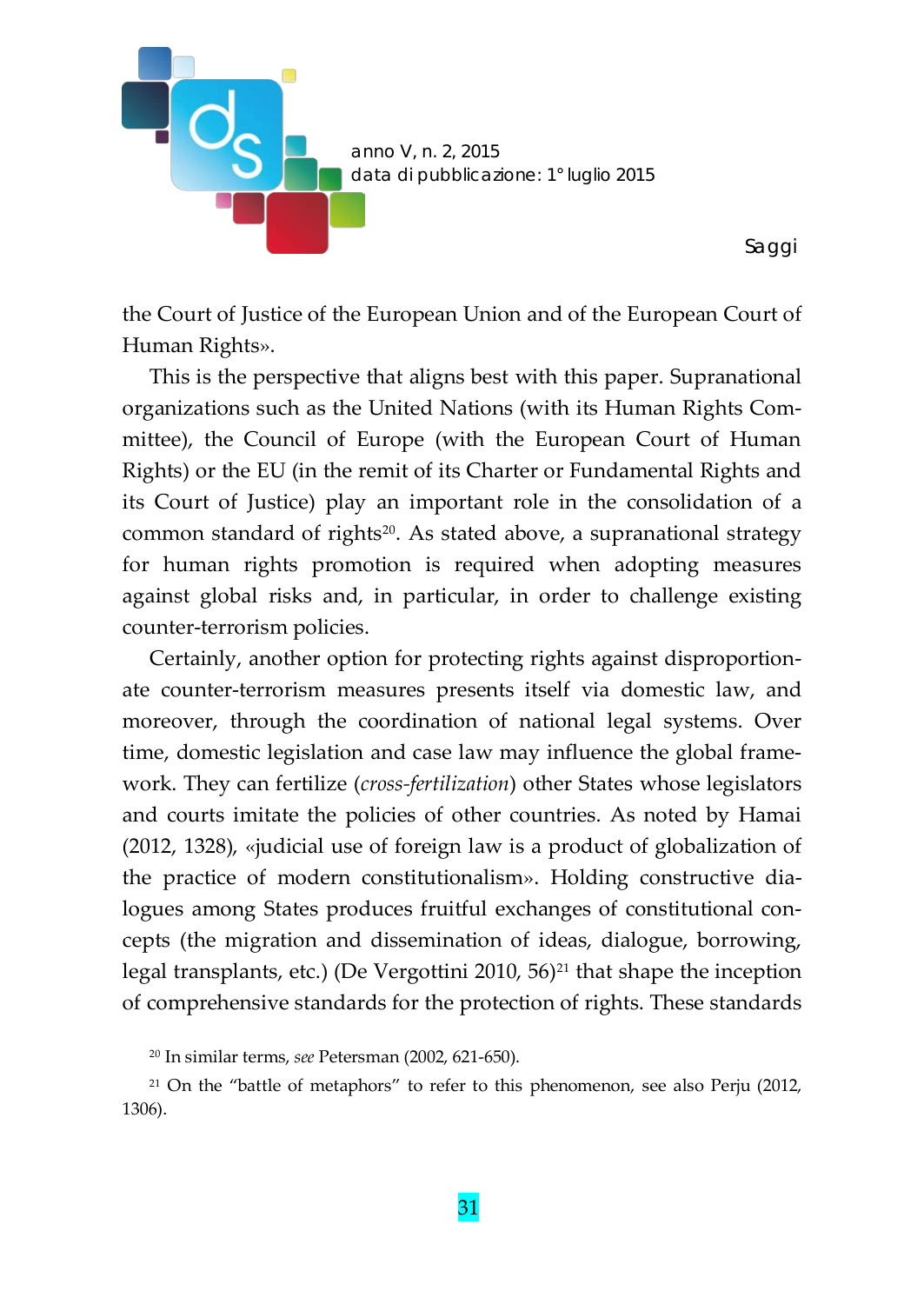

may act to limit State action justified on security grounds. It can be observed that in recent times, a favorable atmosphere for this mutual understanding among legal systems has been fostered. We must take advantage of this and continue to consolidate the adoption of universal guidelines for rights and freedoms. States may even share a minimum set of measures to protect human rights.

This interrelation is also possible among Constitutional/Supreme Courts and supranational courts (García Roca 2012, 183-224), or between two supranational courts, or among courts and human rights monitoring bodies<sup>22</sup>. In a multilevel system, it is likely that the degree of protection afforded to fundamental rights which can be guaranteed by one level (e.g. UN) does not attain the same level of protection that another level has developed and considers indispensable (e.g. EU or national level). This is where *cross-fertilization* assists in defining better standards for human rights protection. Of course, as highlighted by Kokott and Sobotta (2012,1024), it should be admitted that finding the correct balance between constitutional core values and effective international measures against terrorism is never an easy task.

The institutionalization of common standards with regard to the norms of human rights protection in supranational spheres could help, as affirmed by Burke-White (2004, 265), «to set a minimum floor of treatment for all citizens within the domestic policy». Therefore, providing a reasonable common standard for human rights protection against

<span id="page-15-0"></span><sup>22</sup> Garlicki uses the term "cooperation" to refer to the interrelations in a triangle where its three vertices are occupied by (1) the various national supreme or constitutional courts, (2) the CJEU, and (3) the ECHR. (Garlicki 2008, 509).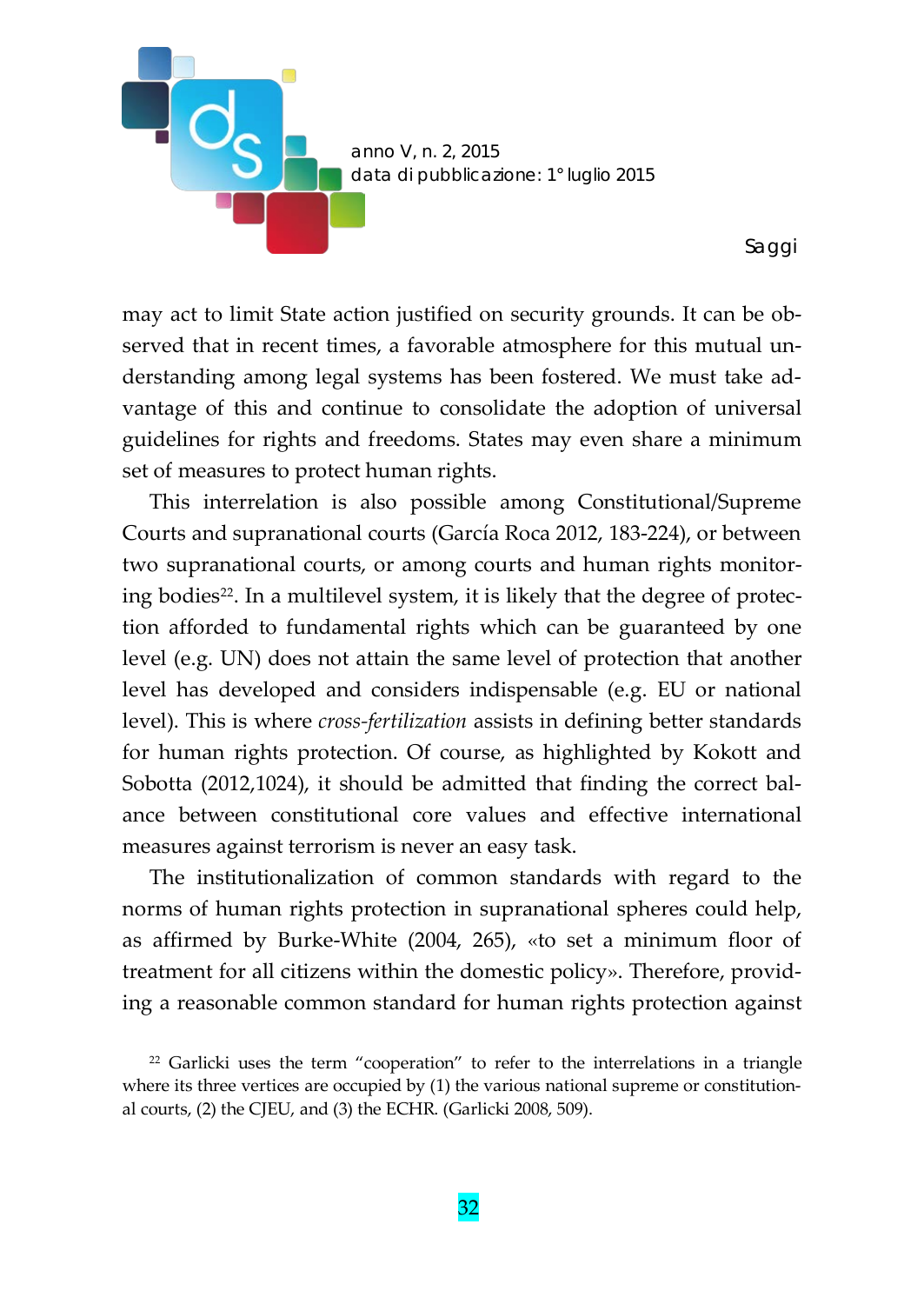

counter-terrorism strategies could offer the basis for evaluating national and international policies.

# **4. Some Steps in the Right Direction: Security from an International Human Rights Perspective**

Although many rights have been curbed as a result of the implementation of measures to safeguard national and international security, steps in the right direction have been taken with regard to the supranational framework. This involves attempting to understand security from a human rights perspective.

As indicated above, the UN, the Council of Europe and the EU operate based on the primacy of the individual over the omnipotent State and the safeguarding of democracy as key instruments in the effective promotion of international peace and security.

#### *4.1 Some Steps taken within the United Nations*

In the framework of the United Nations, the Security Council has gradually accepted the connection between upholding human rights and preserving international peace and security. For the first time, the Council, in its preamble to Resolution No. 1269 (1999), expressly referred to human rights in the context of counter-terrorism (Flynn 2007, 378). But, after the 9/11 attacks, new Resolutions (e.g. Res. 1373, 2001) were adopted and a Counter-Terrorism Committee was created (2001). The threat of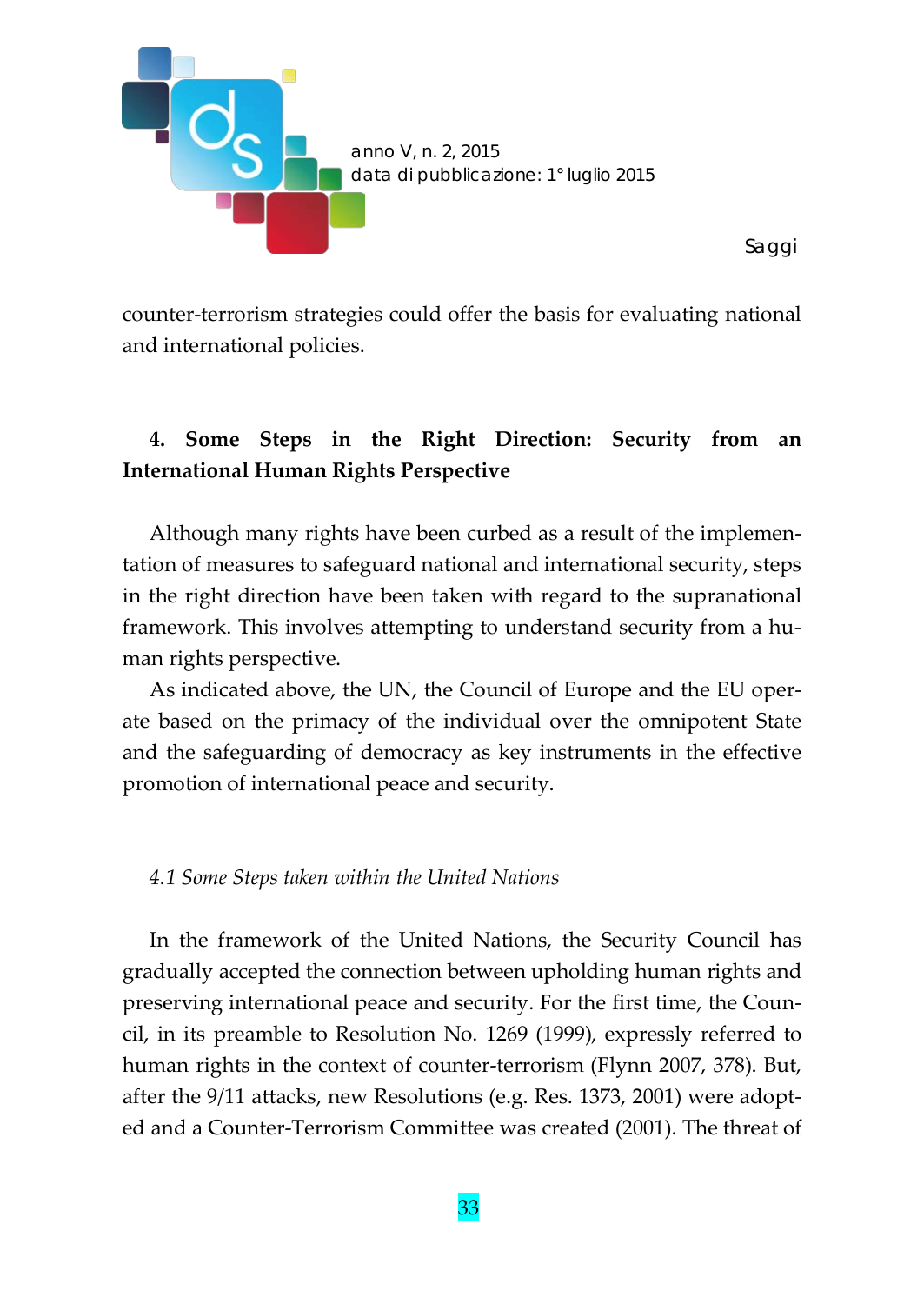

international terrorism at that time led to many States adopting counterterrorism measures that were not conducive to respect for human rights, which provoked controversy among academia and social movements.

A new approach to human rights was later adopted, when the Security Council, under Resolutions No. 1456 (2003) and No. 1624 (2005) and subsequent resolutions, stressed that States needed to ensure that any measure taken to combat terrorism «complies with all of their obligations under international law, in particular international human rights law, refugee law, and humanitarian law».

Despite this, there still remain strong currents of opinion which hold that the human rights perspective is not duly anchored in the UN Security Council's agenda (Flynn 2007, 371).

The first initiatives were mainly taken in the UN Security Council. The General Assembly and the Commission on Human Rights, however, soon became increasingly involved in matters related to human rights and terrorism. The United Nations established a new approach towards terrorism when, in 2005, it created the office of Special Rapporteur assigned to the promotion and protection of human rights and fundamental freedoms while countering terrorism. Moreover, in 2006 the General Assembly adopted the Global Counter-Terrorist Strategy<sup>23</sup>, which stated that «effective counter-terrorism measures and the protection of human rights are not conflicting goals, but complementary and mutually reinforcing». The strategy includes a set of proposals to ensure respect for

<span id="page-17-0"></span><sup>&</sup>lt;sup>23</sup> Resolution adopted by the General Assembly on 8 September 2006 (A/RES/60/288).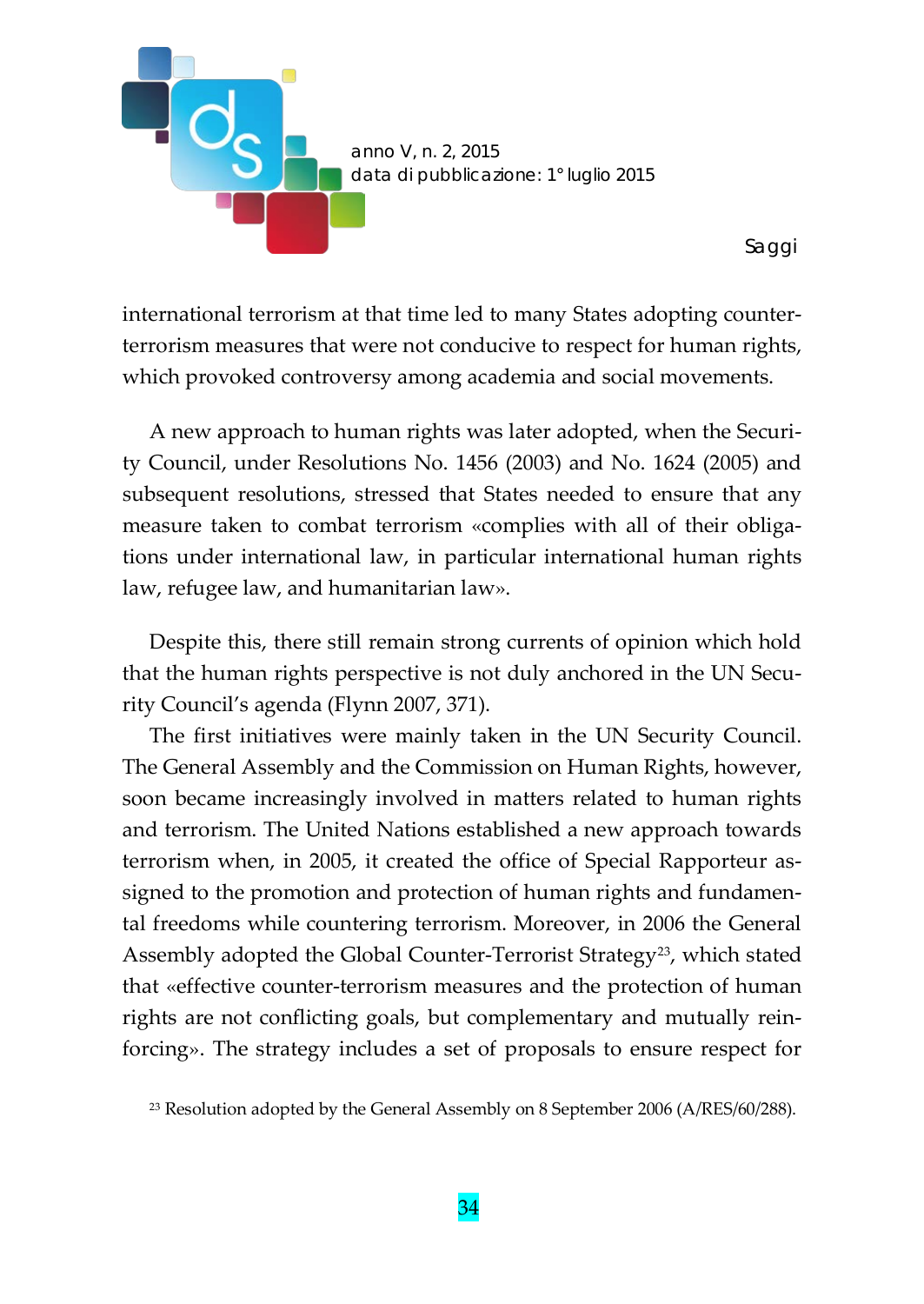

human rights and the rule of law as the fundamental basis of the fight against terrorism. It also reaffirms that States must ensure that any measures taken to combat terrorism comply with their obligations under international law, in particular human rights law, refugee law and international humanitarian law.

The UN Human Rights Committee (UNHRC) has also dealt with several cases reflecting the need to strike a balance between fundamental rights and the counter-terrorism fight. For instance, on 31 March 2009, the UNHRC adopted its decision on the case of *A.K. and A.R. v. Uzbekistan* (CCPR/C/95/D/1233/2003). Terrorist bombings took place in Tashkent, the capital of Uzbekistan in 1999 and the Government accused the Islamic Movement of Uzbekistan of being behind these actions. In the investigation, A.K. and A.R. were arrested after the authorities discovered several publications and other written material on religious matters. The detainees were convicted of offences related to the dissemination of the ideology of the Islamic Movement of Uzbekistan. The Committee found that the Uzbek authorities based their actions on a perceived threat to national security, thereby not violating any of the stipulations of the International Covenant on Civil and Political Rights 1966 (ICCPR).

The UNHRC heard cases on arbitrary detentions (for example, see the case of *Al-Gertani v. Bosnia*, CCPR/c/109/D/1955/2010, concluded on 6 November 2013[24](#page-18-0)). Similarly, the Committee clarified its position on tor-

<span id="page-18-0"></span><sup>&</sup>lt;sup>24</sup> The applicant was a Sunni Iraqi who worked for Sadam Hussein. After fleeing the country, he stayed in Yemen under a different identity and then moved to Bosnia and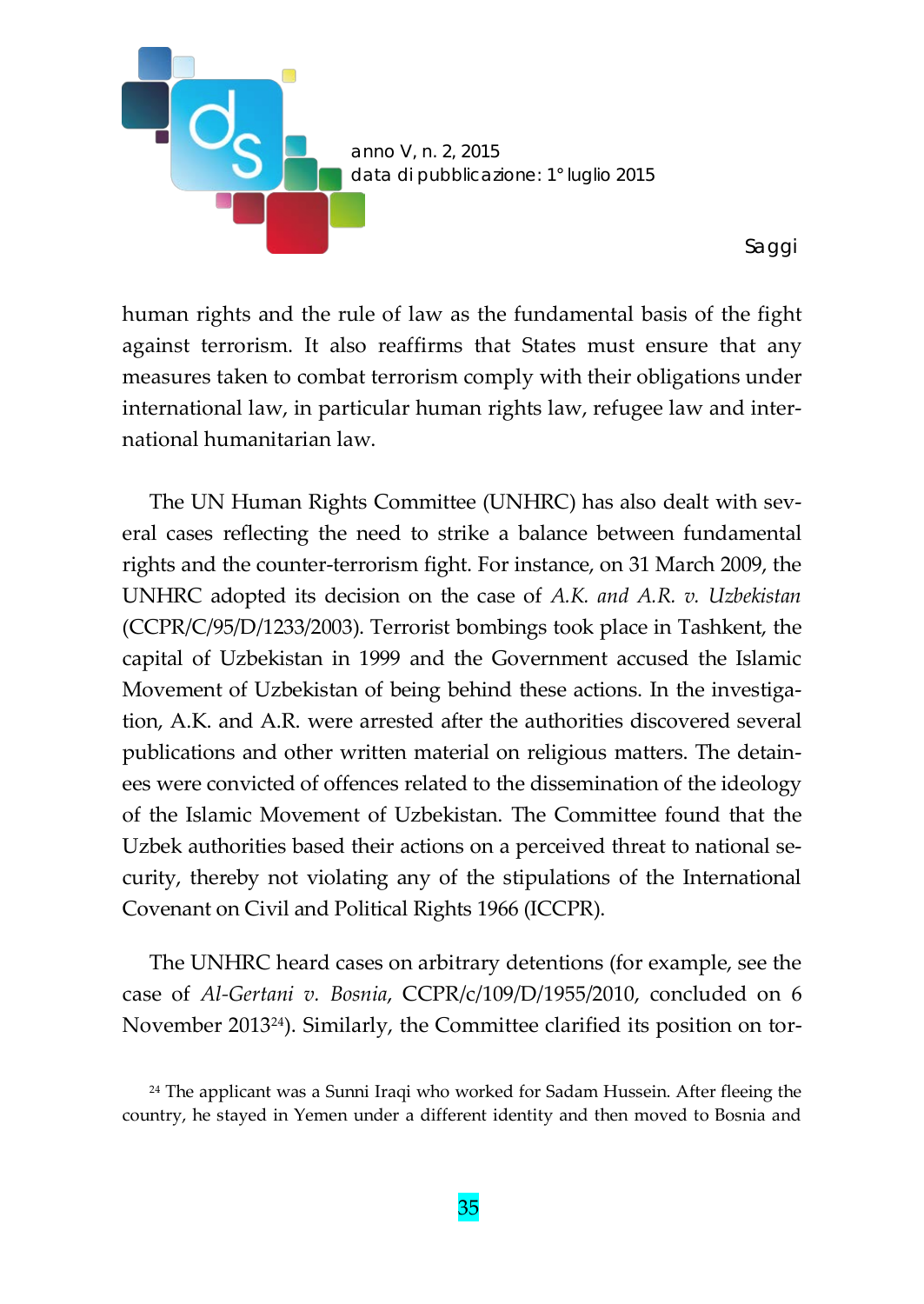

ture during the course of the *incommunicado* detention of a presumed terrorist (in the case of *Achabal Puertas v. Spain*, 23 May 2013, CCPR/C/107/D/1945/2010). The applicant, a presumed member of ETA, claimed to have been tortured during an *incommunicado* detention in 1996, during the course of which she was denied the right to be assisted by a lawyer or to communicate with her family. The Committee recalled its general comment No. 20  $(1992)^{25}$ , on the prohibition of torture or other cruel, inhuman or degrading punishment, in addition to its case law<sup>26</sup>, which establishes that denunciations of torture shall be investigated promptly, carefully and impartially by competent authorities and that appropriate actions must be taken against those found guilty.

Herzegovina where he was married and obtained Bosnian nationality. On May 3, 2009, the Foreign Affairs department decreed that the applicant be apprehended and placed under the custody of an Immigration Centre in Eastern Sarajevo until June 3, 2009. This decision was founded on him being a threat to the legal system, public order, peace and security of the State. After exhausting all domestic legal remedies, the applicant complained before the UNHRC. The Committee recalled that the notion of "arbitrariness" in a deprivation of liberty employed in Article 9, paragraph 1 of International Covenant on Civil and Political Rights is not to be equated with "against the law", but must be interpreted more broadly to include elements of inappropriateness, injustice, lack of predictability, and due process of law. In this case, the author was never provided with the reasons or evidence that led the authorities to the conclusion that he was a threat to its national security or any specific explanation as to why he could not receive any information on this matter.

<span id="page-19-0"></span><sup>25</sup> *General Assembly Documents, 47th period of sessions, Supplement No. 40* (A/47/40), annex VI, sec. A, para. 14.

<span id="page-19-1"></span><sup>26</sup> See, for instance, Communication No. 1829/2008, *Benítez Gamarra v. el Paraguay*, Opinion adopted on 22 March 2012, para. 7.5.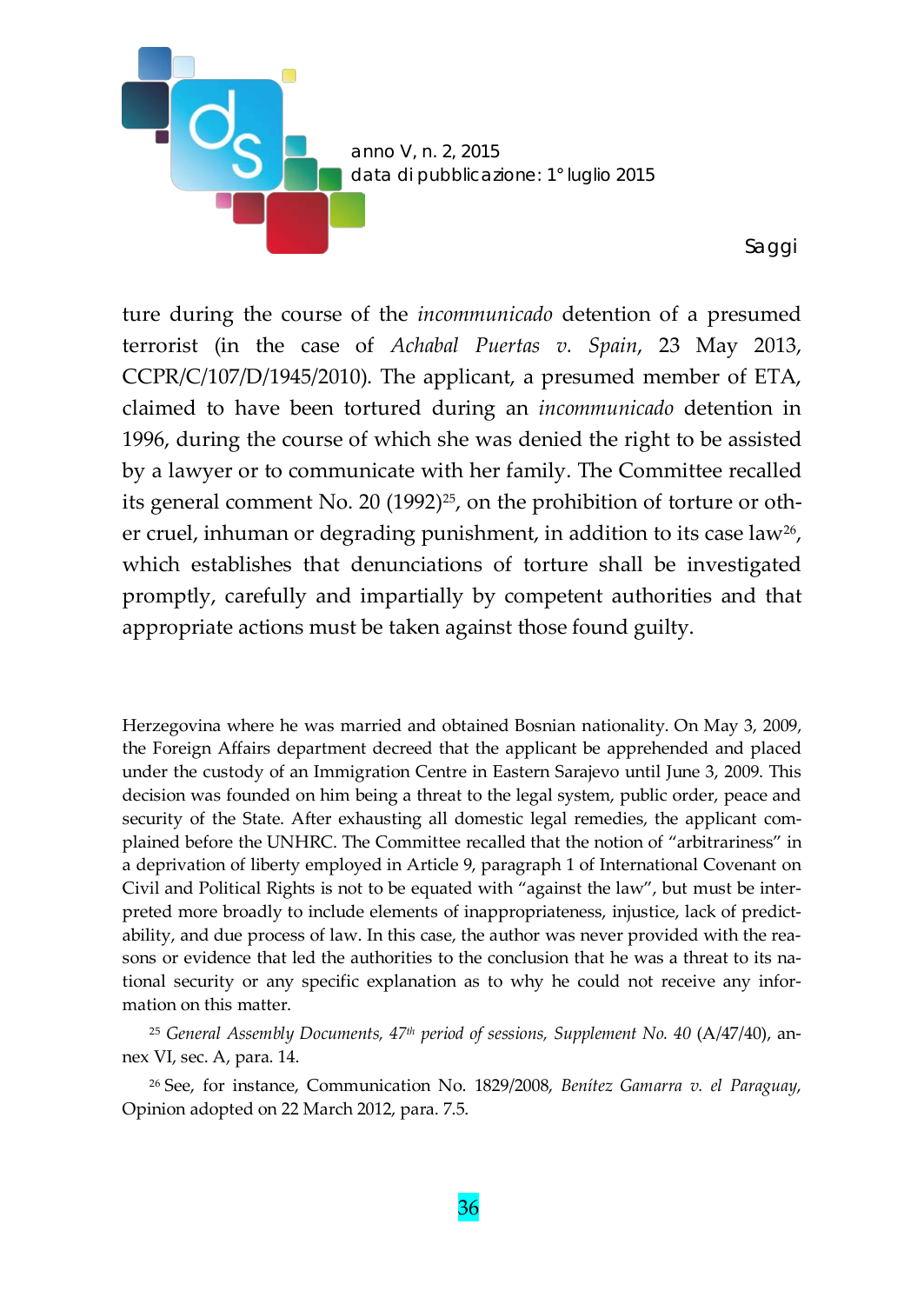

The Committee has also examined cases related to the placement of individuals on a suspected terrorist list (The case of *Sayadi and Vinck v. Belgium*, CCPR/C/94/D/1472/2006). Here, the Committee found that Belgium acted prematurely, and therefore wrongfully, in transmitting the authors' names to the Sanctions Committee before the conclusion of the criminal investigation into the authors' activities initiated by the State's Public Prosecutor, with adverse consequences for their freedom of movement, their honour and reputation, and which led to interference in their private life.

These represent only a few examples of the approach of the main UN bodies to the question this work is focused upon. But they show a trend when looking at ways to secure an adequate balance between human rights and the maintenance of security in the fight against terrorism.

#### *4.2 The European Court of Human Rights: a Longer Walk*

It is in Europe perhaps where the steps taken towards protecting rights in the courter-terrorism fight have been more visible. Europe has, unfortunately, a great deal of experience with terrorism even prior to the rise of al-Qaeda. Possibly this is a different type of terrorism and it may require additional or new measures to combat it. Nevertheless, the same principles of respect for human rights must be adhered to when dealing with the risk of international terrorism. Both the Council of Europe and the EU have produced rules and jurisprudence to that effect.

In the context of the Council of Europe, in 2002 its General Assembly adopted the Guidelines on human rights and the fight against terrorism. The guidelines seek to reconcile legitimate national security concerns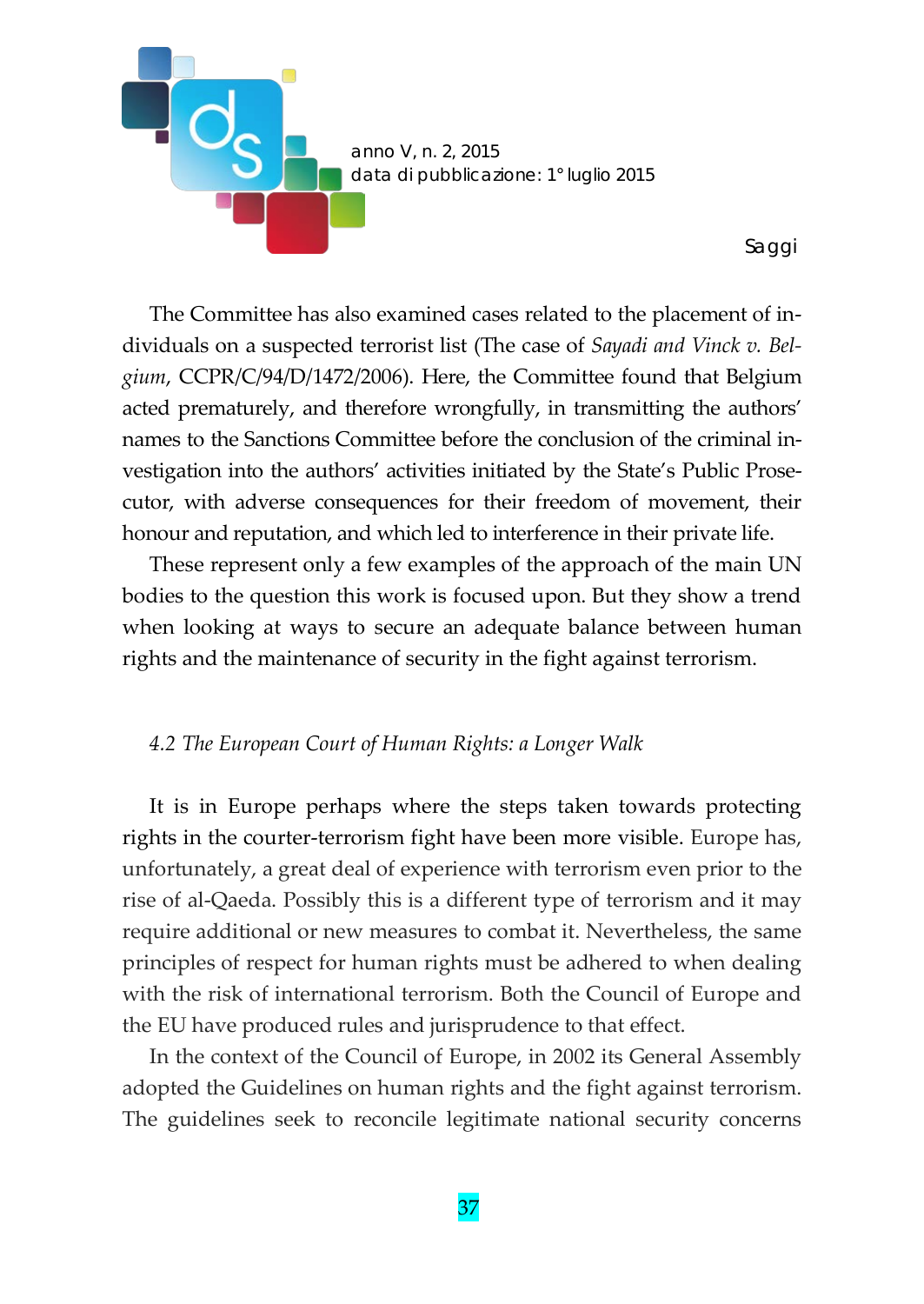

with the protection of fundamental freedoms within the context of the European system. Among these guidelines certain rules exist such as prohibition on arbitrariness and discrimination; prohibition on torture; regulation of surveillance; right to due process; prohibition on the death penalty; or provisions for the surveillance of a detainee's communications with legal representatives. A similar concern for rights in the fight against terrorism underlies the text of the European Convention on the prevention of terrorism (2005).

However, regarding these issues, the organization that has played a more crucial role is the European Court of Human Rights (ECHR). Its case law forms the human rights *acquis* followed by many European domestic courts and by other courts and human rights monitoring bodies around the world.

One of the best examples of the Court's approach in this field can be found in the *El-Masri v. The Former Yugoslav Republic of Macedonia* case on secret "rendition" operations, concluded on 13 December 2012 (Fabbrini 2013). This *concerned the torture of an individual wrongly suspected of being involved in terrorist activities who was transferred from Macedonia to the US intelligence services.* The US intelligence agents transported Mr. El-Marsi to a black site in Afghanistan for the purpose of interrogation until they concluded that he was not involved in any terrorist activity and was returned to Albania. However, this did not occur until after several days of being repeatedly subjected to "enhanced" interrogations, submitted to sever beatings, stripped and sodomised. The ECHR found that by seizing, detaining and secretly transferring Mr El-Masri to the custody of US intelligence agents, Macedonia violated the prohibition of torture and inhuman and degrading treatment, the prohibition of arbitrary deten-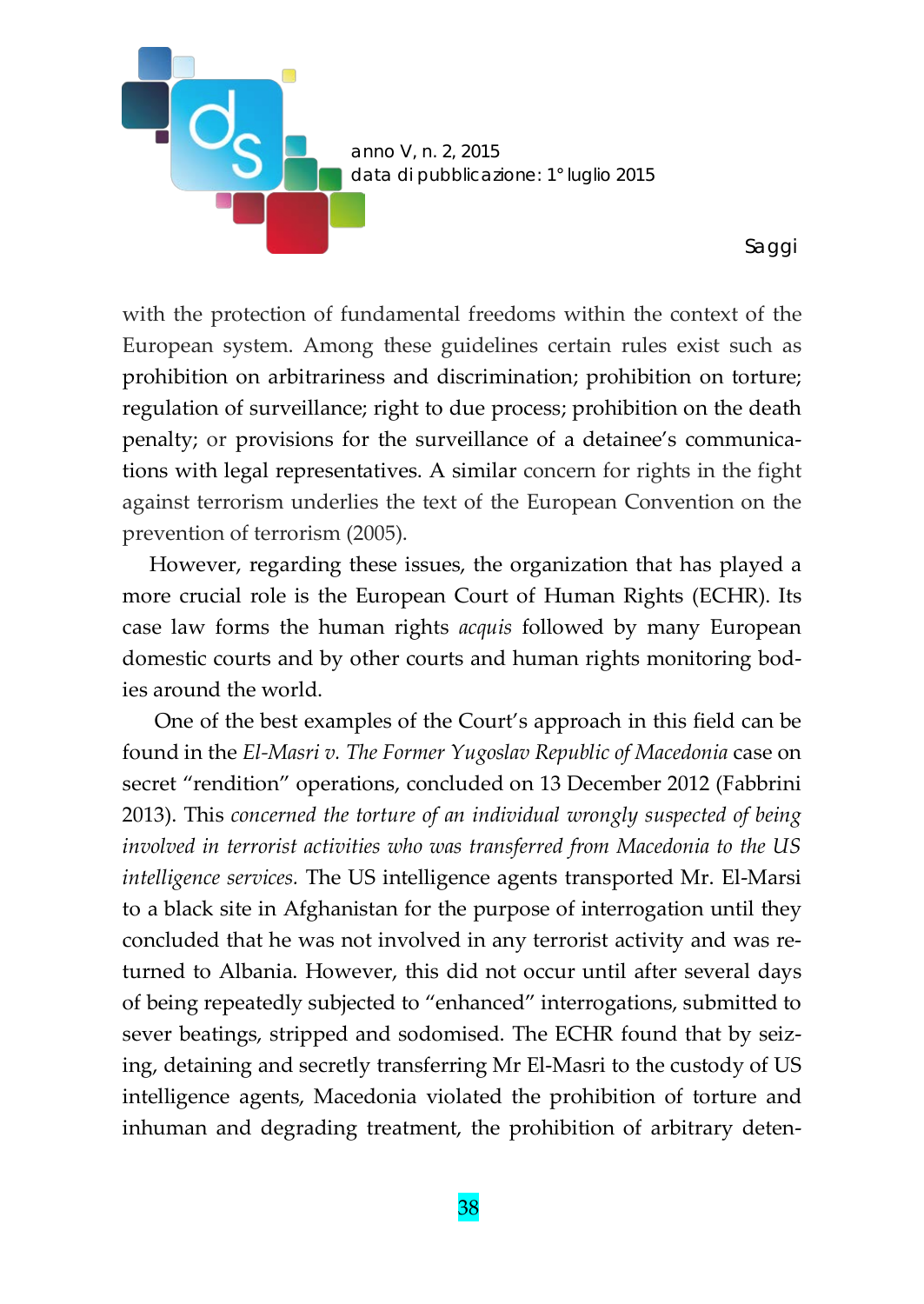

tion, the right to a private life and a family life and the right of access to Court as stipulated under the European Convention on Human Rights<sup>27</sup>.

But the ECHR was also seized of other cases concerning the prohibition of torture and inhuman or degrading treatments during the detention of an alleged terrorist<sup>28</sup>. It recently held that keeping a convicted terrorist in solitary confinement during his first ten years of life imprisonment under poor conditions constituted inhuman or degrading treatment (*Abdullah Öcalan c. Turkey*, 18 March 2014). On procedural rights during the detention and trial of alleged terrorists, the ECHR found inadmissible infinit[e29](#page-22-2) or overdue[30](#page-22-3) detentions. The Convention held that the detention of an individual for questioning merely as a part of an intelligence gathering exercise was not allowed, since the existence of a reasonable suspicion must be proven<sup>31</sup>; and it also recognized the right to be tried within a rea-sonable time<sup>[32](#page-22-5)</sup> and the right to a fair trial<sup>33</sup>. The European Judges also

<sup>27</sup> Some other cases on extraordinary renditions are today pending before the ECHR.

<span id="page-22-1"></span><span id="page-22-0"></span><sup>28</sup> *Ireland v. the United Kingdom*, 18 January 1978; *Aksoy v. Turkey*,18 December 1996; *Martinez Sala v. Spain*, 2 November 2004; *Öcalan v. Turkey*,12 May 2005 (Grand Chamber); *Ramirez Sanchez v. France*, 4 July 2006 (Grand Chamber); *Frérot v. France*, 12 June 2007; *Andrey Yakovenko v. Ukraine*, 13 March 2014.

<sup>29</sup> *A. and others v. The United Kingdom*, 19 February 2009 (Grand Chamber).

<sup>30</sup> *Del Rio Prada v. Spain*, 21 October 2013.

<span id="page-22-4"></span><span id="page-22-3"></span><span id="page-22-2"></span><sup>31</sup> *Murray v. the United Kingdom*, 28 October 1994; *O'Hara v. The United Kingdom*, 16 October 2001.

<span id="page-22-5"></span><sup>32</sup> *Berasategi v. France, Esparza Luri v. France, Guimon Ep. Esparza v. France, Sagarzazu v. France and Soria Valderrama v. France*, 26 January 2012.

<span id="page-22-6"></span><sup>33</sup> *Salduz v. Turkey*, 27 November 2008 (Grand Chamber); *El Haski v. Belgium*, 25 September 2012.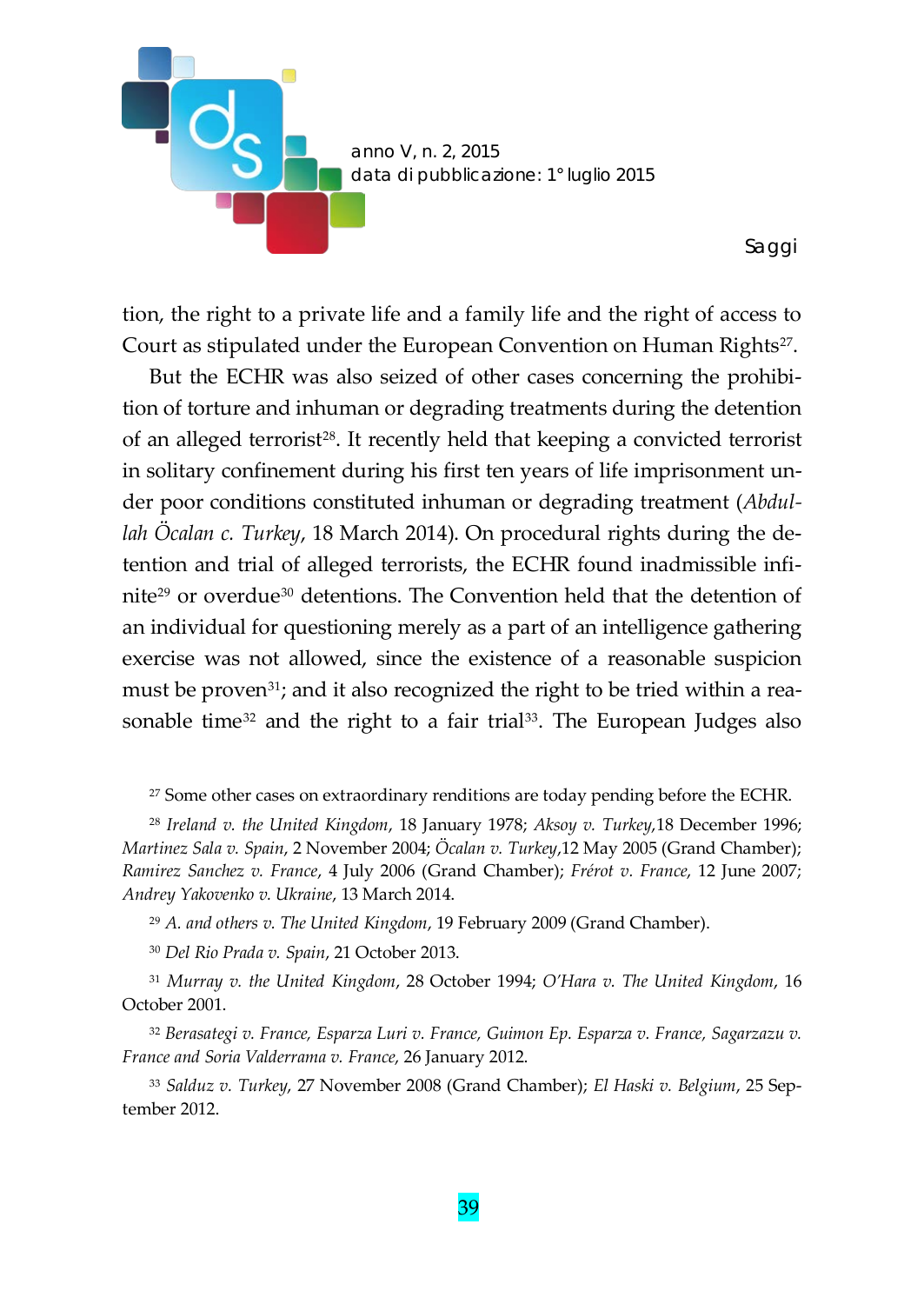

ruled against the prohibition of deportation or extradition whenever there is an actual risk of ill-treatment in another State[34](#page-23-0).

Worth noting is its case law on expressions or ideas that could allegedly support terrorism (*Falakaoglu and Saygili v. Turkey*, 19 December 2006; *Ürper and others v. Turkey*, 20 October 2009). Moreover, of special relevance are those cases where the Court has ruled on the measures taken by States in the fight against terrorism, confirming that they must respect human rights and the rule of law, and exclude arbitrariness and discriminatory or racist treatment<sup>35</sup>.

#### *4.3 The European Union's Challenges to Terrorism*

At the EU level, the primary responsibility for designing the legal system and implementing it at a national level rests with each Member State. Notwithstanding this national competence, the EU has embarked upon the harmonization of legal systems in order to achieve greater effi-ciency in the fight against terrorism (Art. 29 Treaty of the EU)<sup>[36](#page-23-2)</sup>. This be-

<span id="page-23-0"></span><sup>34</sup> *Chahal v. the United Kingdom*, 15 November 1996; *Saadi v. Italy*, 28 February 2008 (Grand Chamber); *Ben Khemais v. Italy*, 24 February 2009; *Labsi v. Slovakia*, 15 May 2012.

<span id="page-23-1"></span><sup>35</sup> *McCann and others v. the United Kingdom*, 27 September 1995; *Gillan and Quinton v. the United Kingdom*, 12 January 2010; *Nada v. Switzerland*, 12 September 2012 (Grand Chamber).

<span id="page-23-2"></span><sup>36</sup> A development of this cooperation can be found, along with others, in Art. 4 of Council Common Position of 27 December 2001, on the application of specific measures to combat terrorism (2001/931/CFSP); Council Decision of 28 November 2002, which establishes a mechanism for evaluating the legal systems and their implementation at national level in the fight against terrorism (2002/996/JHA). See also Council Decision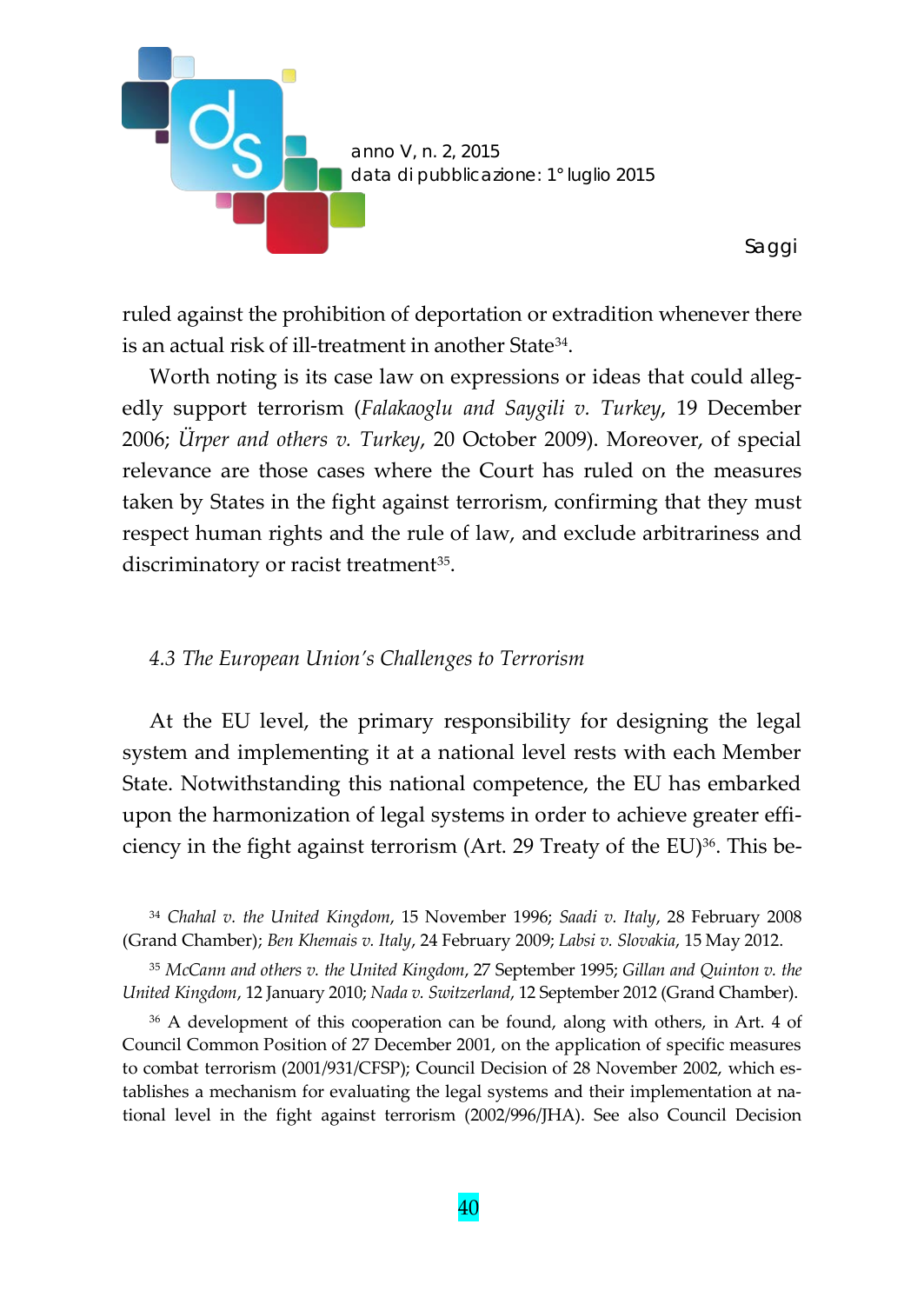

came more noticeable following the 9/11 attacks, the true launch date for a structured EU counter-terrorism policy. Since then, European cooperation has made great progress in this field.

In any case, EU counter-terrorism policies have always attempted not to overlook fundamental rights, as the fight against terrorism must be adopted taking into account the framework of human rights as guaranteed by the European Convention of Human Rights, as they emerge from the common constitutional traditions to the Member States, as principles of Community law, and as held in the EU Charter of Fundamental Rights. Mindful of this, the Council Framework Decision, of 13 June 2002, on combating terrorism established that: «Nothing in this Framework Decision may be interpreted as being intended to reduce or restrict fundamental rights or freedoms such as the right to strike, freedom of assembly, of association or of expression, including the right of everyone to form and to join trade unions with others for the protection of his or her interests and the related right to demonstrate» (Recital No.10). Unfortunately, following this interpretation, there remains no provision in the said Framework Decision for the establishment of concrete actions to avoid damage to fundamental rights in the event of future terrorist threats.

A further step was taken with the adoption of the *EU Internal Security Strategy* (February 23, 2010), which sets out challenges, principles and guidelines for dealing with security issues within the EU. This Security

2003/48/JHA of 19 December 2002, on the implementation of specific measures for police and judicial cooperation to combat terrorism in accordance with Article 4 of Common Position 2001/931/CFSP; Council Framework Decision, of 13 June 2002, on the European arrest warrant and the surrender procedures between Member States (2002/584/JHA).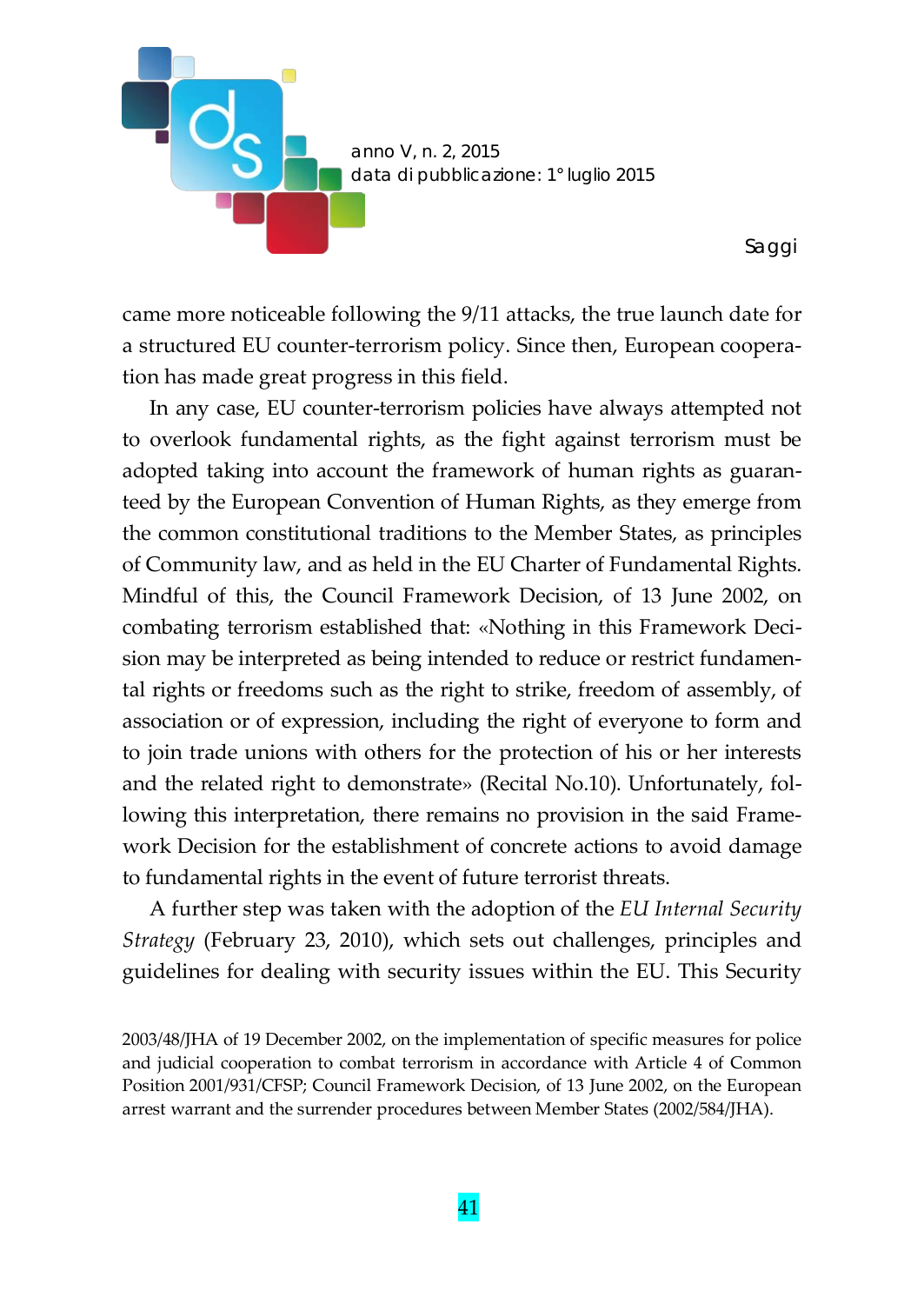

Strategy was based on the understanding that «it is thus vital that [it] be able to adapt both, to the needs of citizens, and to the challenges of the dynamic and global twenty-first century». The EU «must consolidate a security model, based on the principles and values of the Union: *respect for human rights and fundamental freedoms*, the rule of law, democracy, dialogue, tolerance, transparency and solidarity*»*[37](#page-25-0)*.*

As stated in the Council's discussion paper on "EU Counter-Terrorism Strategy" (May 23, 2012), the international community needs guidelines to ensure that we not only build counter-terrorism capacity, but also ensure that the rule of law and human rights are inherent in counter-terrorism efforts (p. 10)<sup>[38](#page-25-1)</sup>.

In 2015, immediately after the Paris attacks to *Charlie Hebdo* Magazine, European officials reacted pledging reinforced cooperation in the fight against terrorism. Among the proposals, one key issue to be dis-

<span id="page-25-0"></span><sup>37</sup> As part of the EU General Programme "Security and Safeguarding Liberties", a Specific Programme on Prevention, Preparedness and Consequence Management of Terrorism and other Security related risks, were adopted for the period 2007-2013.The Council Decision of February 12, 2007 established for the period 2007 to 2013, part of the General Programme on Security and Safeguarding Liberties, the Specific Programme Prevention, Preparedness and Consequence Management of Terrorism and other Security related risks (2007/124/EC, Euratom) See also, Communication from the Commission to the European Parliament and the Council "The EU Internal Security Strategy in Action: Five steps towards a more secure Europe", it proposes actios for implementing the stategy furing the period 2011-14 /\* COM/2010/0673 final \*/

<span id="page-25-1"></span><sup>38</sup> Council of the EU, 9990/12. See also: Villy Søvndal is Denmark's foreign minister. Gilles de Kerchove is the EU's counter-terrorism co-ordinator. Ben Emmerson is the United Nations special rapporteur on the promotion and protection of human rights and fundamental freedoms while countering terrorism, in "Counter-terrorism and human rights", *European Voice,* March 19, 2012.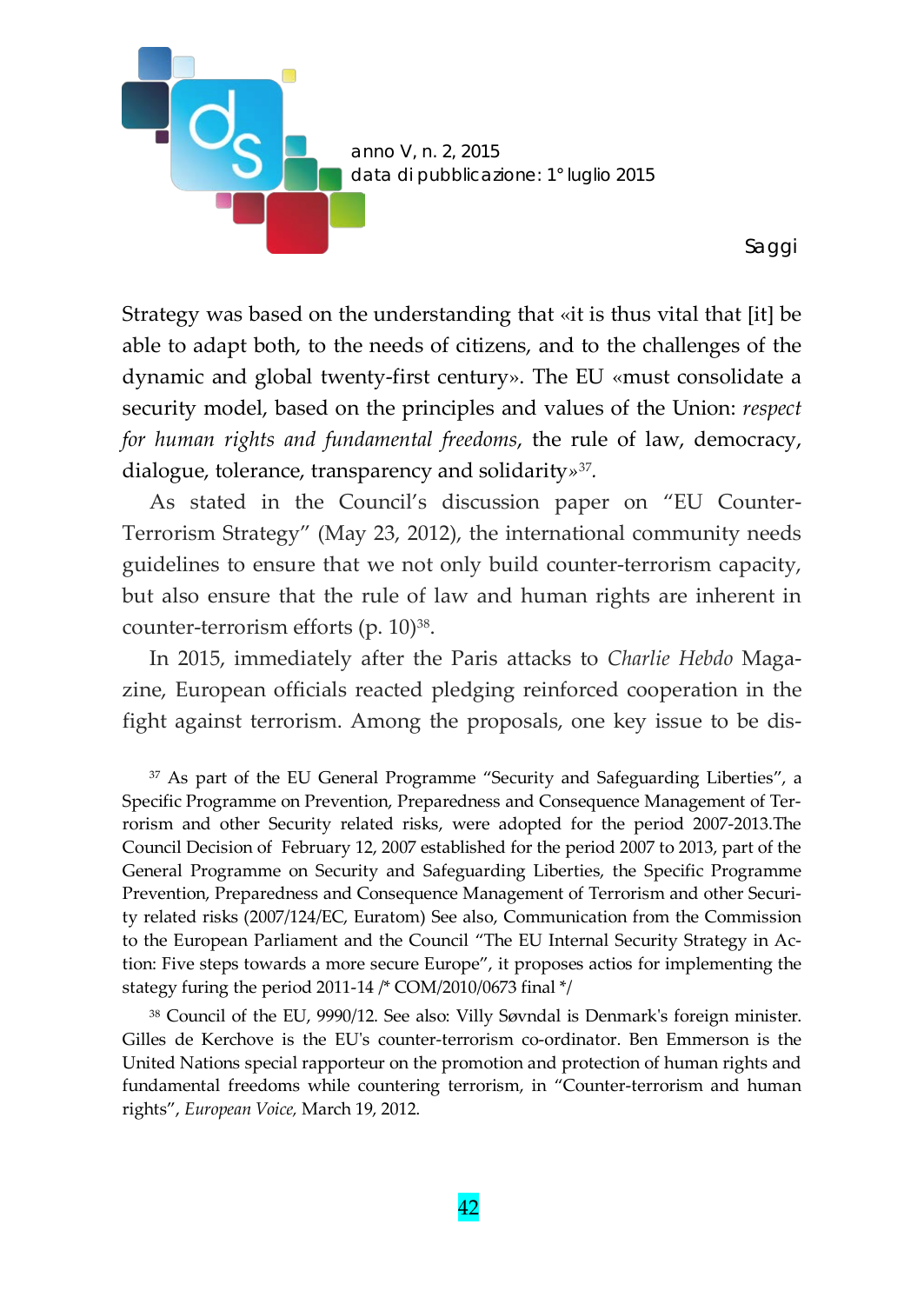

cussed is a proposal for EU states to share records of air passengers – or PNR – a measure that has been held up in the European Parliament over privacy concerns. Anyway, the recent terrorist shootings could spur new anti-terrorist measures. We hope they consider an adequate balance between security pursuit and individuals' rights.

In the realm of the EU case law, its judicial body —the European Court of Justice  $(EC)$ — has taken a number of actions in favor of the promotion of rights in the struggle against terrorism. In fact, the ECJ is a "newcomer" to the field of counter-terrorism law and other national security matters. The ECHR and other domestic constitutional courts are accustomed to facing national security crises and took their first decisions some decades ago. Cases brought before the ECJ are more recent and, due to the special features of the EU distribution of powers (national/supranational and inter-EU), playing the role of human rights monitoring body has increasingly become a difficult challenge, particularly when dealing with international terrorism.

Nevertheless, the ECJ always invokes the European common legacy on human rights and the rule of law. In the *Öcalan* case (C-229/05, 18 January 2007, First Chamber), the Court recalled: «The European Community is a community based on the rule of law in which its institutions are subject to judicial review of the compatibility of their acts with the Treaty and with the general principles of law which include fundamental rights. Individuals are therefore entitled to effective judicial protection of the rights they derive from the Community's legal order, and the right to such protection is one of the general principles of law stemming from the constitutional traditions common to the Member States […] and in the European Con-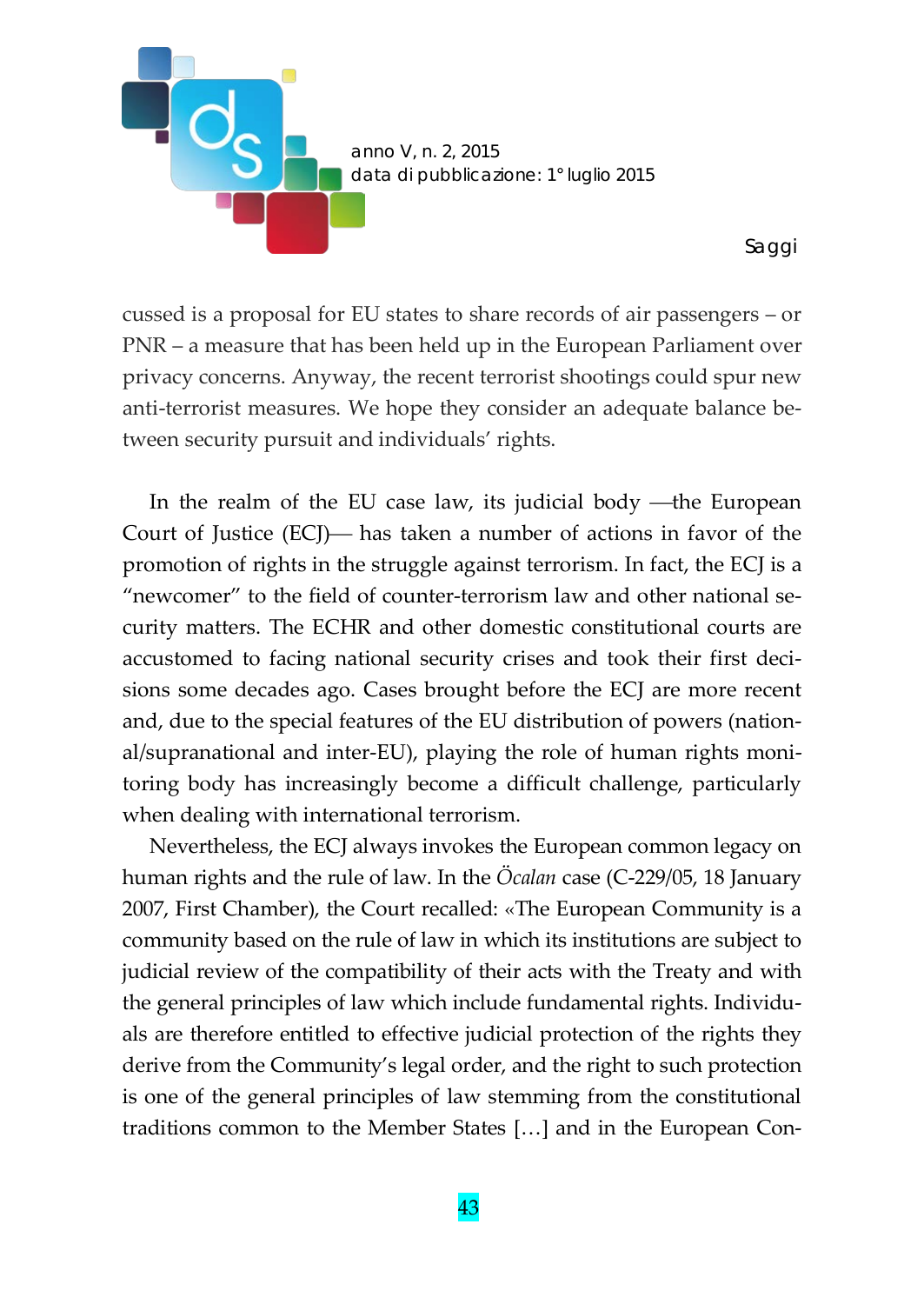

vention on Human Rights». The Court recognised that while certain regulation can establish restrictive measures directed against certain persons and entities with a view to combating terrorism in the cited cases, extra limitations can also be placed on member States.

The difficulty faced by the ECJ is the need to fulfil its human rights monitoring role with regard to EU law (not always with full jurisdiction over all issues [39](#page-27-0)), while, at the same time, doing so without leaving aside the common standards stemming from State Constitutions, the ECHR case law and the EU international agreements and obligations. The *Kadi* case (ECJ, 2008)<sup>40</sup> is an example of constitutionalism in action in a transnational setting. The *Kadi* case is perhaps the most visible and interesting ECJ case regarding external relations in recent years. The Court essentially had to decide whether a UN Security Council Resolution should take precedence over EU law. This was not found on the grounds that the enforcement of that UN Resolution would constitute a clear and obvious violation of human rights. As argued by Kokott and Sobotta (2012, 1016), the Court's approach in this case could be characterized as a variation of the so-called 'Solange' concept.

<span id="page-27-0"></span><sup>39</sup> The ECJ has only indirect and limited jurisdiction on Common Foreign and Security Policy. From 1 December 2014 the European Court of Justice (ECJ) will have full jurisdiction over Police and Judicial Cooperation in Criminal Justice measures that were adopted before the Lisbon Treaty came into force (Exchange of information, anti-terrorist cooperation, extraditions/arrest, the fight against organised crime…).

<span id="page-27-1"></span><sup>40</sup> *Yassin Abdullah Kadi and Al Barakaat International Foundation v. Council of the European Union and Commission of the European Communities* (ECJ, Joined cases C-402/05 P and C-415/05 P, 3 September 2008).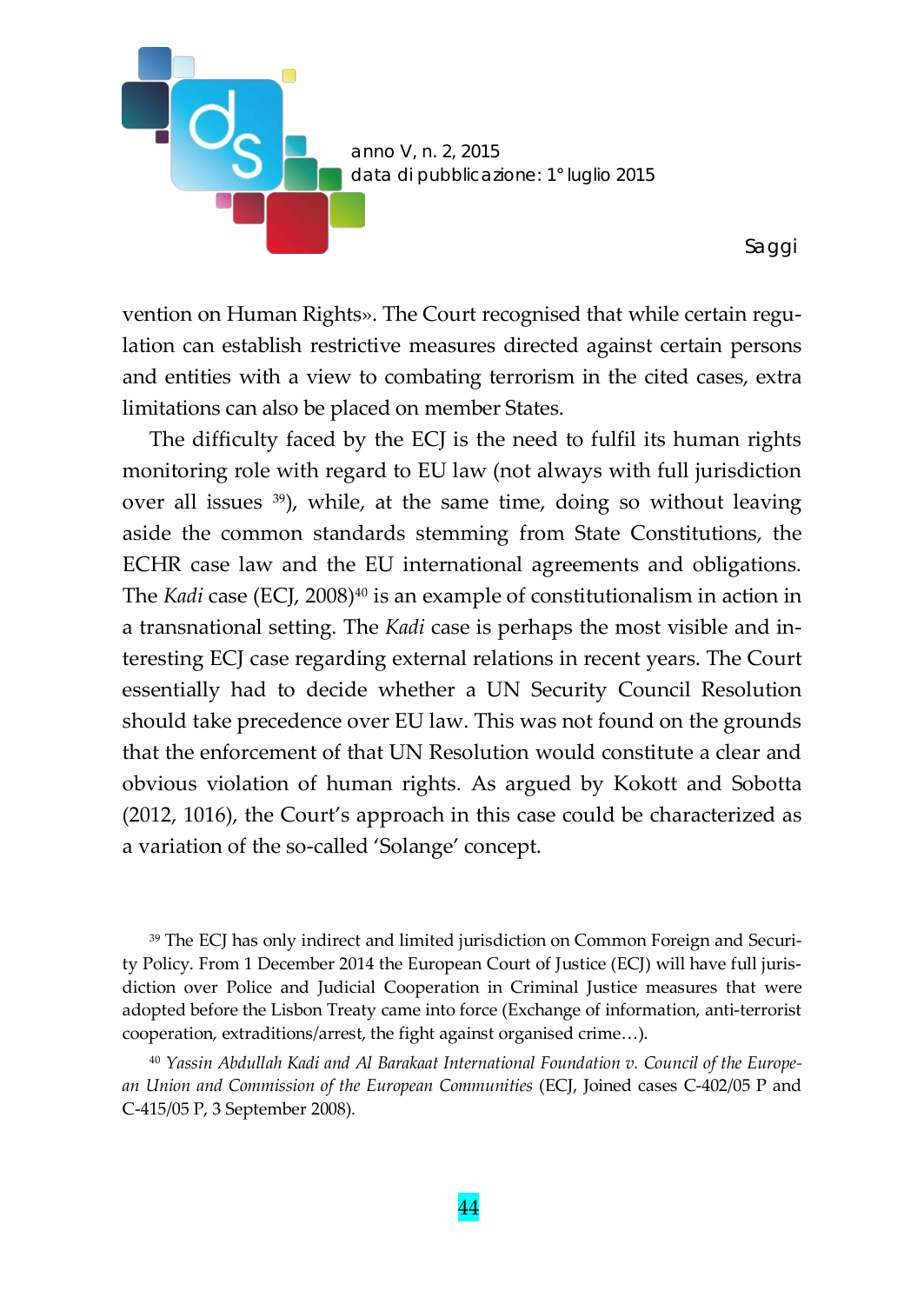

This concept was developed by the German Constitutional Court<sup>[41](#page-28-0)</sup> and also applied by the European Court of Human Rights<sup>[42](#page-28-1)</sup>. As such, this made it possible to witness the interaction between the different domestic and supranational bodies. Kadi was identified as a possible supporter of Al-Qaida by the UN Security Council and was sanctioned. The EU transposed this UN sanction by means of a regulation that Kadi then challenged before the EU Courts. Kadi had not been informed of the grounds for his inclusion in the list of individuals and entities subject to the sanctions stated. Therefore he had not been able to seek a judicial review of these grounds, and consequently his right to be heard as well as his right to effective judicial review had been infringed. The ECJ reviewed the lawfulness of the EU regulation transposing the UN resolution, arguing that the protection of fundamental rights forms part of the very foundations of the EU's legal order. In accordance with which, all EU measures must be compatible with fundamental rights. The *Kadi* case has been the foundation for further decisions made such as during *Kadi II*[43](#page-28-2) and other cases.

<span id="page-28-0"></span><sup>41</sup> The "Solange" concept comes from the case *Solange I* (1974). Here, the *Bundesverfassungsgericht* decided to reserve for itself the right to review EU action *vis- a-vis* its conformity with national fundamental rights providing there was insufficient protection at EU level.

<span id="page-28-1"></span><sup>42</sup> The European Court of Human Rights followed comparable reasoning in its *Bosphorus* ruling (2005) where it chose to abstain from exercising control with regard to EU acts. The *Bosphorus* judgment was seen by many commentators as a compromise offer, inviting the Luxembourg courts to continue their human rights jurisprudence and preparing the ground for the EU to be bound by the ECHR. (Garlicki 2008, 528).

<span id="page-28-2"></span><sup>43</sup> Case T-85/09 Kadi v. Commission, 2010. Case Law confirmed by the ECJ in the Judgement of 18 July 2013, *European Commission, UE Council and United Kingdom v. Yassin Abdullah Kadi* Case (Joined cases C-584/10P, C-593/10P and C595/10P)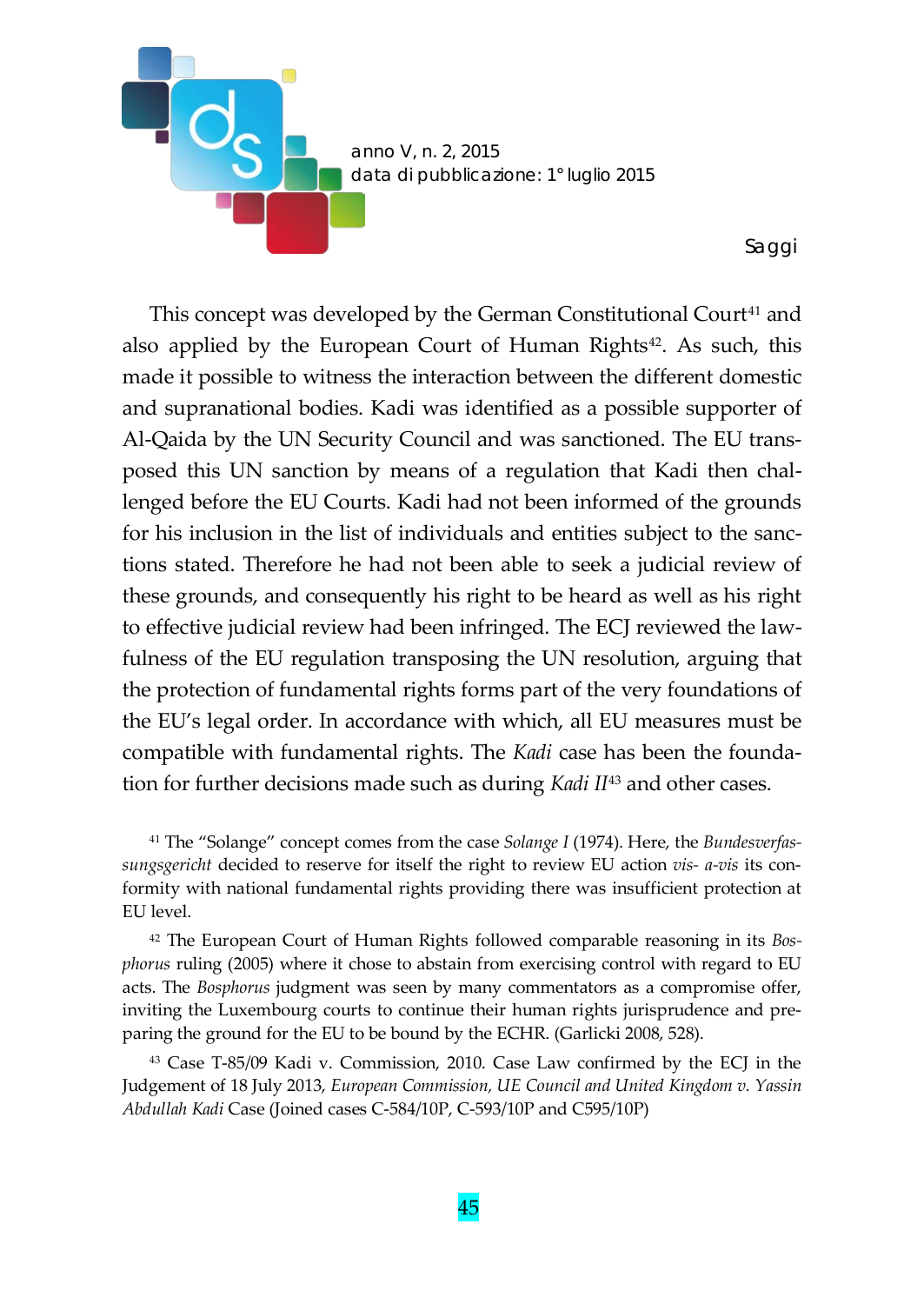

The ECJ has ruled on several occasions regarding the inclusion of individuals on lists of terrorists (terrorist blacklists). It found that «it is made clear that the names of persons, groups or entities can be kept on the list only if the Council reviews their situation periodically. All such matters must be open to judicial review» $44$ . The ECJ has also ruled on cases concerning secret evidence (Case C-27/09 P *French Republic* v. *OMPI, 2011[45\)](#page-29-1) and* suspected terrorist activists, whereby it found that an individual must, in any event, be informed of the essence of the grounds leading to a decision (case of *ZZ v. Secretary of State for the Home Department, 2013*[\)46](#page-29-2).

# **5. Final conclusions: What Constitutionalism Offers to Mitigate Impairments on Civil Rights Resulting from Counter-Terrorism Measures?**

All of the various approaches described above represent alternative solutions in the right direction. Many of them relate to the prosecution of terrorist crimes, where human rights must be respected in relation to the perpetrators of such crimes. However, this perspective on human rights cannot be overlooked when counter-terrorism policies are adopt-

<span id="page-29-0"></span><sup>44</sup> See also in relation to the blacklisting of persons, groups or entities presumably involved in terrorism, *Generalbundesanwalt beim Bundesgerichtshof v. E and F*, 29 June 2010, C-550/09; *Bundesrepublik Deutschland v. B and D*, 9 November 2010, C-57/09 and C-101/09; *France v. People's Mojahedin Organization of Iran*, 21 December, C-27/09 P.

<span id="page-29-1"></span><sup>45</sup> Case C-27/09.

<span id="page-29-2"></span> $46$  Case C-300/11.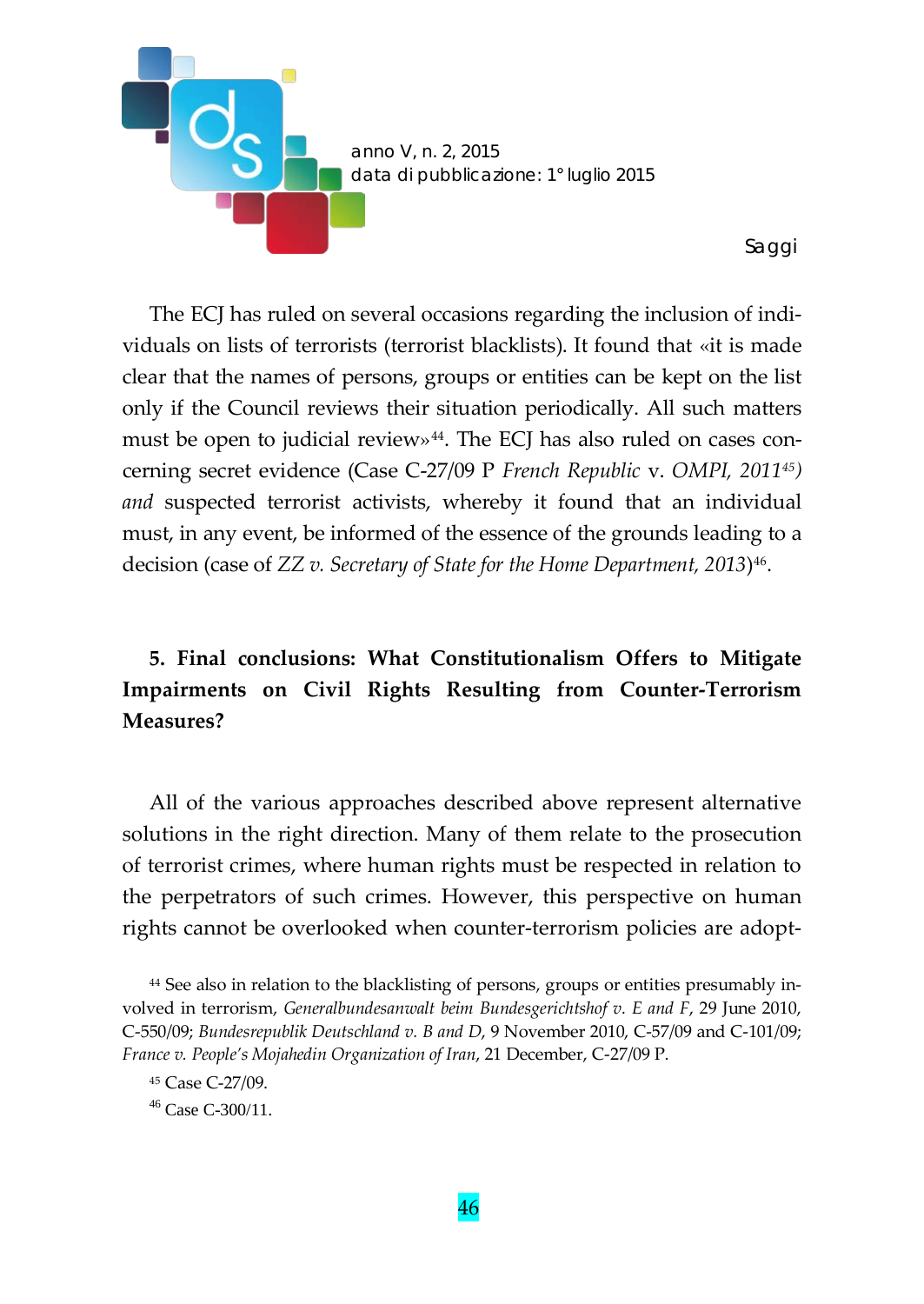

ed to prevent terrorist attacks, when intelligence services fight against the terrorist menace, when preventive measures are implemented not only to prosecute terrorists, but also to avoid new incidents.

As previously mentioned, following 9/11, civil rights suffered major significant limitations in numerous countries as a consequence of the socalled "war on terror" aimed at preventing future attacks and mitigating the terrorist threat. Such measures include the wide scale control of the communications of millions of citizens, new limitations on freedom of expression and association to avoid terrorist apology (and particularly radical Islamist theories that support terrorism). They also involve highly restrictive border entry requirements for certain nationals, preventive and unfounded deprivations of liberty, the introduction of a blacklist of presumed terrorist groups or individuals to monitor them and control their movements, large scale financial control to prevent economic assistance for terrorist activities, stricter conditions for access to public information related to homeland security (including the broadening of the concept of State secret), increased (and often discriminatory) checks at airports, to cite but a few examples.

Against this background, constitutionalism offers several lessons that may assist in the search for the right balance between security and rights; lessons, which some supranational courts have started to use. These core lessons are as follows:

1. First, fundamental rights are an essential part of a democratic legal system and occupy a privileged position within it. This results in the prohibition of their infringement except when justified on the grounds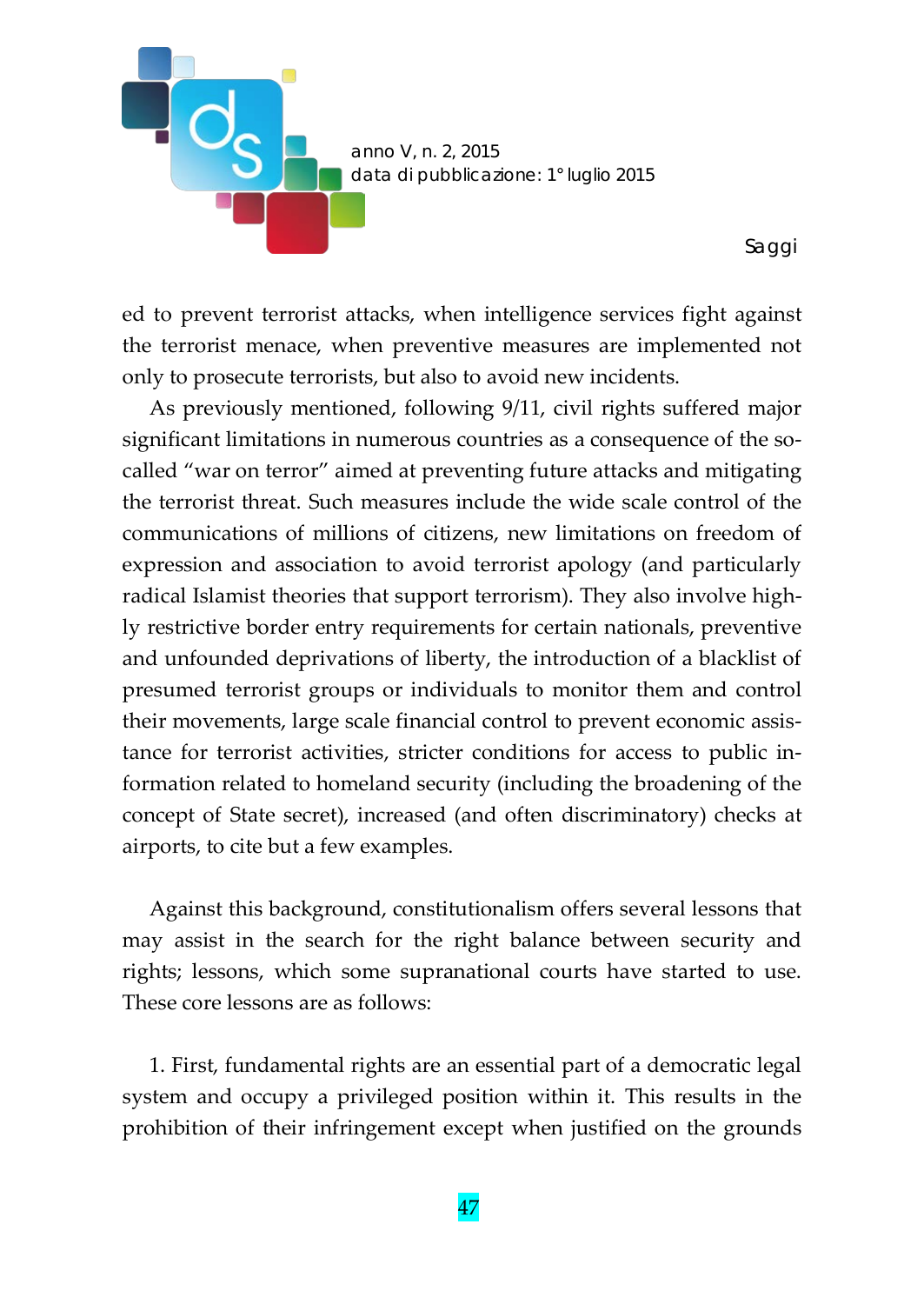

of general interest and with the limitation being proportionate to the perceived threat.

Consequently, it is imperative to determine which risks and threats to security, justify restrictions on human rights and under what conditions. The ECHR warned about the problem of overreacting to terrorism: «it is fully aware of the undeniable difficulties of combating terrorism  $\frac{1}{\cdots}$ particular with regard to obtaining and producing evidence— and of the ravages caused to society by this problem, but considers that such factors cannot justify restricting *to this extent* the rights of the defense of any person charged with a criminal offence $x^{47}$ . In doing so, it required that the nature of the particular threat must be demonstrated and the proportionality of the response be established.

We cannot deny that many restrictions on rights are imposed in pursuit of legitimate aims (national security, public safety, the fight against international terrorism…), and sometimes they are the result of obligations derived from UN Security Council Resolutions or other international agreements. However, the ECHR held "an interference" (on rights) will be considered "necessary in a democratic society" for a legitimate aim if it answers a "pressing social need" and, in particular, if it is proportionate to the legitimate aim pursued and if the reasons adduced by the national authorities to justify it are "relevant and sufficient"[48.](#page-31-1) And it added that «for a measure to be regarded as proportionate and as necessary in a democratic society, the possibility of recourse to an alter-

<span id="page-31-1"></span><span id="page-31-0"></span><sup>47</sup> Case *Hulki Gunes v Turkey*, 19 June 2003, para. 90. See also *case Klass v. Germany*, 6 September 1978.

<sup>48</sup> Case *Nada v. Switzerland*, 12 September 2012, para. 181.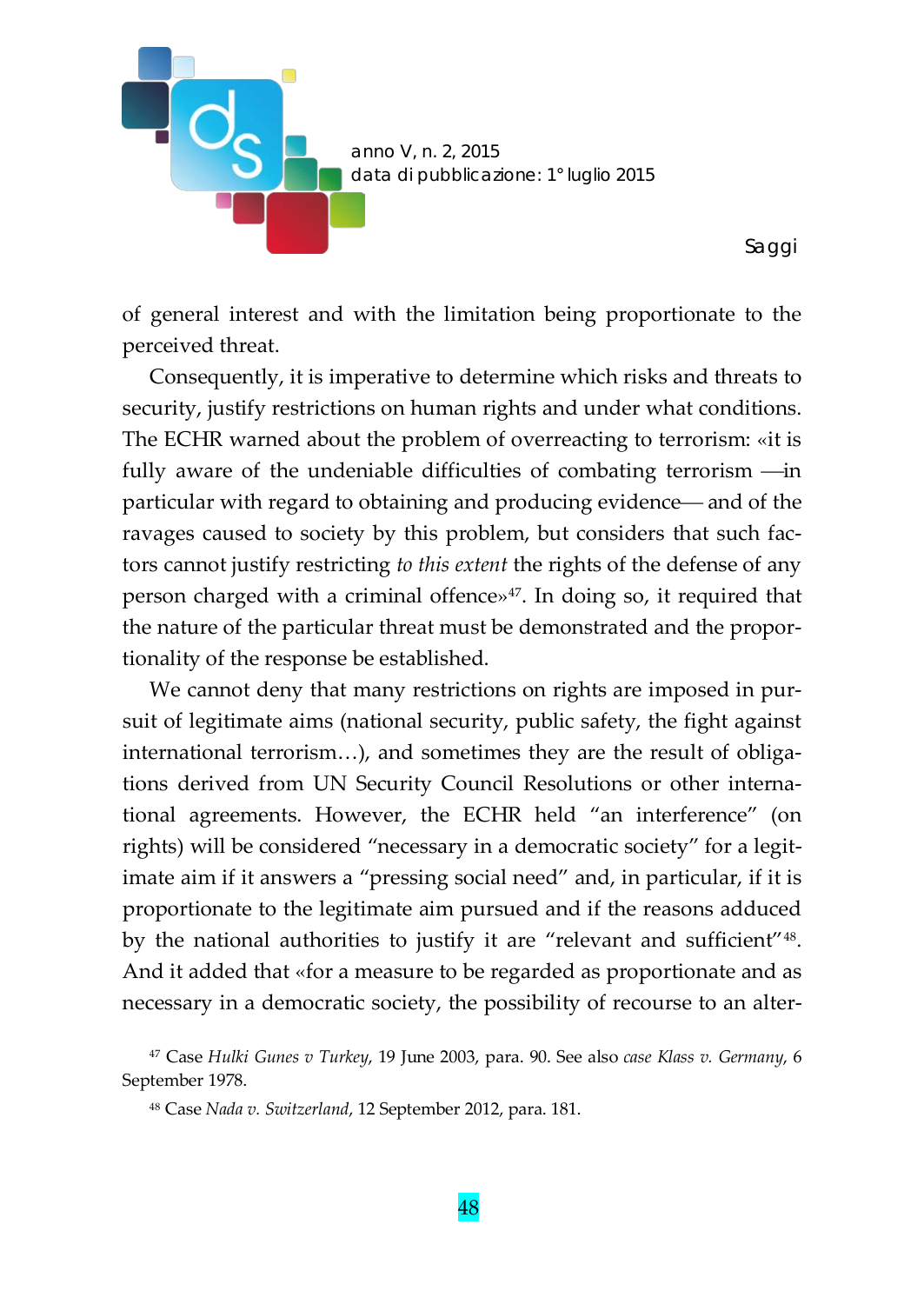

native measure that would cause less damage to the fundamental right at issue whilst fulfilling the same aim must be ruled out»[49](#page-32-0).

As such, the Court has taken into account the fact that the threat of terrorism may be particularly serious at the time of the adoption of the resolutions prescribing sanctions. However, with the passage of time, the maintenance or even reinforcement of these types of measures over must be explained and justified convincingly<sup>50</sup>.

2. Secondly, even in exceptional circumstances, there is a minimum level of respect for fundamental rights that cannot be transgressed. Within constitutions, the State of emergency refers to a regulated situation whereby extended powers are conferred upon authorities in order to confront a threat to the stability of public institutions, the rights of citizens or other general interests. However, the declaration of emergency requires the concurrence of certain circumstances, the intervention of Parliament, its temporal limitation and, more importantly, the identification of those rights that could be limited and the extent of such limitation. The statutory definition of the state of emergency is precisely aimed at guaranteeing fundamental rights and ensuring that the State cannot abuse this and render the most essential part of the Constitution ineffective.

The risk of terrorism has shown that constitutional texts are not prepared for emergencies such as international terrorism. We are faced with a type of terrorism that stems from unknown places, is practiced by sub-

<span id="page-32-0"></span><sup>49</sup> Case *Nada v. Switzerland*, 12 September 2012, para. 183 (previously in *Case Glor*)

<span id="page-32-1"></span><sup>50</sup> Case *Nada v. Switzerland*, 12 September 2012.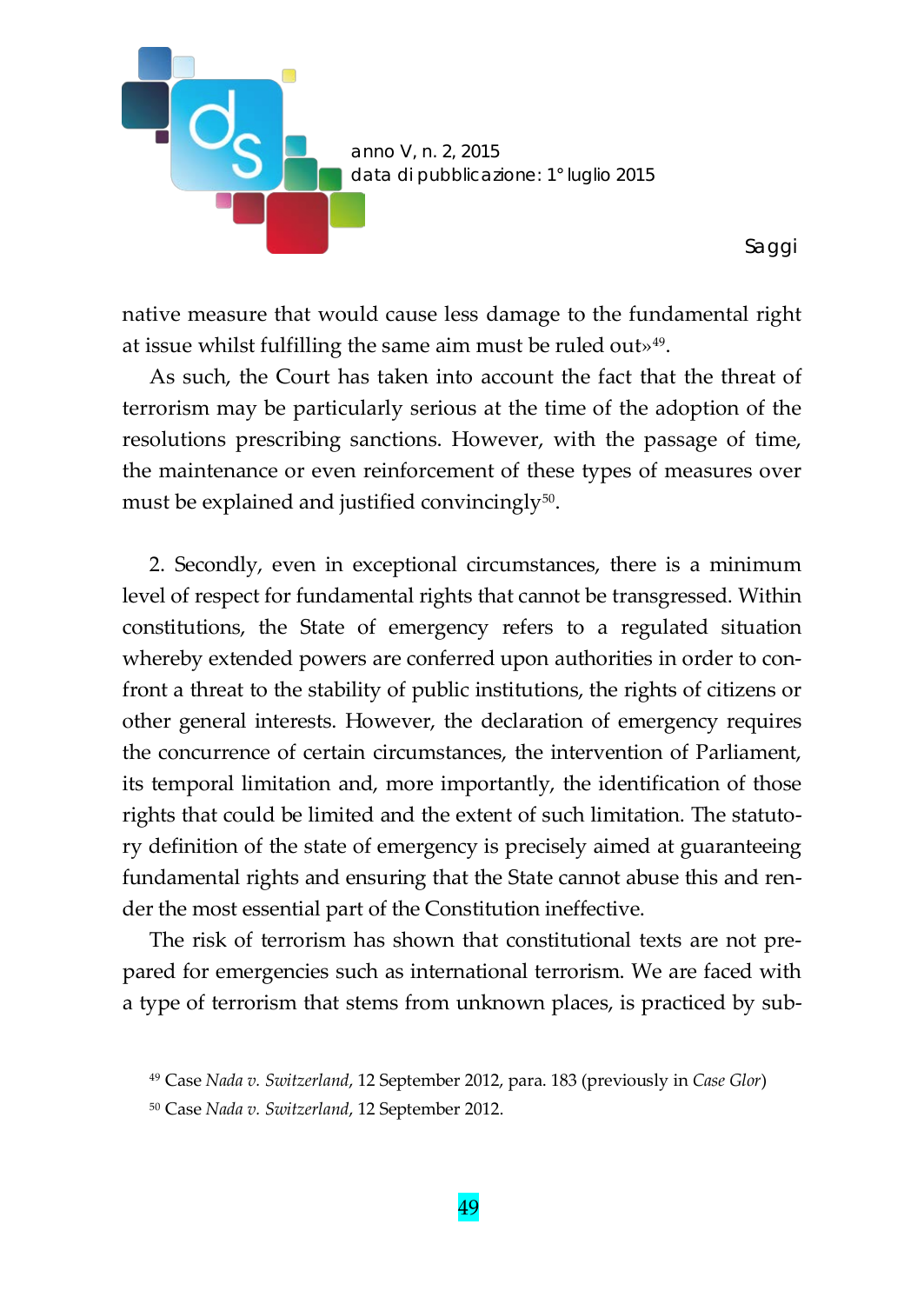

jects that can be found anywhere in the world, and uses new mechanisms through which to act (De Vergottini 2004, 24). Perhaps the Spanish Constitution is of the few that provides an individual suspension of rights for persons under investigation for belonging to terrorist organizations, albeit always accompanied by a judicial warrant and constitutional guarantees (Art. 55.2 Spanish Constitution). It is a provision designed to combat domestic terrorism (ETA), but it may also refer to any other type of terrorism.

The 9/11 attacks (as well as the Madrid and London bombings) created a type of "global state of emergency" which prompted the adoption of extraordinary measures. Many States around the world turned to the regulation of specific emergency regimes (state of emergency) to re-spond to the threat of terrorism<sup>[51](#page-33-0)</sup>. In other States, as in the majority of European States, a raft of emergency laws has not appeared. In both cases, the adoption of counter-terrorism policies implied a restraint on individual rights. Since most civil rights may be derogated not only in times of public emergency, but also in normal circumstances, the law offers authorities the possibility to restrict the scope of rights or their exercise on account of national security interests. Some instruments of international human rights contain provisions outlining permissible derogations in times of genuine public emergency. Indeed, Art. 15 of the European Convention of Human Rights allows States to adopt measures derogating from their obligations under the Convention «in times of war or other public emergency threatening the life of the nation», «to the extent strictly required by the exigencies of the situation, provided that

<span id="page-33-0"></span><sup>51</sup> Ibidem 18-20.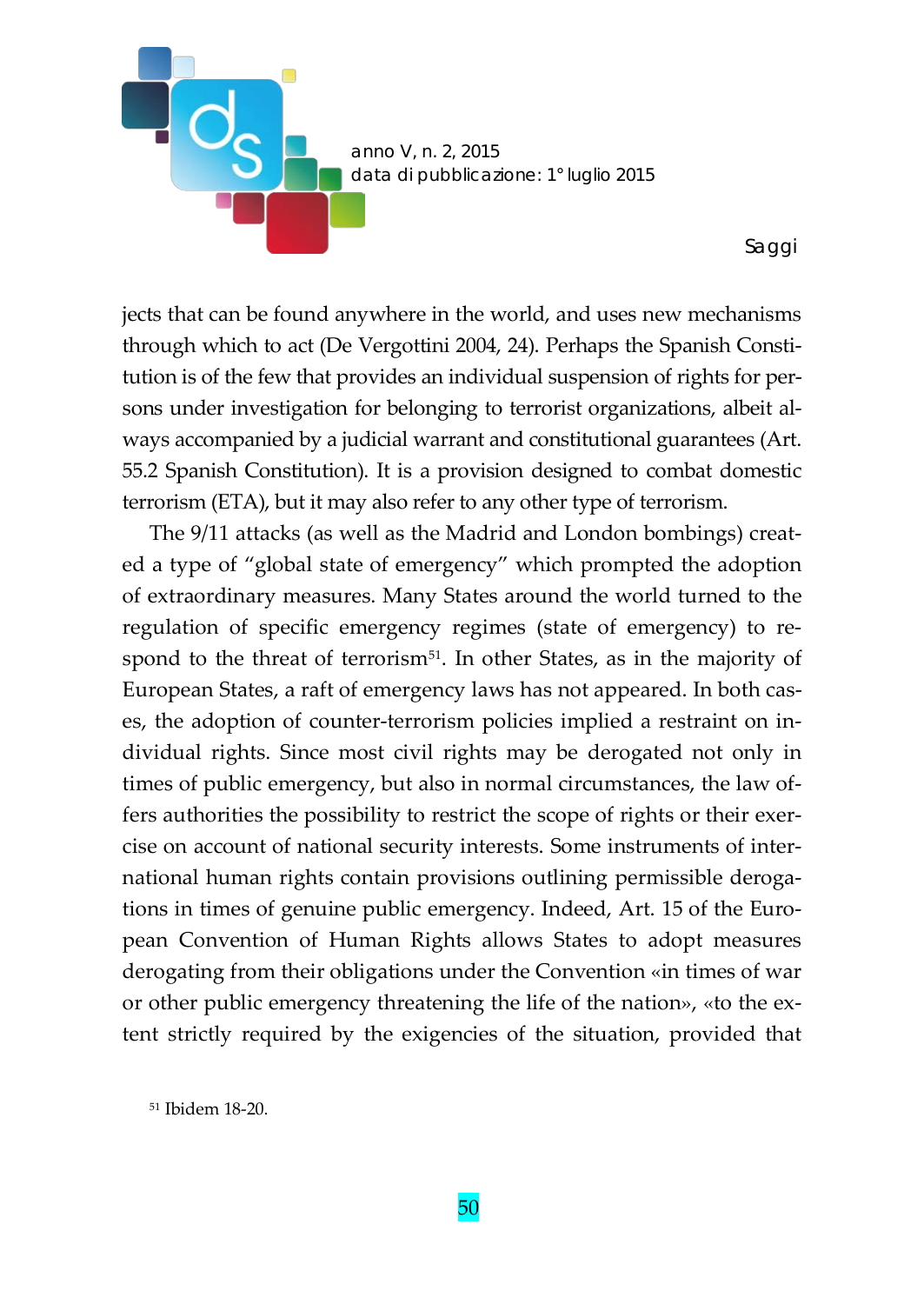

such measures are not inconsistent with its other obligations under international law».

In the "war" on terror, will recourse to Article 15 become more frequent (Warbrick 2004, 1007). The ECHR addressed derogations in sever-al British and Irish cases<sup>[52](#page-34-0)</sup>. Following the Al-Qaeda attacks, the government considered that the United Kingdom was a particular target for terrorist attacks, such as to give rise to a "public emergency threatening the life of the nation" within the meaning of Art. 15 ECHR (derogation in time of emergency). The government believed that the threat came principally from a number of foreign nationals present in the United Kingdom, who were providing a support network for extremist Islamist terrorist operations linked to Al-Qaeda. The United Kingdom considered that it was necessary to create an extended power permitting the detention of foreign nationals as they could represent a risk to national security. The European Court recognized «a State could not be expected to wait for disaster to strike before taking measures to deal with it», but in that case found that the derogating measures had been disproportionate in that they had discriminated unjustifiably between nationals and non-nationals when only the latter group had been detained (*A. and others v. the United Kingdom*, 19 February 2009).

The derogation is narrowly drawn in the European Convention and cannot affect Articles 2, 3, 4.1 and 7 of the Convention<sup>53</sup>. It is important

<span id="page-34-0"></span><sup>52</sup> *Lawless v. Ireland*, 1 July 1961; *Ireland v. the United Kingdom*, 18 January 1978; *Brannigan and McBride v. the United Kingdom*, 26 May 1993.

<span id="page-34-1"></span><sup>53</sup> Article 4.2 the International Covenant on Civil and Political Rights also prohibits the suspension of a large number of rights even during a state of emergency.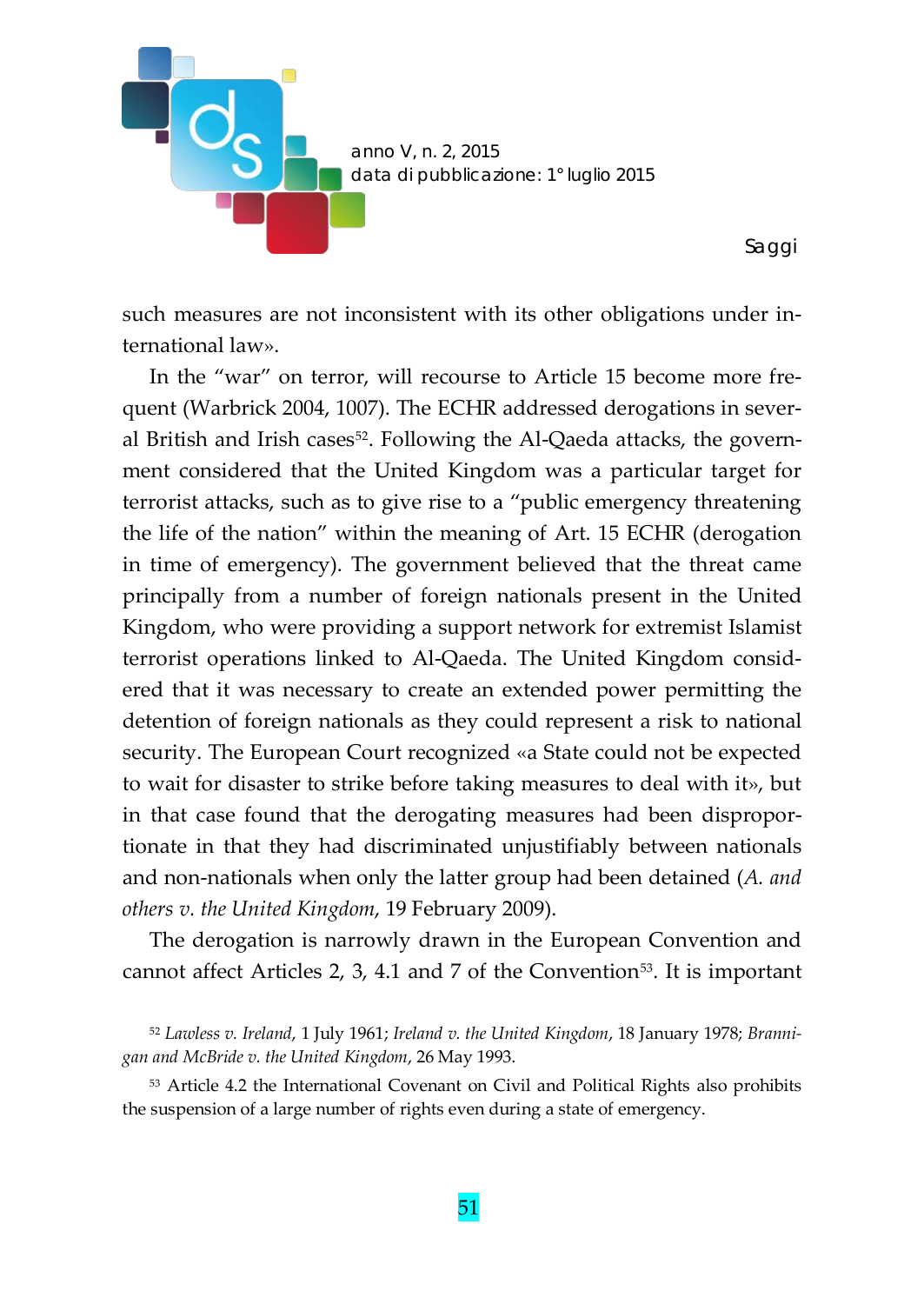

to limit this exceptionality, because *per se* any situation of exceptionality is not beneficial to human rights. Moreover, there is always a risk that States may make use of the security argument with a view to securing other interests they may have, thereby neglecting fundamental rights.

This supranational law or other constitutional provisions in "times of an emergency" can be used as a model when defining counter-terrorist strategies within any legal system. It is necessary to highlight the fundamental limits to State power in times of an emergency. This is the only way to ensure an effective and efficient protection of human rights and avoid abuses.

3. Thirdly, the rule of law constitutes another core lesson drawn from constitutionalism, which is of significance to fundamental rights. Any action concerning rights must be executed under the law. That implies that any counter-terrorism action impacting on civil rights has to be adopted in accordance with the law. A democratic State governed by the rule of law is required to evaluate the legitimacy of adopting certain measures when on the threat of terrorism exists and to exercise power respecting due rights' guarantees and observing legal requirements (e. g. a judicial warrant when the law so requires).

The effectiveness of the rule of law is linked to the principle of accountability of public authorities (both judicial and political). Judicial accountability enables courts to check whether counter-terrorism actions observe the duty to respect human rights as ruled by law. Political accountability refers more to the obligation to explain the reasons behind a State's actions and policies.

Both types of accountability are, sometimes, difficult to ensure as far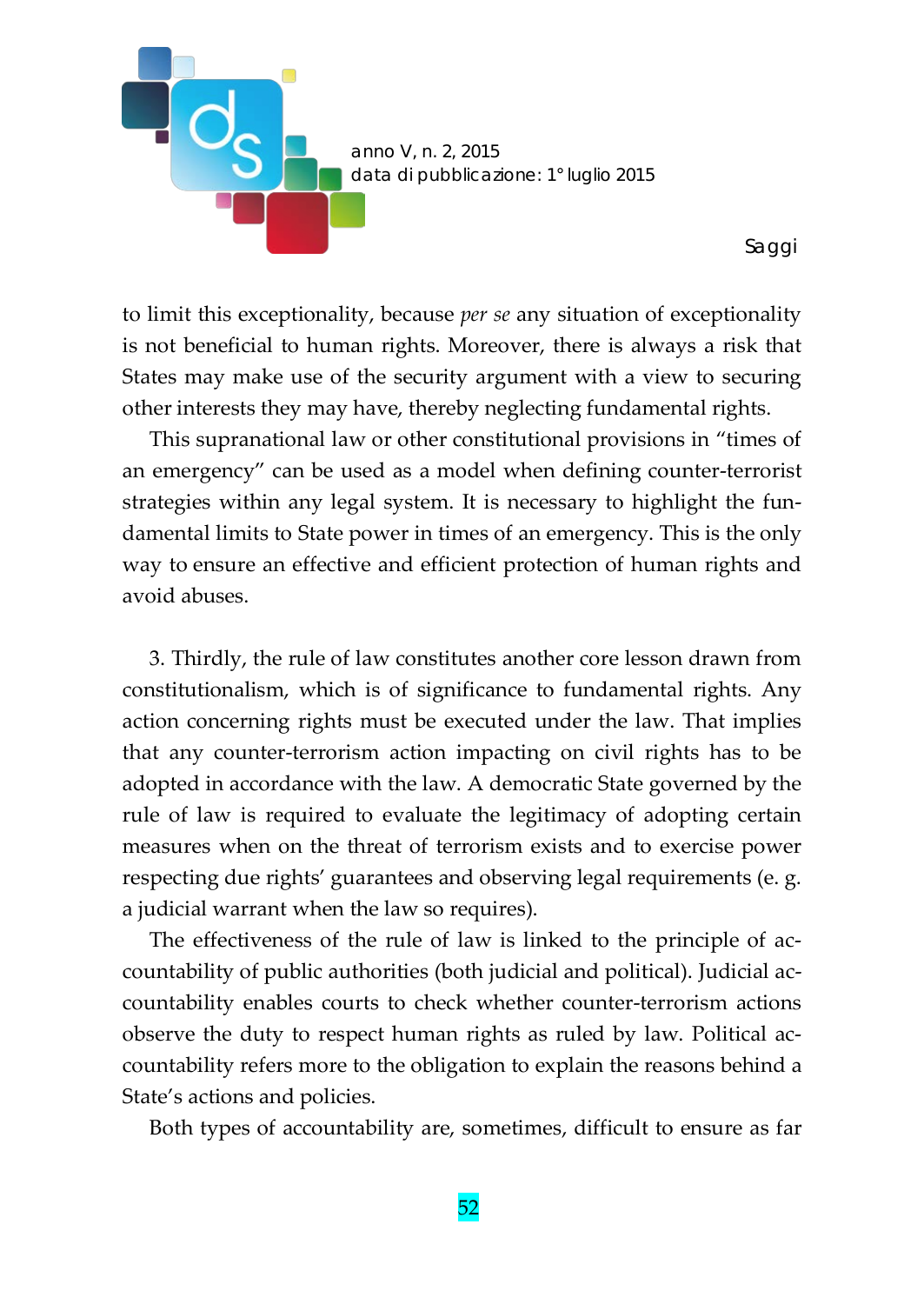

as counter-terrorism issues are concerned due to the opacity of the actions of the intelligence services. The work of the intelligence services and the counter-terrorist instruments used require secrecy. Constitutions do not dictate that homeland security issues must be publicized. Secrecy allows certain sources, missions, events, or identities not to be disclosed to those who could make use of that information in order to act against the interests and safety of the State. The problem is that if we are not informed, it is difficult to supervise State activity and to require officials to be accountable. Finding a way to make these activities subject to normal democratic controls becomes a challenge. To solve this, key democratic principles such as transparency and accountability must be effectively put into action in order to secure human rights when policies are adopted in the case of threat (Cole et al. 2013).

In that context, one must remember the ECHR's decision on the *El-Masri* case quoted above, where the Court cautiously stated the right of the victim and of citizens to be informed of the abuses committed by governments in the field of national security. Such a ruling becomes a precedent for future cases setting human rights themselves as limits to governmental actions when dealing with counter-terrorism. It partially tears down the wall of impunity of unlawful arrest or the extraordinary measures adopted on behalf of the counter-terrorism fight.

4. Fourthly, civil rights impose obligations on the State, which are both negative and positive. The constitutional right to security entitles people to be protected by the State, since citizens are unable to provide this for themselves. Against the threat of terrorism, people may expect policies to be adopted which act to make them feel more secure. In responding to this duty, different counter-terrorism strategies have been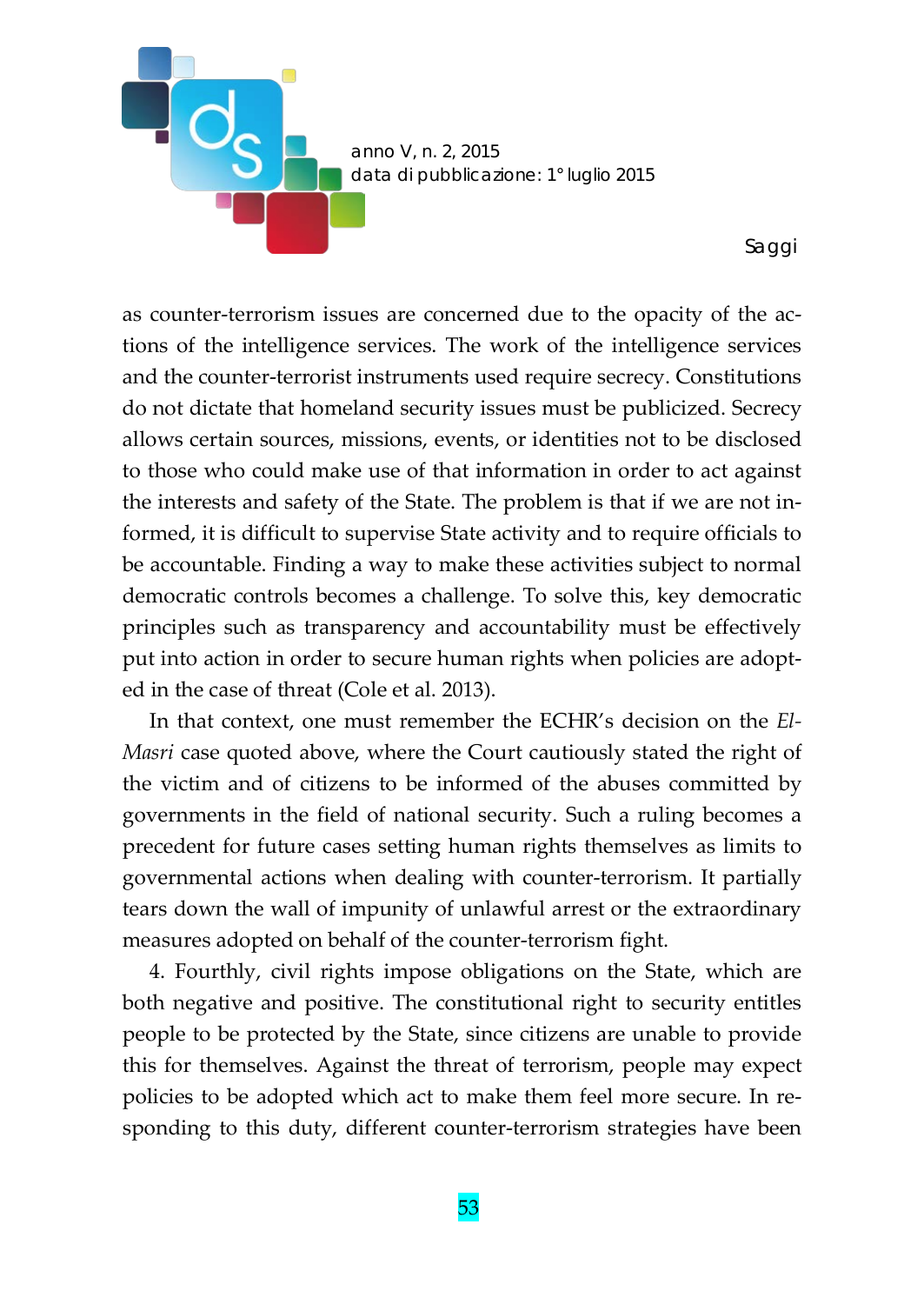

adopted both at the national and supranational levels, as previously explained under point 4. However, here it should be stressed that security should not be attained at the expense of unjustified restraints on other freedoms. We should remain mindful of the fact that security means protecting people's freedom in such a way that everyone can enjoy life without feeling threatened, but also without the fear of being continuously subjected to constraints on civil rights, especially when counterterrorism preventive measures may appear to be disproportionate.

With regard to this, many voices have called for a different security approach. Various expressions were coined to describe the types of actions States should deploy to mitigate global risks and to understand what security entails: cooperative security, collective security, sustainable security, human security or 3D security (that is, security through Defense, Diplomacy and Development). My point is that it would be necessary to add an another "D" to this concept: "D" for "*Derechos",* "*Droits", or "Diritti"*, or in English - "R" for "Rights", thereby adding respect for human rights to the concept of security in addition to other elements.

5. Finally, the fifth lesson of constitutionalism is as follows: as has been the case for quite some time now, the scope of fundamental rights is no longer an internal matter reserved to national sovereignty. Human rights reach beyond State borders and their protection constitutes a supranational issue.

As Garlicki (2008, 510) commented on human rights, «more and more rules, principles, and standards are incorporated in international law instruments and become universally binding all over the world». This dissertation comes down strongly in favour of this process. It appeals for a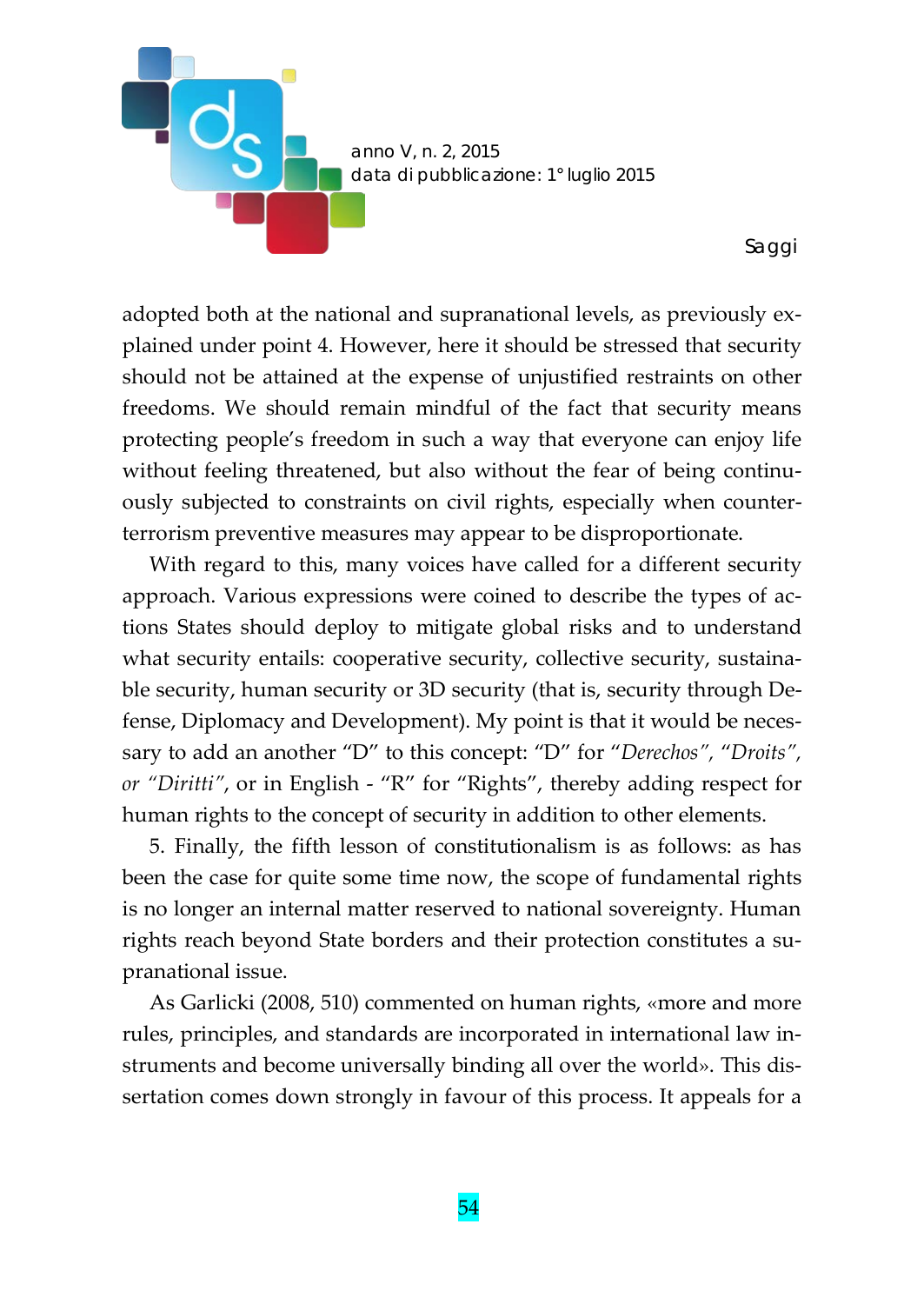

constitutionalization of rights in the global sphere, constitutionalization in the broadest sense $54$ , as a normative process in international society.

In the case of the terrorism risk, since this has become a global issue, a global response is required in the form of a supranational strategy of human rights promotion. Multilateral dialogues among different countries could form part of the solution, but what is especially desirable is the establishment of a "*ius comune*" or a "constitutionalism" of fundamental rights as a limit to governmental actions. In order to achieve this, international courts,  $\rightarrow$  such as the ECHR or the ECJ $\rightarrow$ , or human rights monitoring bodies — for example the UNCHR— play a key role. This essay demonstrates how each of these, within its own field of competence, has taken steps aimed at protecting civil rights when counter-terrorism measures were adopted. A large number of cases have been quoted where such bodies set basic standards for rights, impose limits to authorities and strike a balance between rights and security. On initial inspection, their approaches to these issues seem to be parallel.

Therefore, it is essential to keep the human rights dimension firmly within the fight against terrorism and other global risks. There is no doubt that challenges remain in the development of human rights within the context of managing terrorist threats and in their supervision by courts (accountability). Human rights monitoring bodies and supranational courts are well placed to support rights and liberties when legitimate goals do not exist. They continue to review whether a particular in-

<span id="page-38-0"></span><sup>54</sup> This expression of *constitutionalization* in the wider sense is proposed by Thomas Müller (2014, 97).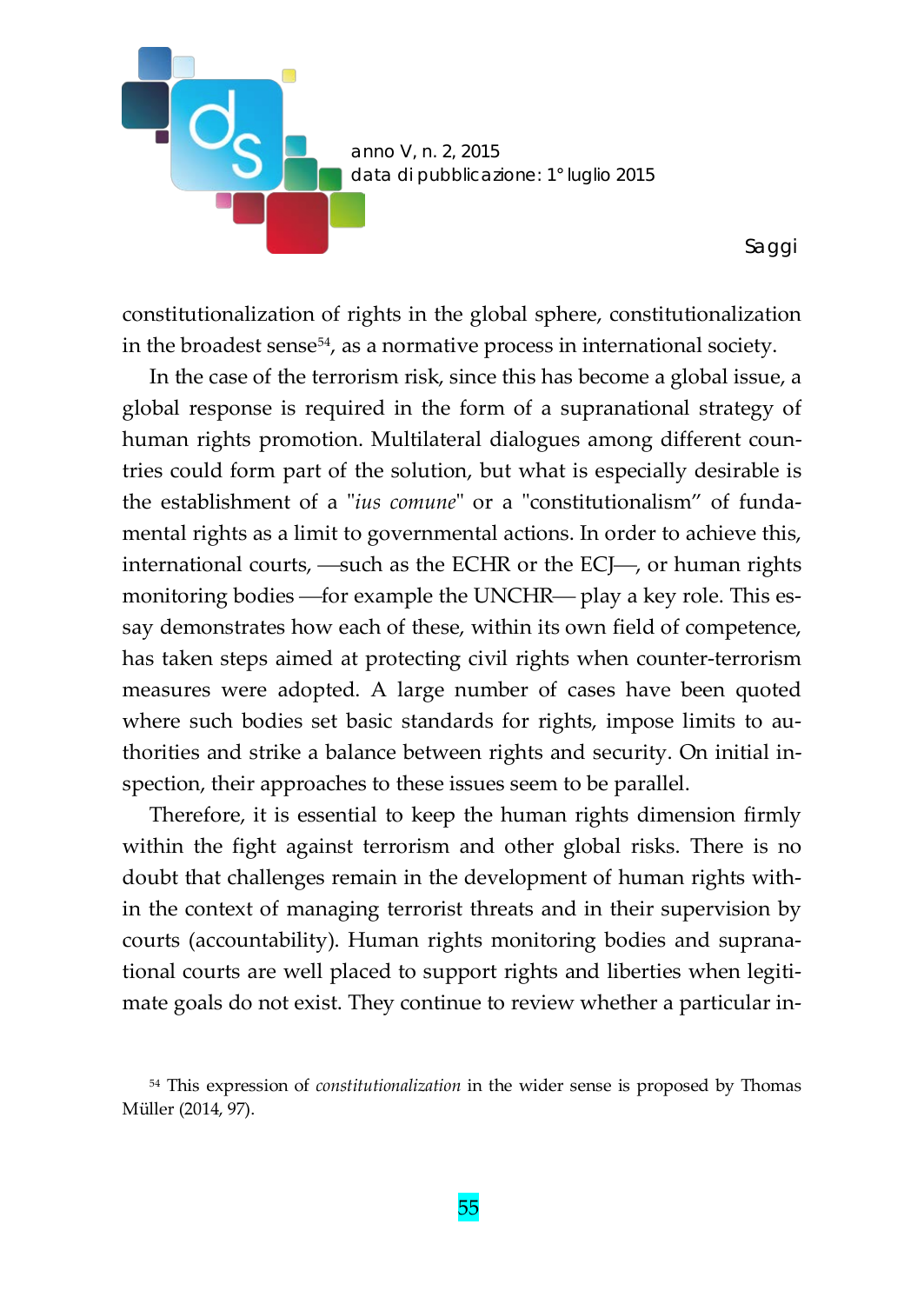

*Saggi*

terference on personal freedoms is necessary and proportional to an alleged legitimate objective. In their case law they clarify the grounds by which the State may restrict rights when responding to the threat of terrorism.

The existing tension between national security policies and human rights interests will always remain. Nevertheless, a human rightssensitive response to the risk of terrorism does not appear to be irreconcilable with the safeguarding of security.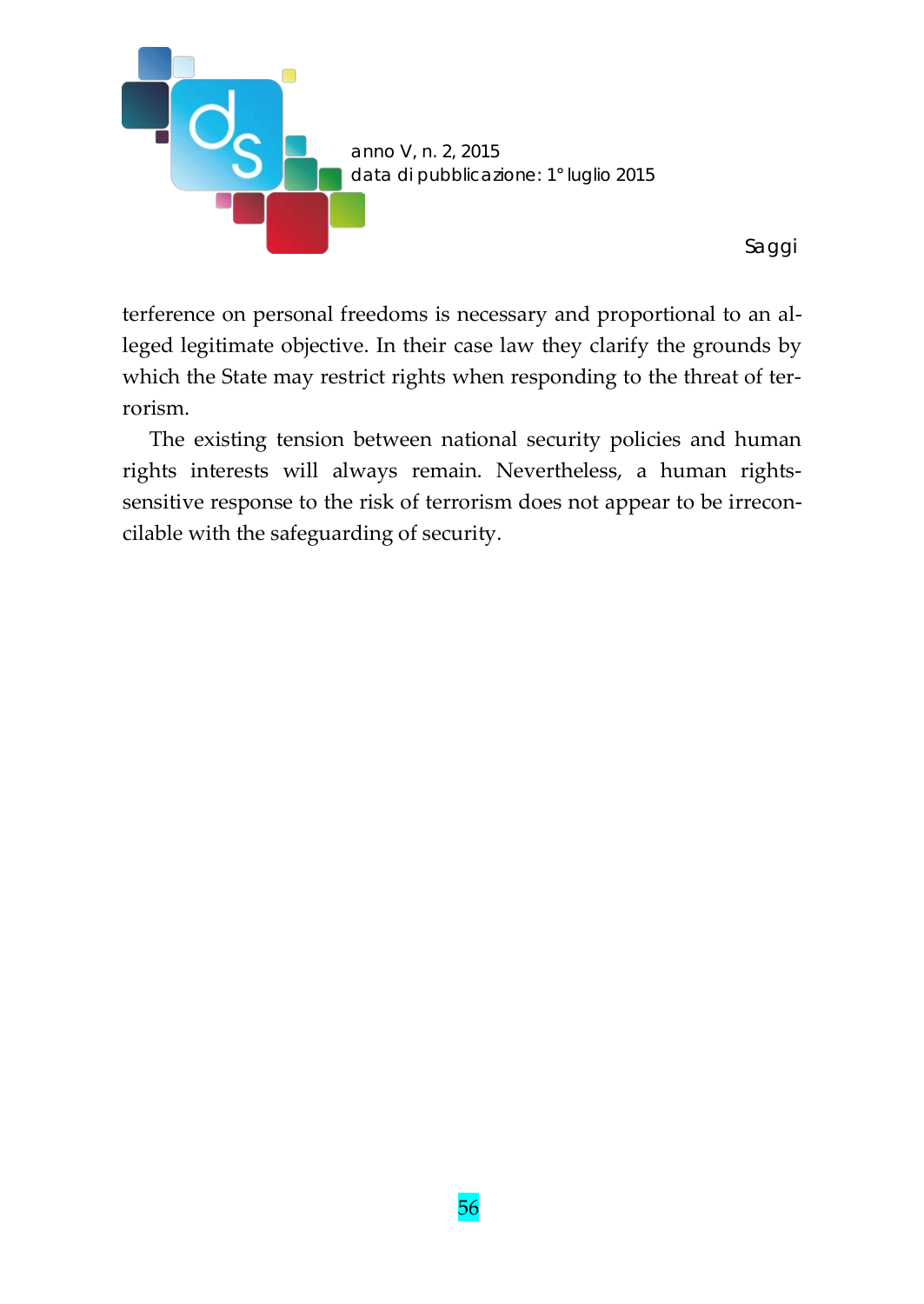

### **Bibliography**

Beck, U. (2011), *Convivir con el riesgo global,* in Innerarity, D. and Solana, J., (eds.) (2011), *La humanidad amenazada: gobernar los riesgos globales [Living with global risk, in The Endangered Humanity: Govern Global Risks](2011),* Madrid: Paidós.

Burke-White, W. (2004), *Human Rights and National Security: The Strategic Correlation*, in *Harvard Human Rights Journal*, 17.

Cole, D., Fabbrini, F., and Verdaschi, A. (eds.) (2013), *Secrecy, National Security and the Vindication of Constitutional Law*, Northampton: Edward Elgar Publisher.

De Vergottini, G. (2004), *La difícil convivencia entre libertad y seguridad. Respuestas de las democracias al terrorismo* [Difficulties in the coexistence between liberty and security], in *Revista de Derecho Político*, 61, pp. 11-36.

De Vergottini, G. (2010), *Más allá del diálogo entre tribunales. Comparación y relación entre jurisdicciones* [Beyond the dialogue between tribunals], Madrid: Civitas.

Fabbrini, F. (2013), *The European Court of Human Rights, extraordinary renditions and the right to the truth: Ensuring accountability for gross human rights violations committed in the fight against terrorism*, in *Human Rights Law Review*, October.

Feldman, D. (2005), *Terrorism, Human Rights and their Constitutional Implications*, in *European Constitutional Law Review,* 1(3), pp*.* 531-552.

Flynn, E. J. (2007), *The Security Council's Counter-Terrorism Committee and Human Rights*, in *Human Rights Law Review* , 7:2, pp. 371-384.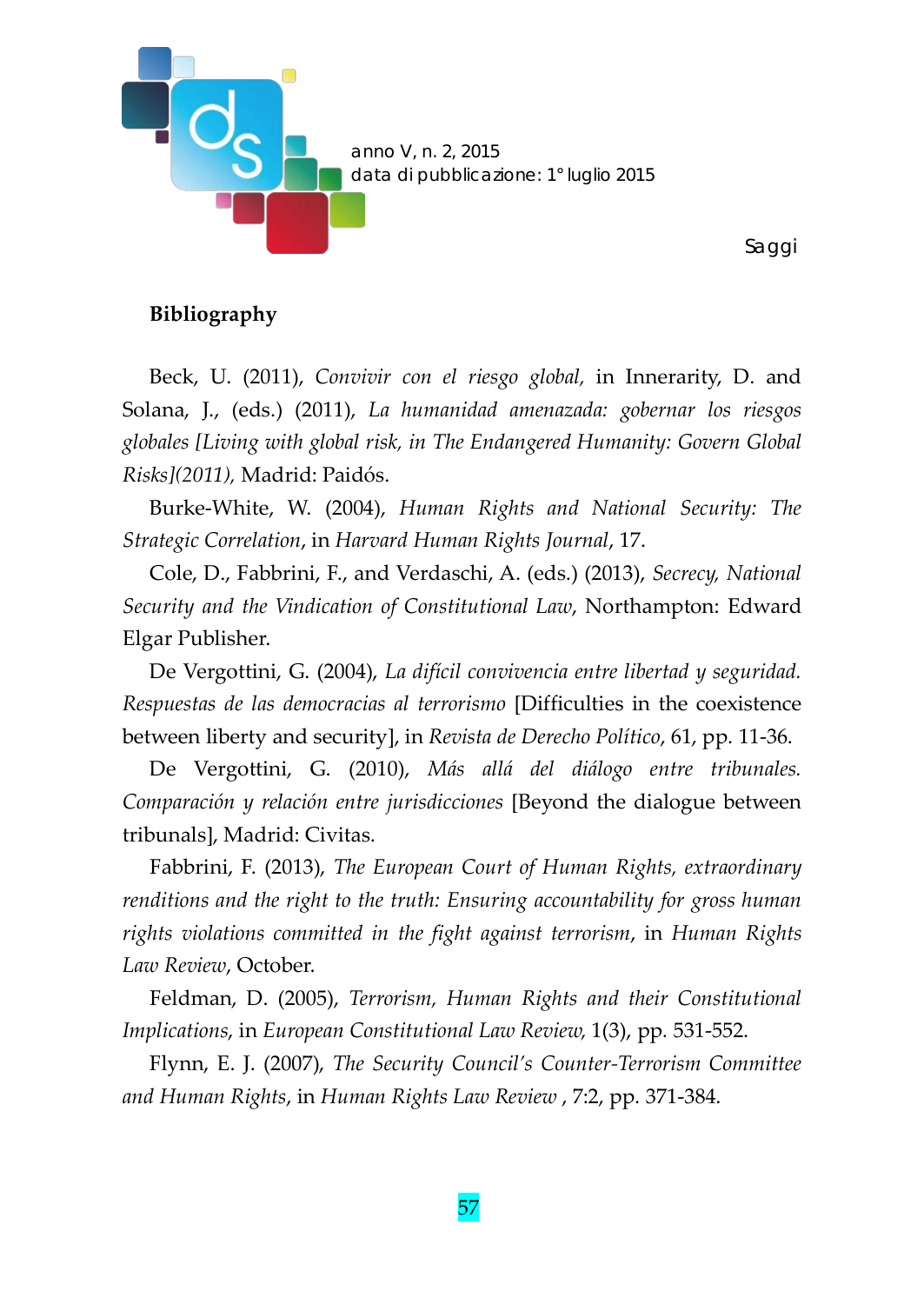

García Roca, J. (2012), *El diálogo entre el Tribunal Europeo de Derechos Humanos y los Tribunales Constitucionales en la construcción de un orden público europeo* [Dialogue between the European Court of Human Rights and Domestic Constitutional Courts], in *Teoría y Realidad Constitucional*, 30, pp. 183-224.

Garlicki, L. (2008), *Cooperation of Courts: The role of supranational jurisdictions in Europe*, in *International Journal of Constitutional Law*, 6: 3-4, pp. 509-530.

Goldsmith, J. (2012), *Power and Constraint: National Security Law After the 2012 Election*, in *Case Western Reserve Journal of International Law*, 45, pp. 11-22.

Gross, E. (2013), *The struggle of a Democracy Against Terrorism-Protection of Human Rights: The Right to Privacy Versus the National Interestthe Proper Balance*, in Martin Scheinin (ed.) (2013), *Terrorism and Human Rights*, Florence: European University Institute, pp. 525-607.

Halmai, G. (2012), *The Use of Foreign Law in Constitutional Interpretation*, in Rosenfeld, M. and András Sajó, A. (eds.) (2012), *The Oxford Handbook of Comparative Constitutional Law* Oxford: Oxford University Press, pp. 1328-1348.

Innerarity, D., (2011), *Introducción: La humanidad amenazada* [Introduction], in Innerarity, D. and Solana, J., (eds.) (2011), *La humanidad amenazada: gobernar los riesgos globales [Living with global risk, in The Endangered Humanity: Govern Global Risks](2011),* Madrid: Paidós.

Ip, J. (2013), *The Reform of Counterterrorism Stop and Search after Gillan v. United Kingdom*, in *Human Rights Law Review* , 14, pp. 729 et sec.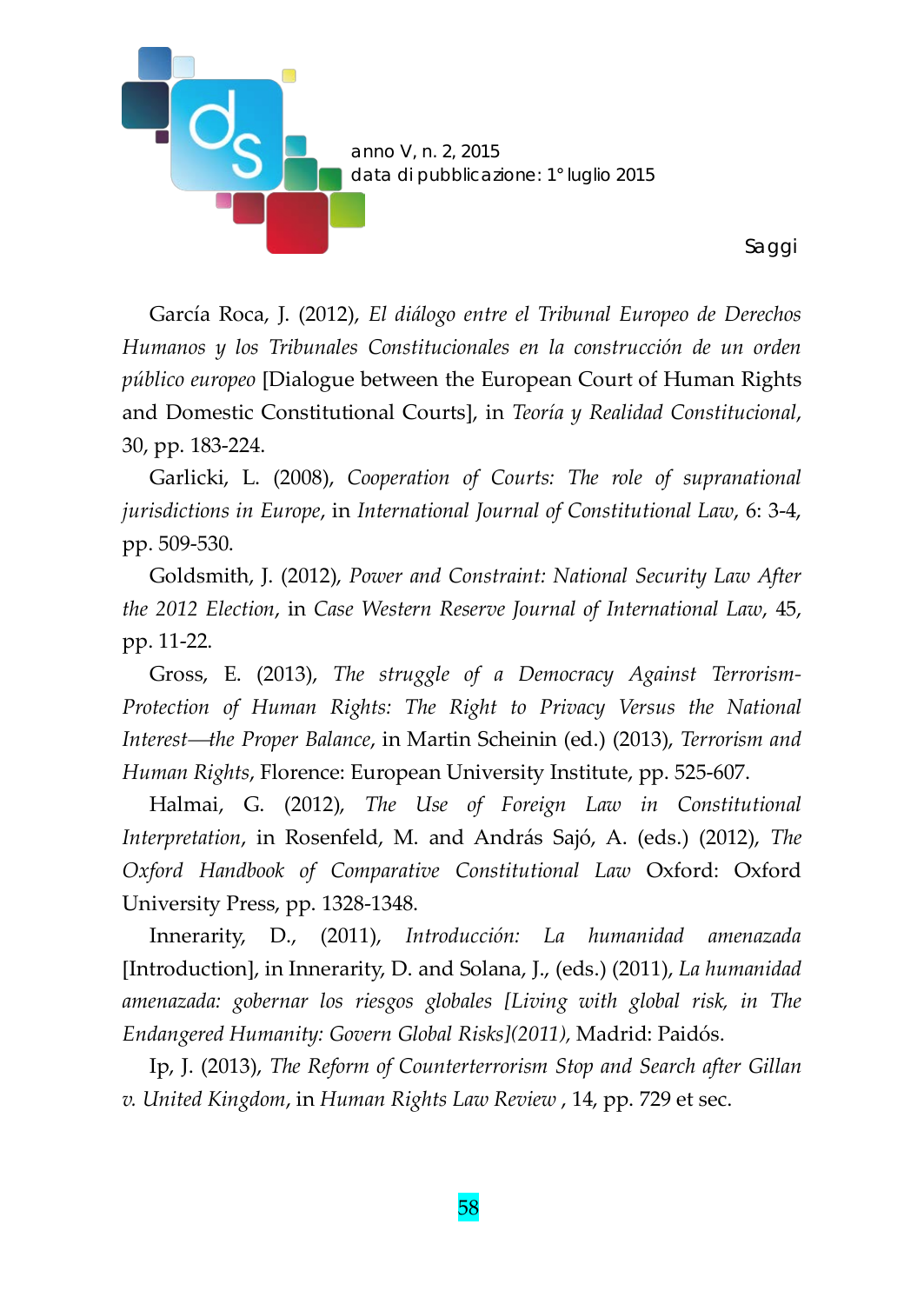

Jáuregui, G. (2011) *La emergencia de un nuevo orden jurídicoinstitucional: el Estado y la Constitución de la era de la globalización* [The emergency of a new legal-institutional order]*,* in Innerarity, D. and Solana, J., (eds.) (2011), *La humanidad amenazada: gobernar los riesgos globales [Living with global risk, in The Endangered Humanity: Govern Global Risks](2011),* Madrid: Paidós.

Kokott J. and Sobota, Ch. (2012), *The Kadi Case- Constitutional Core Values and International Law-Finding the Balance?*, in *European Journal of International Law*, 32:4, pp. 1015-1024.

Möller, K. (2012), *The Global Model of Constitutional Rights*, Oxford: Oxford Constitutional Theory.

Müller, T. (2014), *Global constitutionalism in historical perspective: Towards refined tools for international constitutional histories*, in *Global Constitutionalism*, 3:1, pp. 71-101.

Open Society Justice Initiative (2013), *Globalizing torture CIA Secret Detention and Extraordinary rendition*, New York: Open Society Foundation.

Perju, V. (2012), *Constitutional transplants, borrowing and migrations*, in Rosenfeld, M. and András Sajó, A. (eds.) (2012), *The Oxford Handbook of Comparative Constitutional Law* Oxford: Oxford University Press.

Petersman, E-U. (2002), *Time for a United Nations Global Compact for integrating human rights into the Law of Worldwide Organizations: Lessons from European integration*, in *European Journal of International Law*, 13, pp. 621-650.

Rawls, J. (1981), *The basic liberties and their priority*, *chapter XI*, University of Michigan.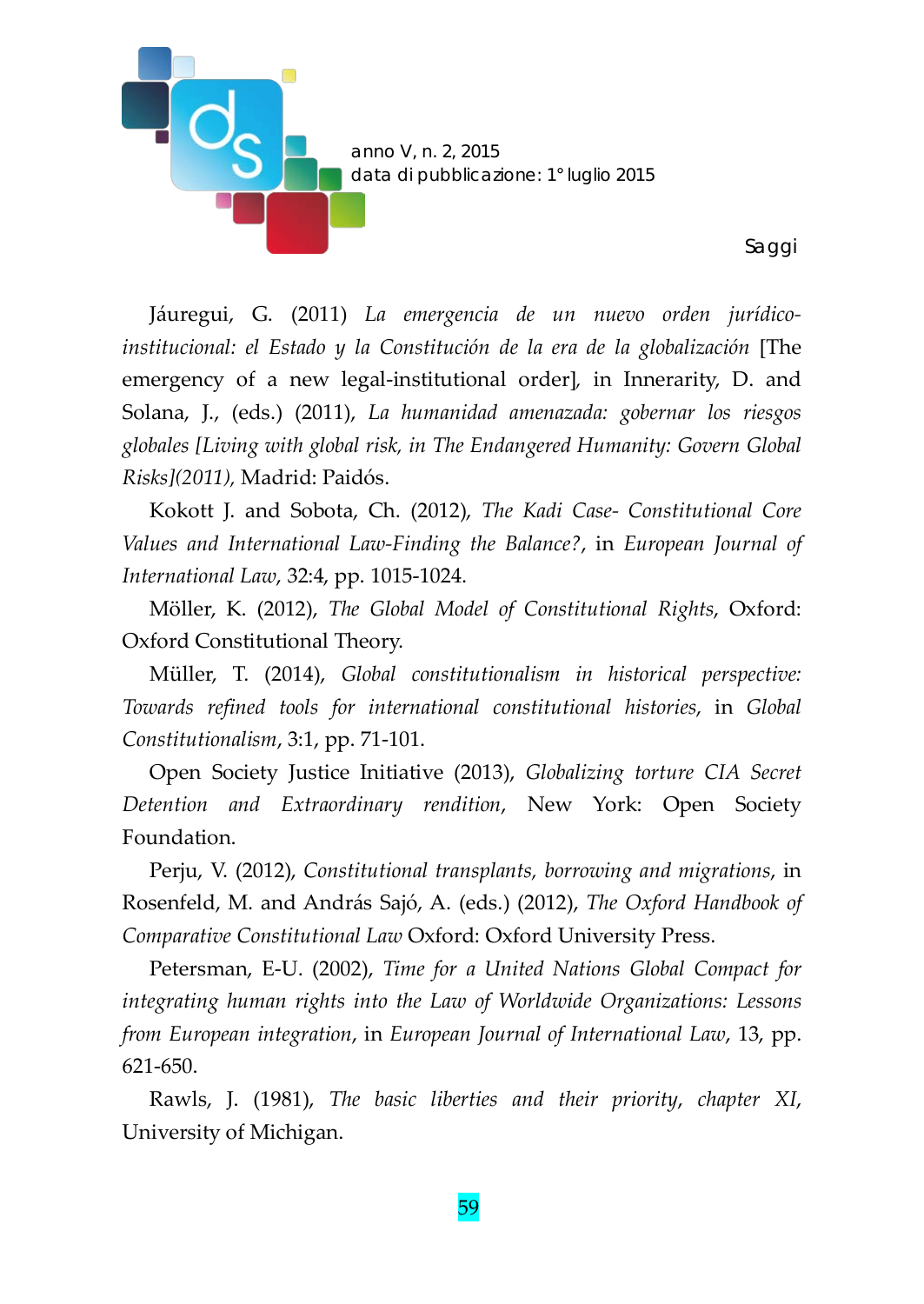

Revenga Sánchez, M. (2008), *Tipos de discurso judicial en la guerra contra el terrorismo a propósito de la sentencia del Tribunal Supremo de Estados Unidos en el caso Boumediene c. Bush [Judicial Speeches in counterterrorism war]*, in *Pensar. Fortaleza, 13, pp.* 175-188.

Revenga Sánchez, M. (ed.) (2014), *Terrorismo y Derecho bajo la estela del 11 de septiembre*, Valencia: Tirant lo Blanch.

Roach, K. (2014), *The 9/11 effect in comparative perspective: some thoughts on terrorism in Canada, Spain and the United States*, in Revenga Sánchez, M. (ed.) (2014), *Terrorismo y Derecho bajo la estela del 11 de septiembre*, Valencia: Tirant lo Blanch, pp. 21-60.

Van Kempen, P. H. (2013), *Four Concepts of Security—A Human Rights Perspective*, in *Human Rights Law Review*, 13 (1), pp. 1-23.

Warbrick, C. (2004), *The European Response to Terrorism in an Age of Human Rights*, *The European Journal of International Law*, 15:5, pp. 989- 1018.

Weinstock, D. M. (2011), *Riesgo, incertidumbre y catástrofe* [Risk, uncertainty and catastrophe], in in Innerarity, D. and Solana, J., (eds.) (2011), *La humanidad amenazada: gobernar los riesgos globales [Living with global risk, in The Endangered Humanity: Govern Global Risks](2011),* Madrid: Paidós.